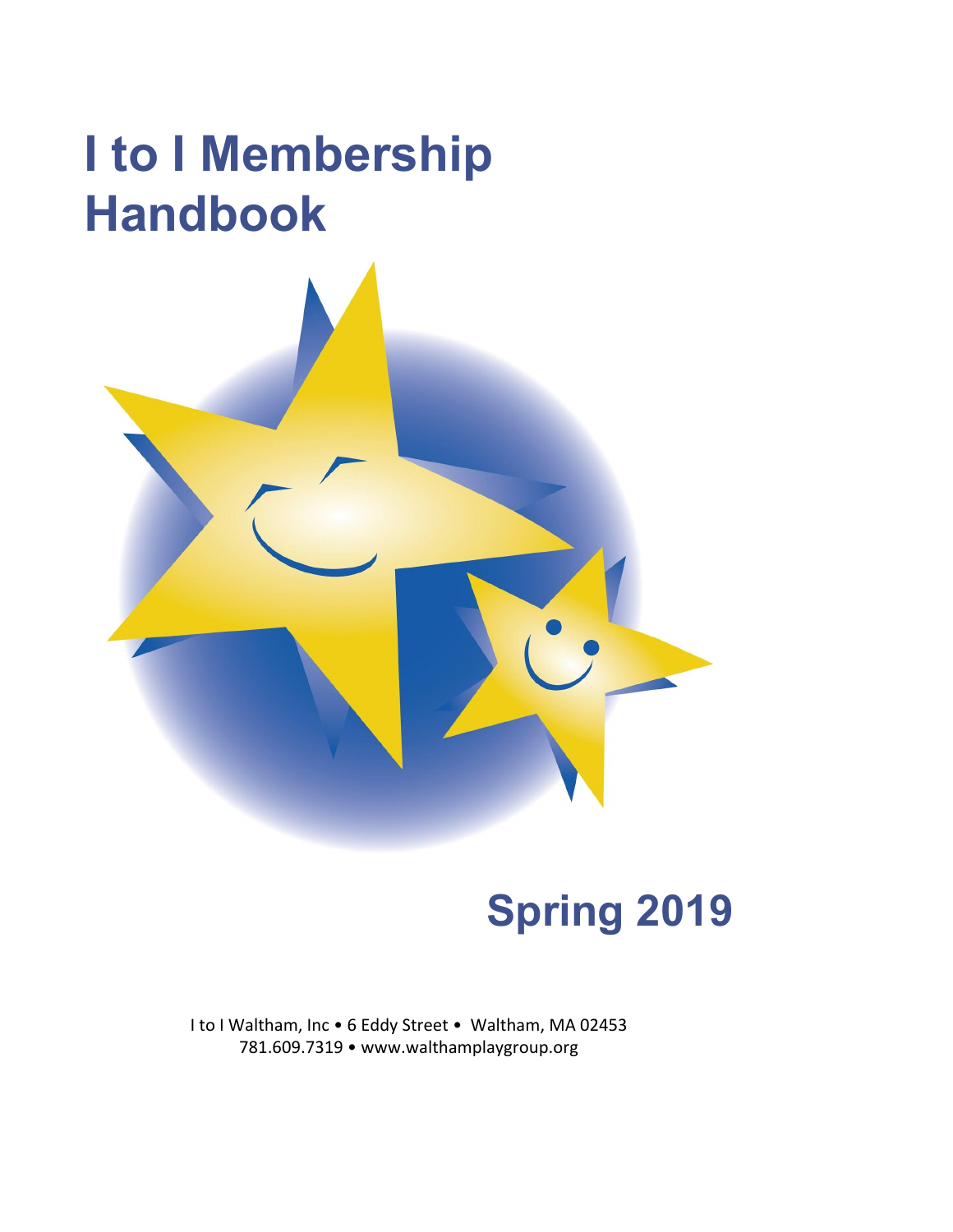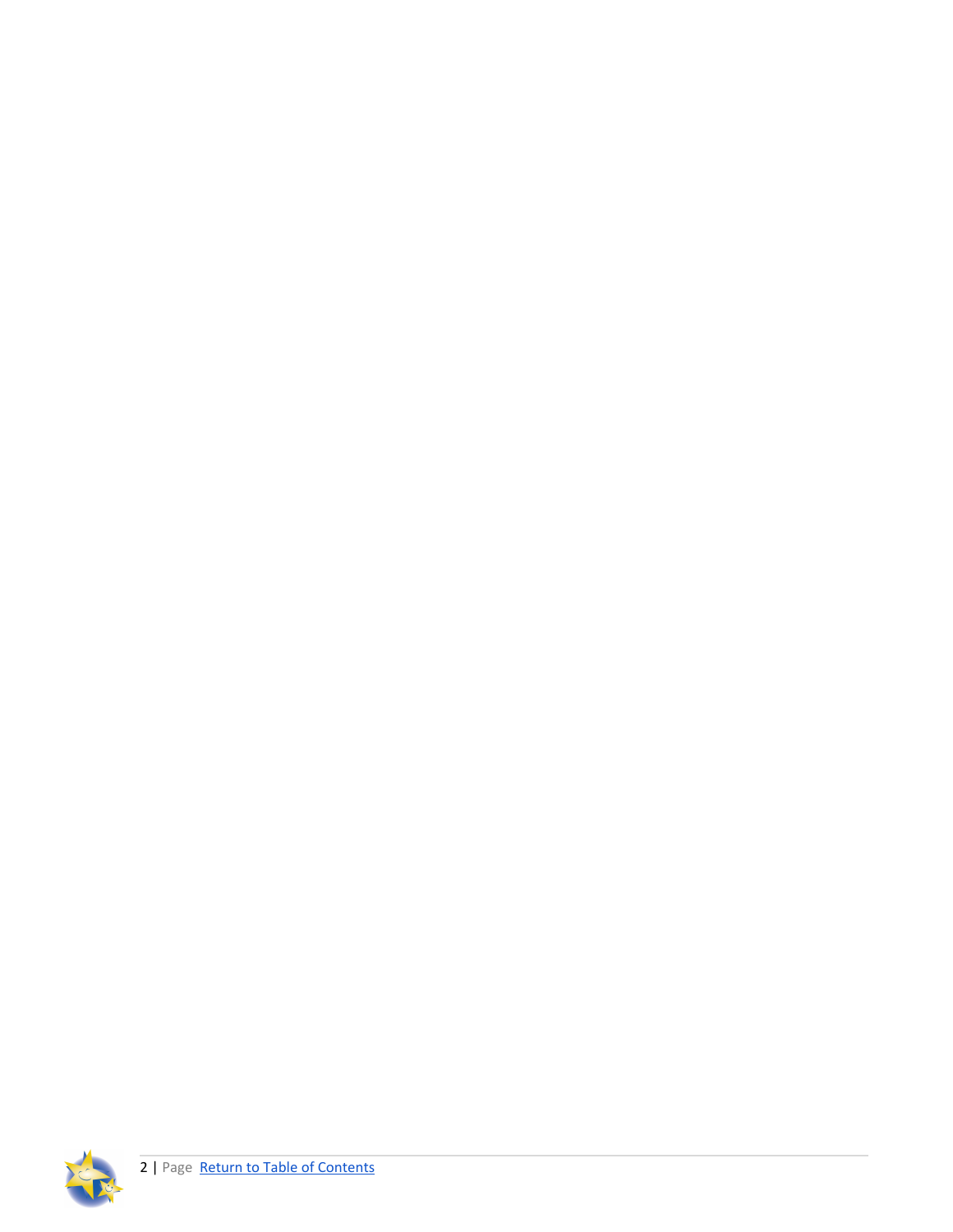# <span id="page-2-0"></span>**Table of Contents**

| <b>I. Overview</b>                           | $\mathbf 1$    |
|----------------------------------------------|----------------|
| <b>History</b>                               | $\mathbf{1}$   |
| Cooperative                                  | $\mathbf{1}$   |
| <b>II. Philosophy</b>                        | $\mathbf{3}$   |
| <b>Effective Parenting Approach</b>          | 3              |
| <b>Developing Effective Parenting Skills</b> | $\overline{3}$ |
| <b>Active Listening</b>                      | $\overline{4}$ |
| "I-Messages"                                 | 5              |
| <b>III. Communicating with Children</b>      | 6              |
| <b>Separation Anxiety</b>                    | 6              |
| <b>Conflicts Between Children</b>            | 6              |
| <b>IV. Organizational Structure</b>          | 8              |
| <b>General Membership Meetings</b>           | 8              |
| Committees                                   | 8              |
| <b>Officers</b>                              | 8              |
| <b>Job Descriptions</b>                      | 9              |
| V. Coop Jobs                                 | 10             |
| <b>VI. How the Day is Run</b>                | 11             |
| <b>VII. Policies and Procedures</b>          | 13             |
| IX. Safety                                   | 16             |
| <b>IX. Communications</b>                    | 17             |
| <b>X. Social Activities</b>                  | 18             |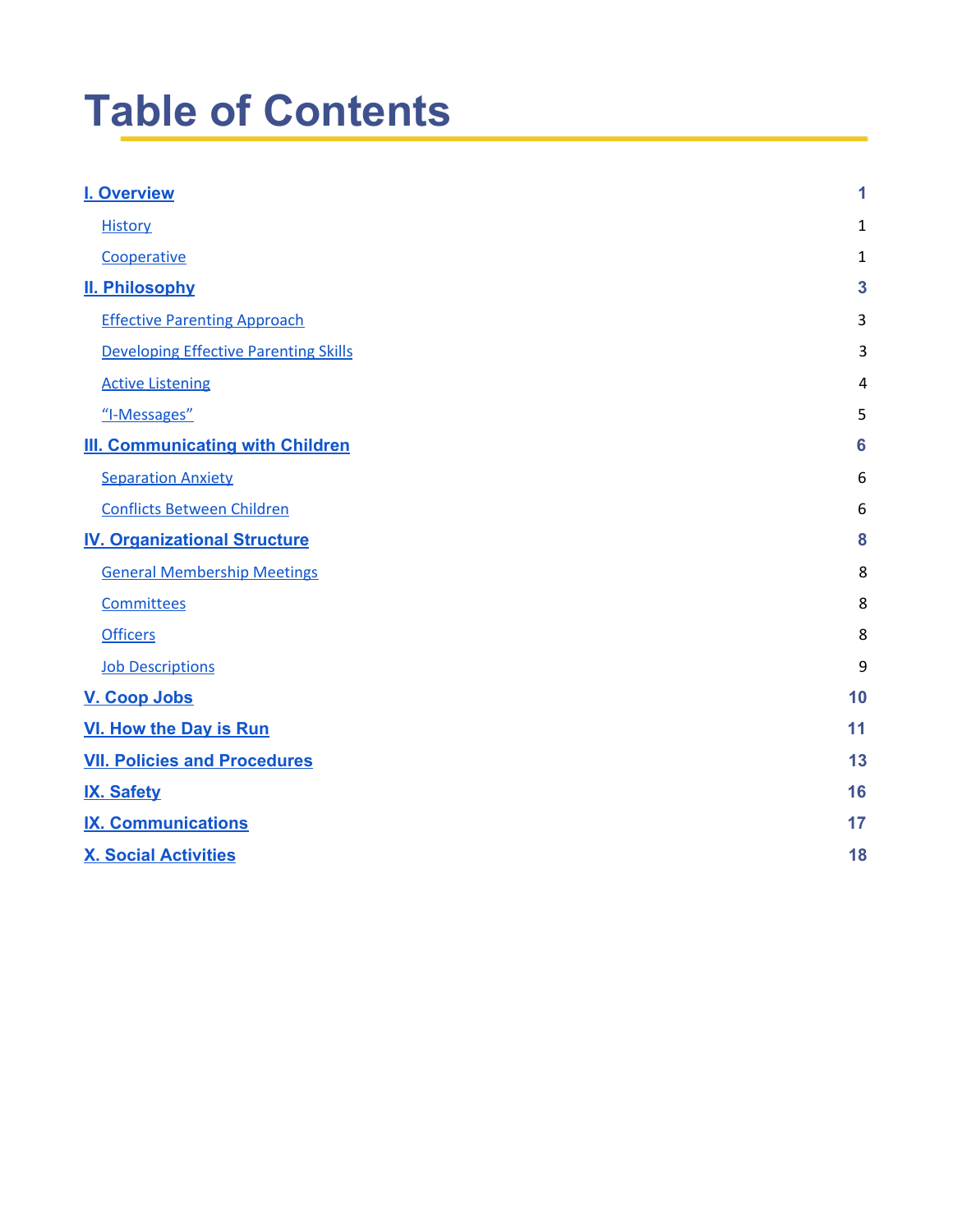| <b>Appendix A – Job Descriptions</b> |  |
|--------------------------------------|--|
|                                      |  |

| <b>Daily Position: General Membership</b>                  | 19                                                                                                                                                                                                                               |
|------------------------------------------------------------|----------------------------------------------------------------------------------------------------------------------------------------------------------------------------------------------------------------------------------|
| Daily Position: Opening Assistants (A/B)                   | 20                                                                                                                                                                                                                               |
| Daily Position: Closing Assistants (C/D)                   | 21                                                                                                                                                                                                                               |
| <b>Daily Position: Circle Time Leader</b>                  | 22                                                                                                                                                                                                                               |
| <b>Daily Position: Snack/Discussion Leader</b>             | 22                                                                                                                                                                                                                               |
| Officer Position: Co-Program Coordinator (2)               | 23                                                                                                                                                                                                                               |
| <b>Officer Position: Registrar</b>                         | 25                                                                                                                                                                                                                               |
| <b>Officer Position: Secretary</b>                         | 26                                                                                                                                                                                                                               |
| <b>Officer Position: Treasurer</b>                         | 27                                                                                                                                                                                                                               |
| <b>Committee Positions: Advertising</b>                    | 28                                                                                                                                                                                                                               |
| <b>Committee Positions: Craft</b>                          | 30                                                                                                                                                                                                                               |
| <b>Leadership Position: Church Liaison</b>                 | 31                                                                                                                                                                                                                               |
| <b>Leadership Position: Cleaning Party Coordinator</b>     | 32                                                                                                                                                                                                                               |
| <b>Leadership Position: Community Outreach Coordinator</b> | 33                                                                                                                                                                                                                               |
| Leadership Position: Day Coordinator (1 Per Day)           | 34                                                                                                                                                                                                                               |
| <b>Leadership Position: IT Coordinator</b>                 | 35                                                                                                                                                                                                                               |
| <b>Leadership Position: Social Coordinator</b>             | 36                                                                                                                                                                                                                               |
| <b>Leadership Position: Supply Manager (2)</b>             | 37                                                                                                                                                                                                                               |
|                                                            | 38                                                                                                                                                                                                                               |
|                                                            | 39                                                                                                                                                                                                                               |
|                                                            | 40                                                                                                                                                                                                                               |
|                                                            | 41                                                                                                                                                                                                                               |
|                                                            | 42                                                                                                                                                                                                                               |
|                                                            | <b>Appendix B-Classic I to I Songs</b><br><b>Appendix C-Fire Drill Procedures</b><br><b>Appendix D - Discussion Topic Suggestions</b><br><b>Appendix E - TEAM (Orientation Handout)</b><br><b>Appendix F - Play-dough Recipe</b> |

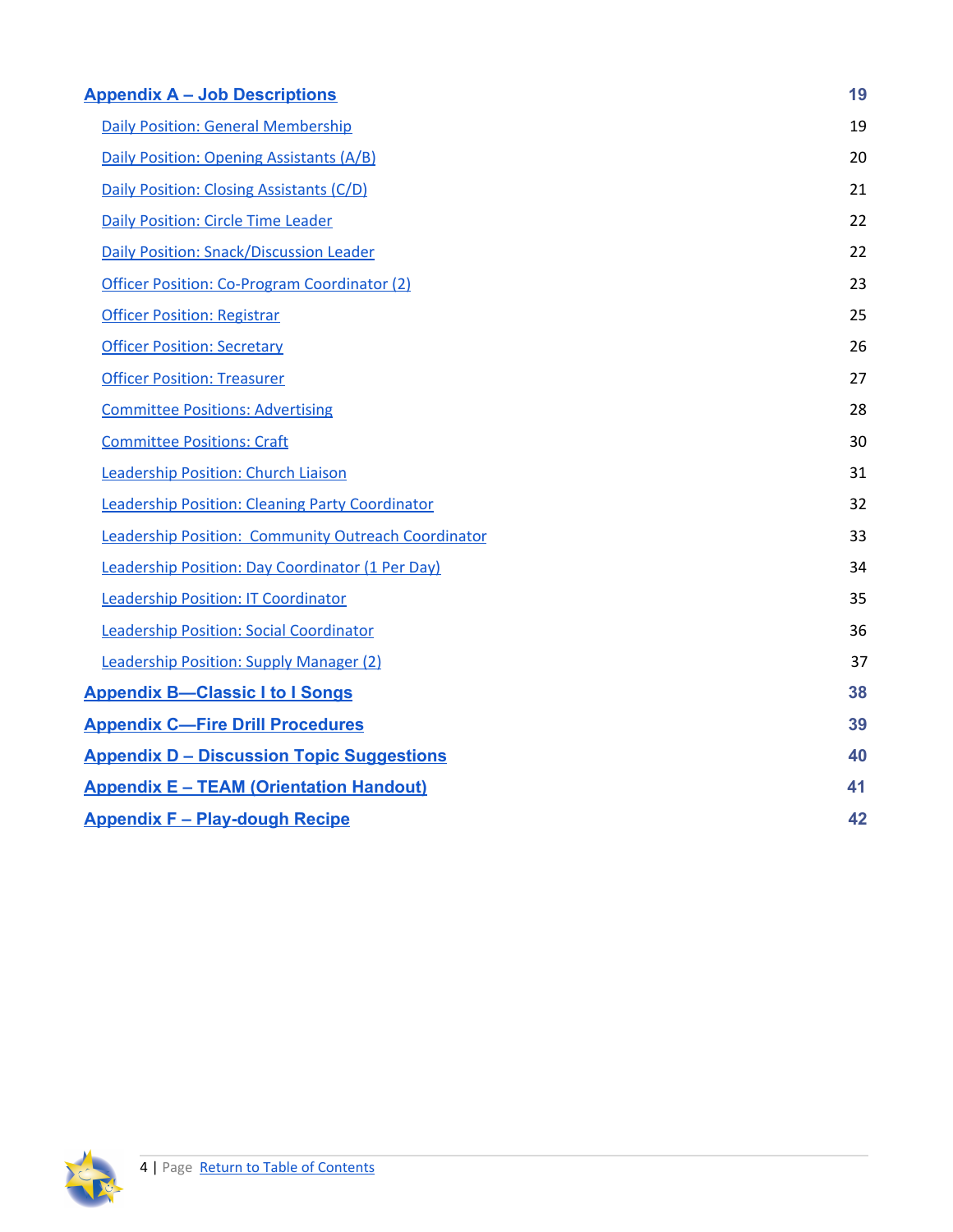# <span id="page-4-0"></span>**I. Overview**

# <span id="page-4-1"></span>**History**

Infancy to Independence was founded in 1975 in New Orleans by Joan Spivey, a parent interested in reaching out to other parents of young children. Since then, the program has continued to grow in LA. Based on the original idea, a separate group was begun in Stow, MA by Dottie Hilbert in 1986. In the fall of 2001, this group relocated from Stow to Acton, MA.

In 2003, a new group of parents began playgroup meetings in Waltham, MA, first at the Covenant Congregational Church, and later moving to its current location at the First Lutheran Church at 6 Eddy Street. In 2011, our Waltham group was incorporated with the state of MA and is currently working to apply as a Federal Non-Profit organization (501(c)3).

Although our group shares a similar name, founding principles and ideals as the groups in Louisiana and Acton, MA, the organizations themselves are completely separate and independent from each other.

# <span id="page-4-2"></span>**Cooperative**

I to I is a cooperative program for families with children from infancy through the preschool years. We work together to find ways to make parenting easier and more enjoyable. "A cooperative is an organization that is owned and controlled by the people who use its products, supplies or services. Although cooperatives vary in type and membership size, all were formed to meet the specific objectives of members, and are structured to adapt to members changing needs. Self-reliance and self-help are the hallmarks of cooperatives."-- the Center for Cooperatives University of California, [http://shawnewald.info/aia/pro\\_coop.html](http://shawnewald.info/aia/pro_coop.html)

I to I operates under these seven principles adopted in 1995 by the International Cooperative Alliance:

- 1. Voluntary and Open Membership
- 2. Democratic Member Control
- 3. Member Economic Participation
- 4. Autonomy and Independence
- 5. Education, Training and Information
- 6. Cooperation among Cooperatives
- 7. Concern for Community

For more information about the Alliance and these principles, visit their website at: <http://ica.coop/en/what-co-op/co-operative-identity-values-principles>

We provide parents with a place away from the pressures of home to get in touch with their children and to discuss parenting with other parents. We are all learning how to be parents as our children grow and I to I is a place to exchange information, share problems, and explore alternatives in child rearing. We simply strive to become more effective parents who rear emotionally healthy children with high self-esteem. There is no one method of child rearing that is right for everyone, so we are here to learn from and support each other.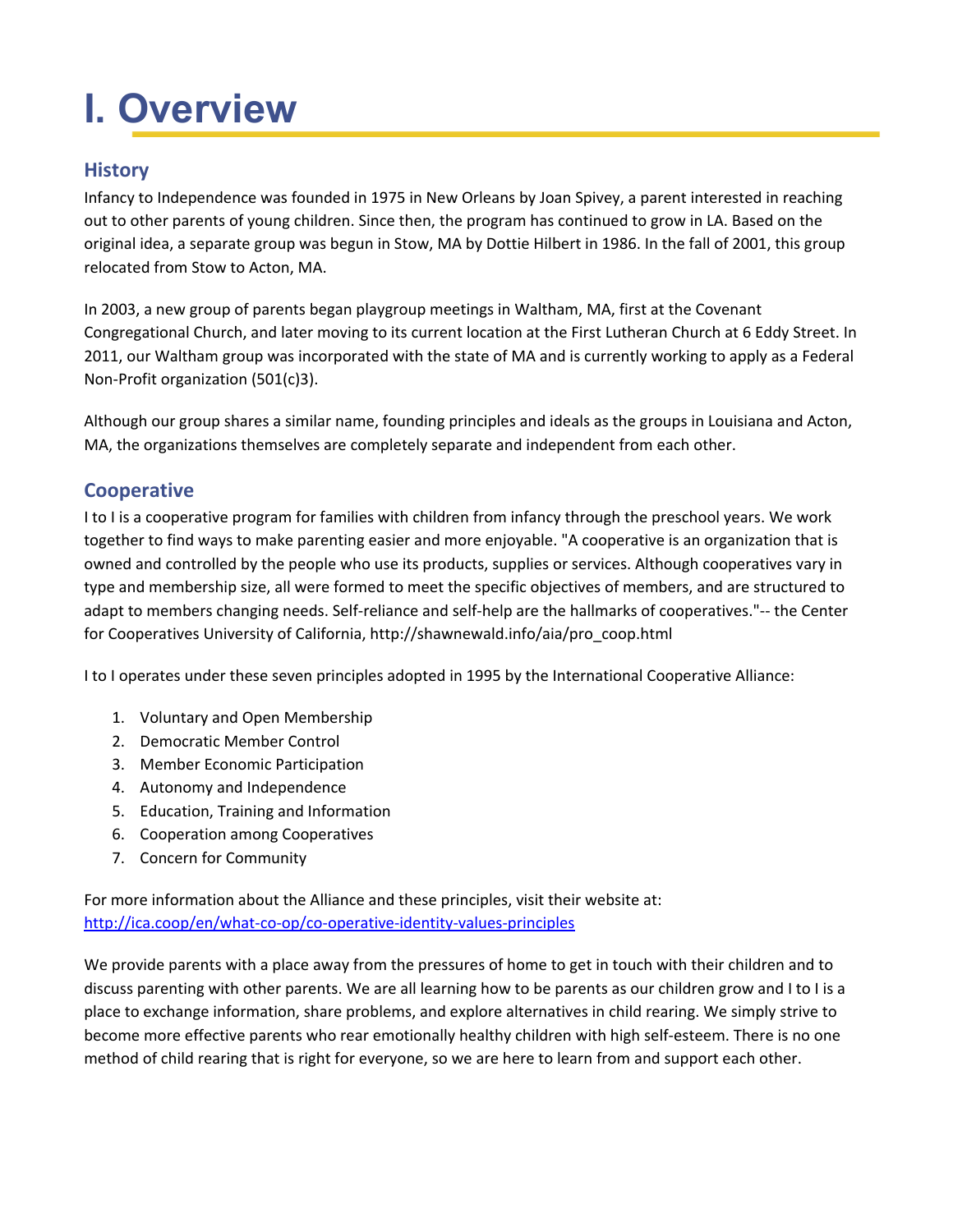I to I's environment is rich in interesting activities and challenges for our children. I to I is a place where our children spend time with children their own age, as well as older and younger ages. It is a place where they can relate to other friendly, caring adults as helpful teachers, and experience brief separation from parents in a safe environment.

Our program provides many benefits for both parents and children.

Parents have the opportunity to:

- Learn more about child development and parenting techniques
- Learn tips and ideas to handle situations more effectively with their children
- Meet new friends and gain support with a network of other parents with whom to share similar joys and concerns
- Spend quality time with their children
- Enjoy discussion time with other parents and practice gentle separation from their children
- Learn ways to develop more confidence in their parenting abilities, helping them enjoy the challenge more

Children have the opportunity to:

- Play with and learn from other children in both group and individual activities
- Acquire skills through use of various creative and educational materials
- Prepare for school by learning social skills necessary for dealing with other children in organized and free activities
- Develop a positive image of grown-ups after relating to adults who are consistently warm, friendly, and understanding

Parents own and run the program completely; there are no paid staff. I to I is non-sectarian and is open to all *families.*

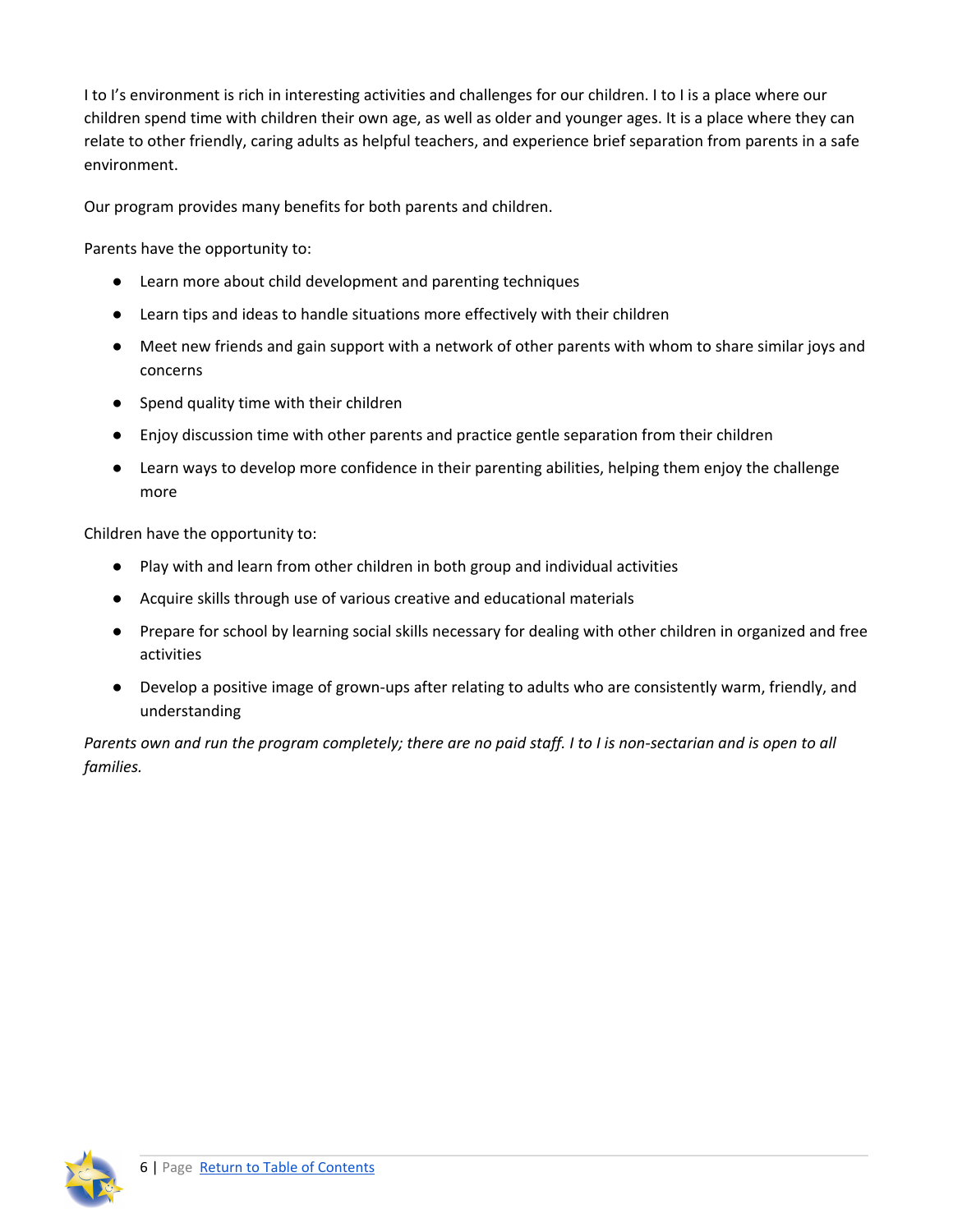# <span id="page-6-0"></span>**II. Philosophy**

Historically I to I has advocated a positive parenting philosophy, or effective parenting approach based on Dr. Thomas Gordon's "Parenting Effectiveness Training." Although we believe multiple effective parenting resources are available, we still refer to Dr. Gordon's method in describing the history of our philosophy.

# <span id="page-6-1"></span>**Effective Parenting Approach**

Part of being involved with I to I is learning and sharing with others about effective parenting skills. I to I advocates a positive parenting philosophy, or effective parenting approach based on Dr. Thomas Gordon's "Parenting Effectiveness Training." Dr. Gordon's method is designed to show parents how they can rear happier, more responsible and more cooperative children.

According to Gordon, there are three basic parenting styles:

- 1. The **authoritarian** parent is one who requires obedience without question, often punishes out of anger, always feels correct, listens ineffectively, fosters dependence and demands compliance. This parent uses force, persuasion, threats or bribes, producing defensiveness, fear, hostility, and a sense of helplessness in the child. The parent's discipline meets HIS needs by blatant use of parental power.
- 2. The **permissive** parent allows the child to define the limits of his behavior. Usually the child feels out of control and insecure because she does not know where she stands. The permissive parent may reach a boiling point and then explode like an authoritarian parent or continue to neglect giving the child the guidance she needs. Either result leads to more insecurity for the child and for the parent.
- 3. The **effective** parent can recognize and express his needs and feelings without guilt while accepting his child's needs and feelings, even when he does not completely understand them. This adult feels comfortable in his parental role; he is skilled in the use of effective parenting methods and techniques. This parent can function in a way which promotes his child's emotional and physical well being and growth. Effective parents strive to achieve this level of skill, but recognize that it is a continual process.

Again, I to I promotes the effective parenting style that works best for each parent and child. Sometimes this might be a combination of the above parenting styles or parenting styles that are not listed above. There is no one way to be an effective parent, but we are always striving to be the most effective parents possible.

# <span id="page-6-2"></span>**Developing Effective Parenting Skills**

Developing effective parenting skills is a primary focus of I to I members. I to I pursues this goal by educating ourselves on child development, managing the challenges of parenting through discussion, and building healthy self-esteem. The effective parenting skills that we are trying to improve upon should allow us as parents to set consistent, effective limits for our children, keep open the lines of communication and love, and keep both our children's and our self-esteem high.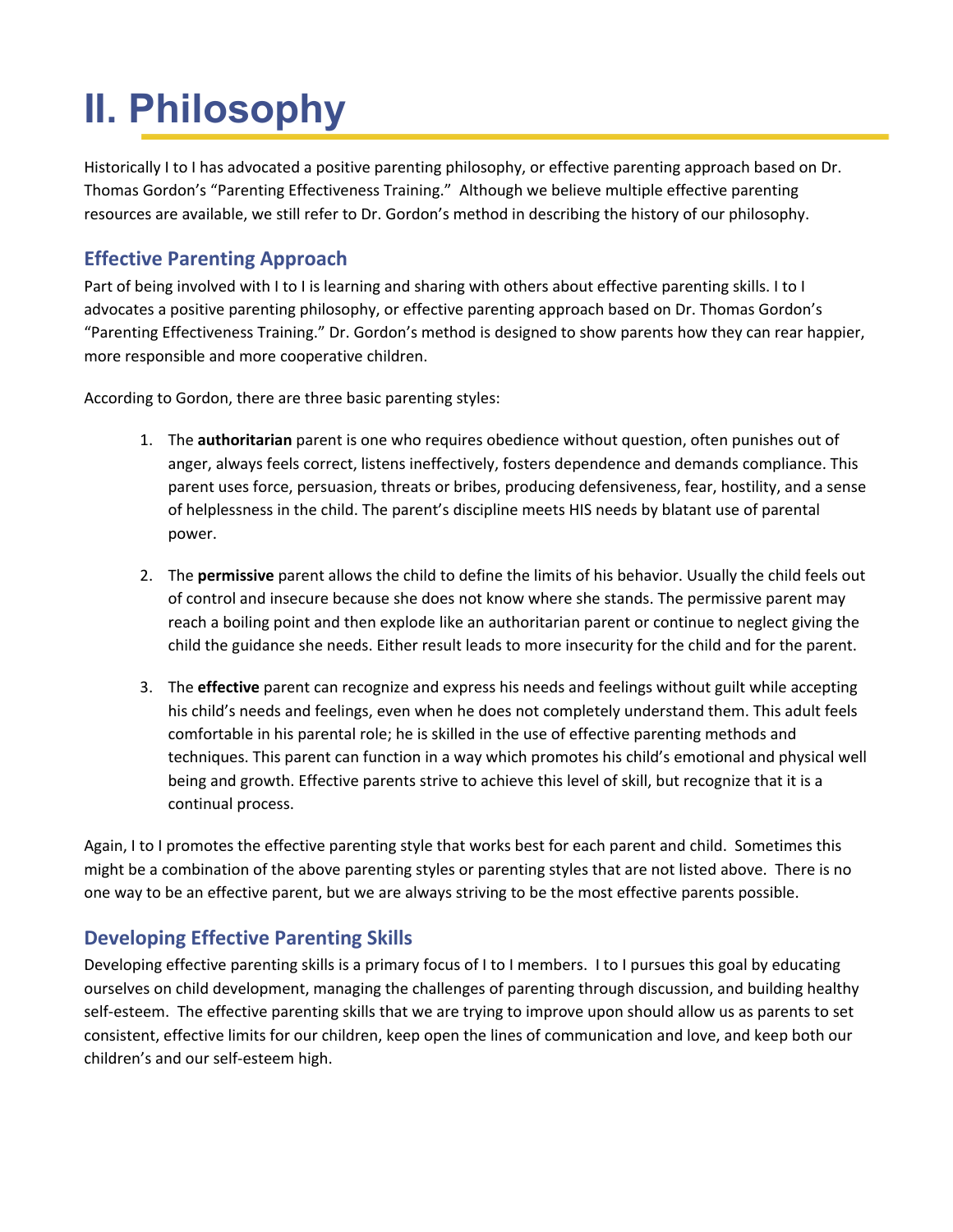Elements needed in developing a positive open attitude to become an effective parent include:

- Self-esteem
- Active Listening
- I-Messages

# **Self-esteem:**

We all want our children to have high self-esteem. The following things are necessary in developing this self-esteem.

# **Parents' Self-esteem**

One of the goals of I to I is to support and encourage each other. We share experiences and problems in parenting, gather information, and try to find any solutions that might be needed. Growth in parenting skills increases self-esteem.

# **Children's Self Esteem**

I to I encourages methods that enhance our children's self-esteem. We use eye-to-eye contact ensuring we have their attention, and use active listening skills during exchanges. We try to make sure no one wins and no one loses by using positive words, no put-downs. Most importantly, we try to remember that we cannot help our children until we really know what they are feeling and needing, so we try to develop active listening skills.

# **Positive and Effective Discipline**

Your child is growing and methods of discipline may change from time to time. The word discipline means to teach, not punish. It is a rule or system of rules governing conduct. To discipline is to teach by instruction and exercise, especially in self-control. When a child misbehaves s/he should learn what acceptable behavior could be substituted. The effective parent disciplines through love, example and instruction.

# <span id="page-7-0"></span>**Active Listening**

Listen: Let the child talk to you; look him in the eye and really listen to what he is saying.

Acknowledge: Occasionally repeat what the child is saying so that s/he knows that you have been listening and have really heard what s/he has said. Usually his feelings are "coded," that is, s/he is not saying exactly how s/he feels. We sometimes have to reword what s/he is saying to expose the underlying feeling.

Encourage: Prompt the child to keep talking by saying things like "Is that so?" and "Really?"

Validate: When you think the child has given enough information to understand his/her feeling, try to put them in to words for them.

After using b, c, or d, always go back to a. This process allows the child the right to his own problems and feelings and allows him to discover his own solutions.

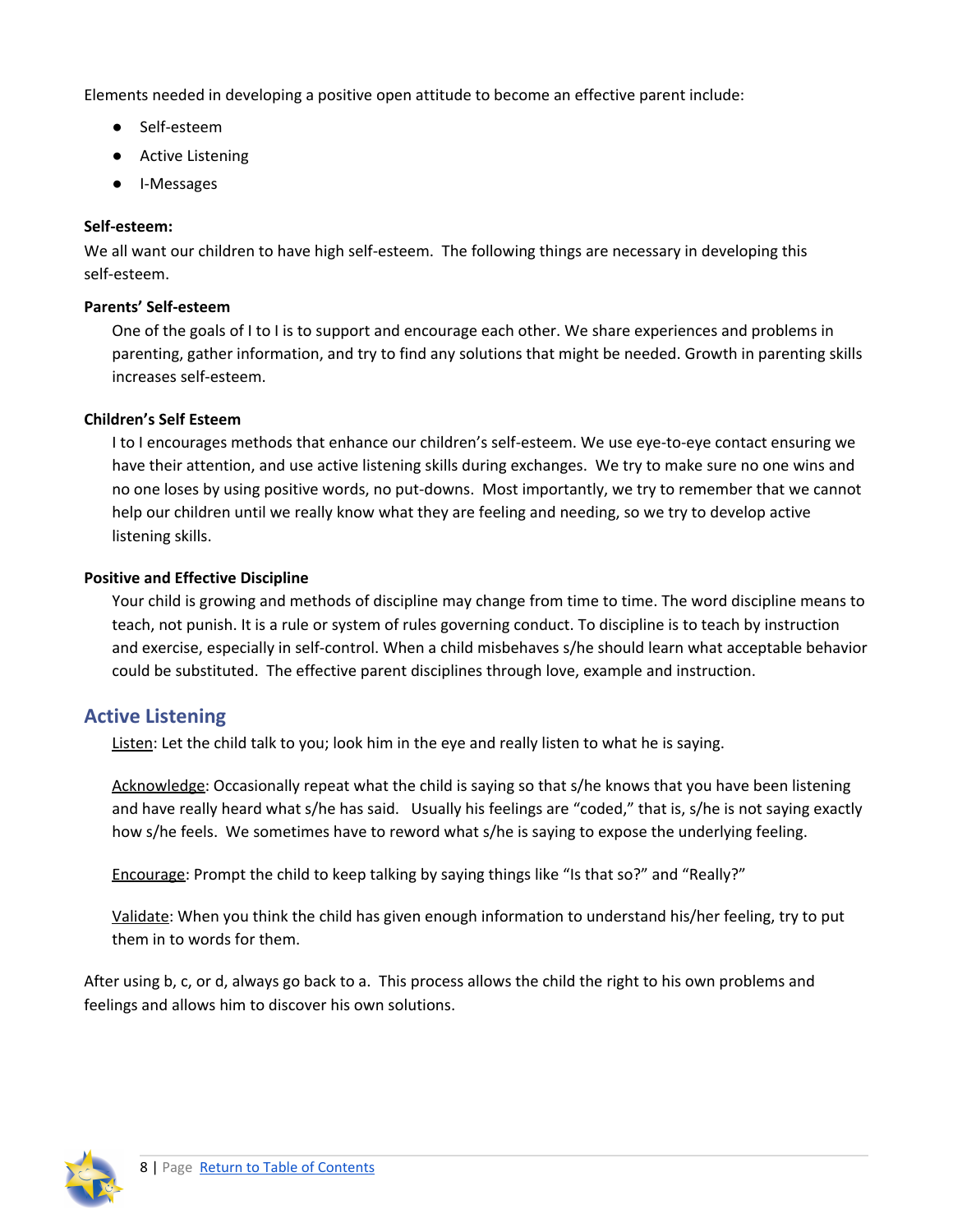# <span id="page-8-0"></span>**"I-Messages"**

Another important technique in positive parenting is the sending of "I-Messages" as opposed to "You-Messages". The "I-Message" is my feelings expressed in such a way that says what is happening inside of me in relation to the child's activities or behavior. I open myself to my children-they discover my humanness.

An "I-Message" can be a:

- Simple description of the situation from your point of view
- Statement of your emotion or feeling as honestly as possible
- Non-blameful description of the behavior that bothers you.
- Description of concrete effects on you; these effects must be real and the child must "buy" them. When the effect of his behavior doesn't mean anything to the child, his behavior will not change.

A "You-Message" evaluates the child, disguises the parent's feelings, puts the child on the defensive, and focuses on the child's character. These messages usually "put down" the child.

Examples of "I-Messages":

- I cannot rest when someone is crawling on my lap.
- I'm worried about getting dinner ready on time

Example of "You-Messages":

- You should know better!
- You are naughty!

Promoting high self-esteem, using active listening, and relaying I-Messages all contribute to effective parenting. We do not have all the answers on how to teach our children and how to parent. This coop is a resource from which you will get information, encouragement, and support.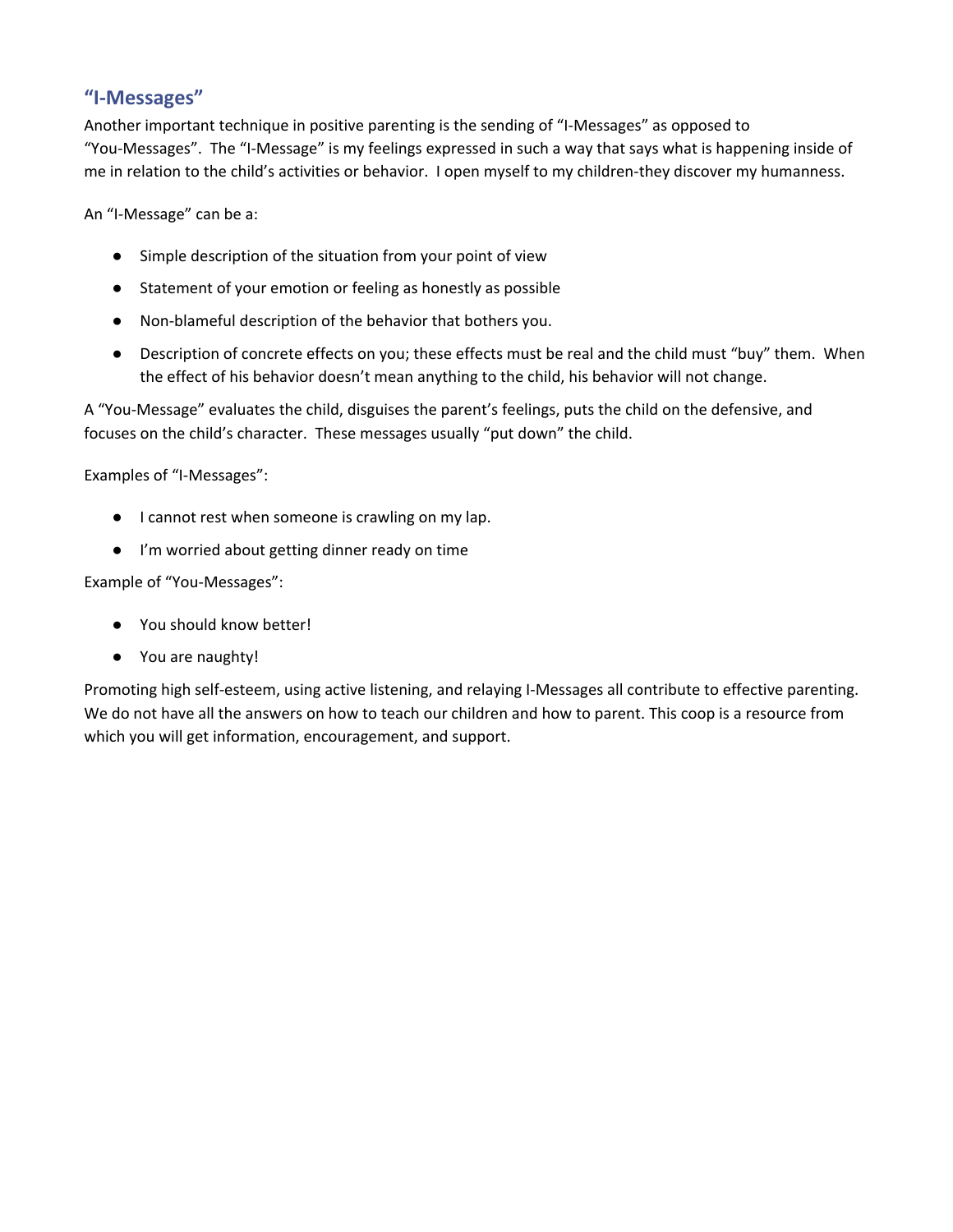# <span id="page-9-0"></span>**III. Communicating with Children**

Each child is a person in his own right with needs and feelings and the right to express them. Very simply put, remember the golden rule "a person's a person no matter how small." <http://www.goodreads.com/work/quotes/933973-horton-hears-a-who>

It is important to set consistent and reasonable expectations for children. While at the program we ask that all parents communicate with the children in the same way. This helps manage their expectations and maintains mutual respect. While participating in I to I activities we ask parents to use active listening and "I-Messages."

# <span id="page-9-1"></span>**Separation Anxiety**

A child not accustomed to being with other children or adults may initially react to the program with fear and an insistence that his parent remain with him at all times. A child not accustomed to being with other children or adults may initially react to the program with fear and an insistence that his parent remain with him at all times. A child must live through this normal and necessary stage to establish a separate identity. Before this time, children seem to think that their parents are physical extensions of their own bodies. The anxiety strikes when child realizes that their parent can disappear and fear that the parent will never come back. Only time and loving patience will help the child learn that parents do return. Also, separation anxiety is a healthy sign of a strong bond between parent and child; but just as a deep parent-child attachment is good, so is a child's growth towards independence.

The following is a group of suggestions to help ease your child through this separation anxiety when it is time for discussion, get your child involved with a toy or an interesting activity before you leave. Tell him that you are going to discussion with the other parents and assure him that you will return soon. Often it is helpful to point out the assistants by name and let your child know what they will be there if he needs anything. Keep this farewell short to prevent the anxiety level from increasing. It is advisable not to sneak away while your child is not looking as this may teach him to distrust. Once you've prepared your child for your absence please head to discussion. If your child cries, an assistant will hold, comfort and try to entertain him. Please inform the assistant of any comforts that work for your child. Should your child cry uncontrollably and refuse to be comforted, you will be called out of the discussion to console him.

# <span id="page-9-2"></span>**Conflicts Between Children**

When children are very young, it is appropriate to give them models for solving a problem. Letting them know what is not acceptable helps give the child an example to which he/she can relate. Once children understand the limits to solving conflicts, they can settle most arguments for themselves. At I to I we prefer to ask children to take turns, rather than force them to share. Demanding that a child give up a toy for the sake of another child may teach the child that she is not worthy enough to have the toy herself. It may also teach the child who gets the toy that crying will get her what she desires. If a toy is very popular, a timer can be used. The length of play time with the toy should be discussed with the children so they know what to expect.

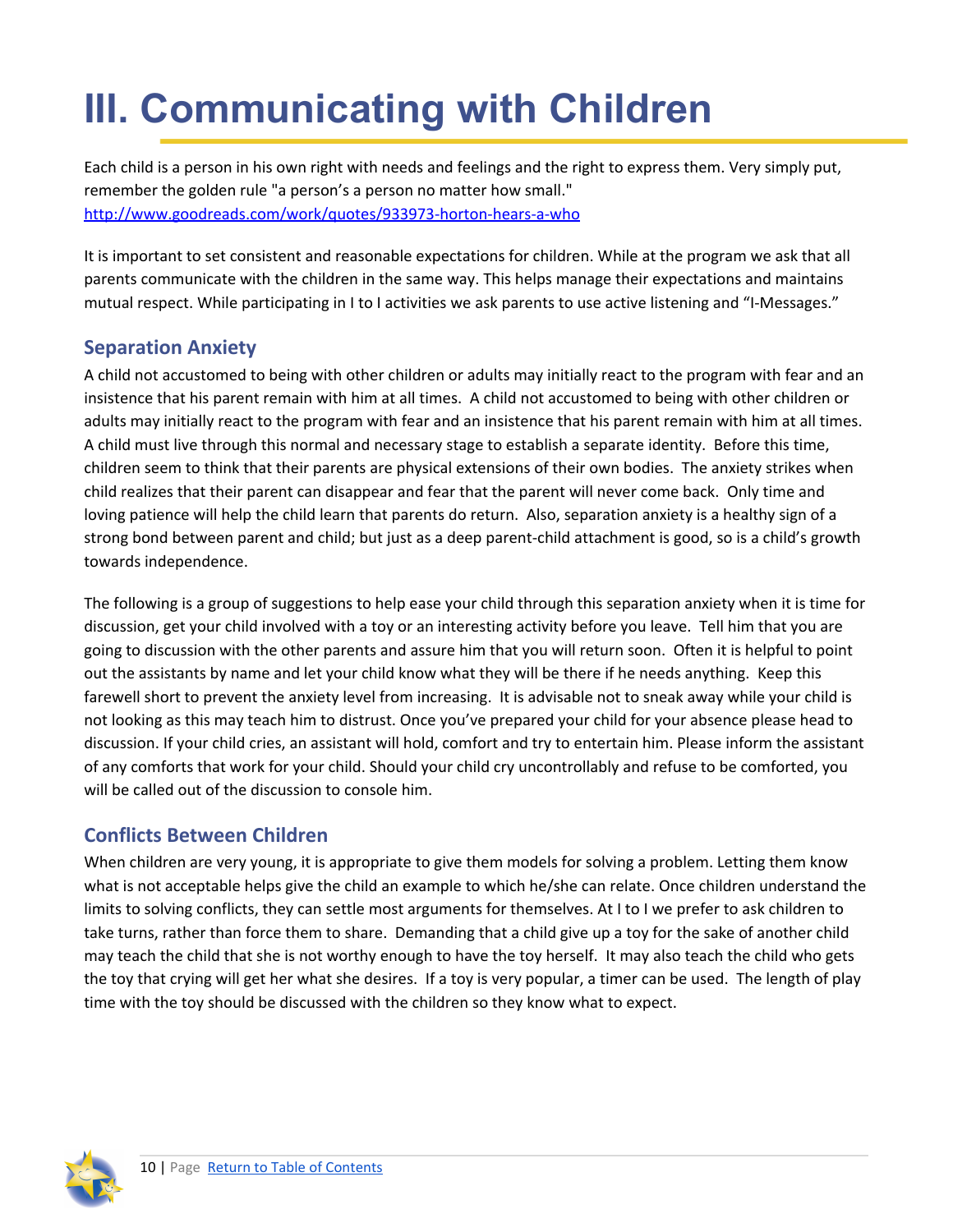Children hitting other children is not acceptable. Encourage children to use words to express feelings instead of pushing, biting, or hitting. If the child is having difficulty finding his/her words, use active listening and validate your child's feelings by putting his/her feelings into words. It is not recommended that you respond to this type of reaction with any physical punishment as this may only reinforce his/her behavior. The child may benefit from hearing phrases that convey his/her feelings: "My turn"; "No"; "Please don't push"; "Please go away"; "I don't like that".

Children naturally go through stages of being aggressive, passive, or assertive. At times your child will seem to constantly be on the bottom of the heap. At other times, you may be surprised by his/her aggressiveness. This usually resolves itself with time and patience.

[\(http://www.gordontraining.com/parent-programs/p-e-t-philosophy/](http://www.gordontraining.com/parent-programs/p-e-t-philosophy/))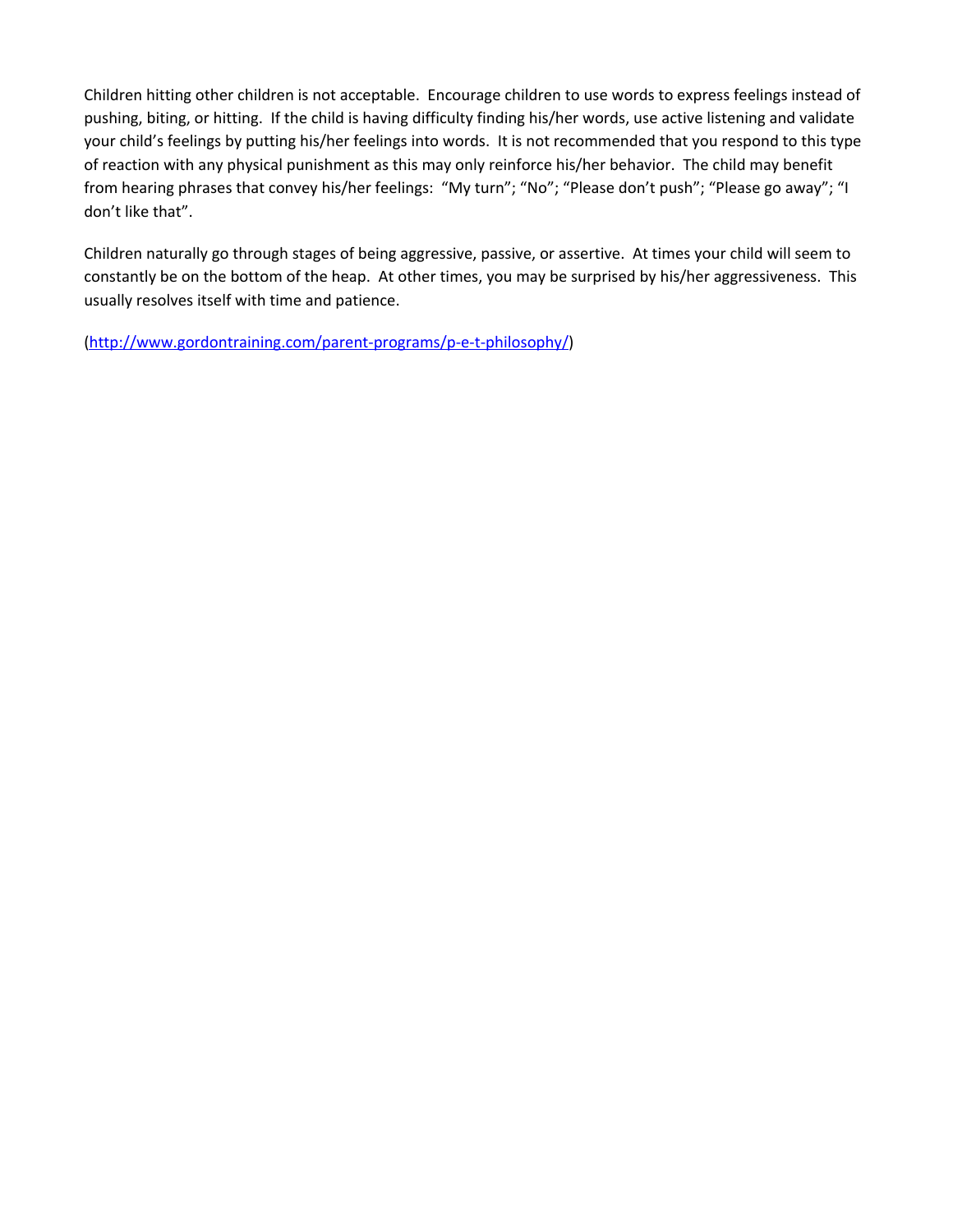# <span id="page-11-0"></span>**IV. Organizational Structure**

In a cooperative, each individual member shares the work in order to make the program possible. In addition to daily responsibilities, each family usually donates about 10 hours of work to the program per semester. This includes attendance at I to I General Membership Meetings and committee work. Some parents choose to take on a one-year leadership role, which involves a bigger time commitment. It is not required that you hold one of these positions, but participation in a committee is required of all non-officer members.

Each family is asked to indicate their job preference when registering. Once assignments are made, those participating in a committee will be contacted by the Chair of the committee regarding additional information on tasks and meetings. In addition to volunteering time as an officer or on a committee, each member is required to attend at least one GMM per semester.

# <span id="page-11-1"></span>**General Membership Meetings**

Major decisions are handled in the general membership meetings during each semester. Each family attending the meeting has one vote even if both parents are attending the meeting. The majority vote of the families attending decides an issue for the entire program. Input should be forwarded to the program Chairs regarding specific agenda items prior to the meeting.

GMMs are held twice each semester – one on a weeknight and the other on a Saturday. Dates are published at the beginning of each semester to allow members to plan accordingly.

Each member is required to attend at least one GMM per semester to continue participation in the program. If your schedule does not allow you to attend either GMM during a semester, please speak with the Program *Coordinators immediately.*

# <span id="page-11-2"></span>**Committees**

I to I has two areas that require multiple participants to be successful: Advertising and Craft.

- Advertising Committee is responsible for generating publicity and materials, organizing and attending public events.
- Craft Committee is responsible for preparing all the craft projects for the semester.

# <span id="page-11-3"></span>**Officers**

The purpose of having officers at I to I is simply to have people responsible for the administrative functions necessary in any large organization. The officers consist of the following roles: Co-Program Coordinators, Registrar, Treasurer and Secretary. Our officers acquire expertise in running the program, but other than that, there are no special statutes connected with being an officer, or length of time in the program before someone volunteers for an officer position. In all voting matters, discussions, etc. all parents are equal partners in the program. All interested parents are encouraged to take on an officer position. They should contact the Co-Program Coordinators for more information.

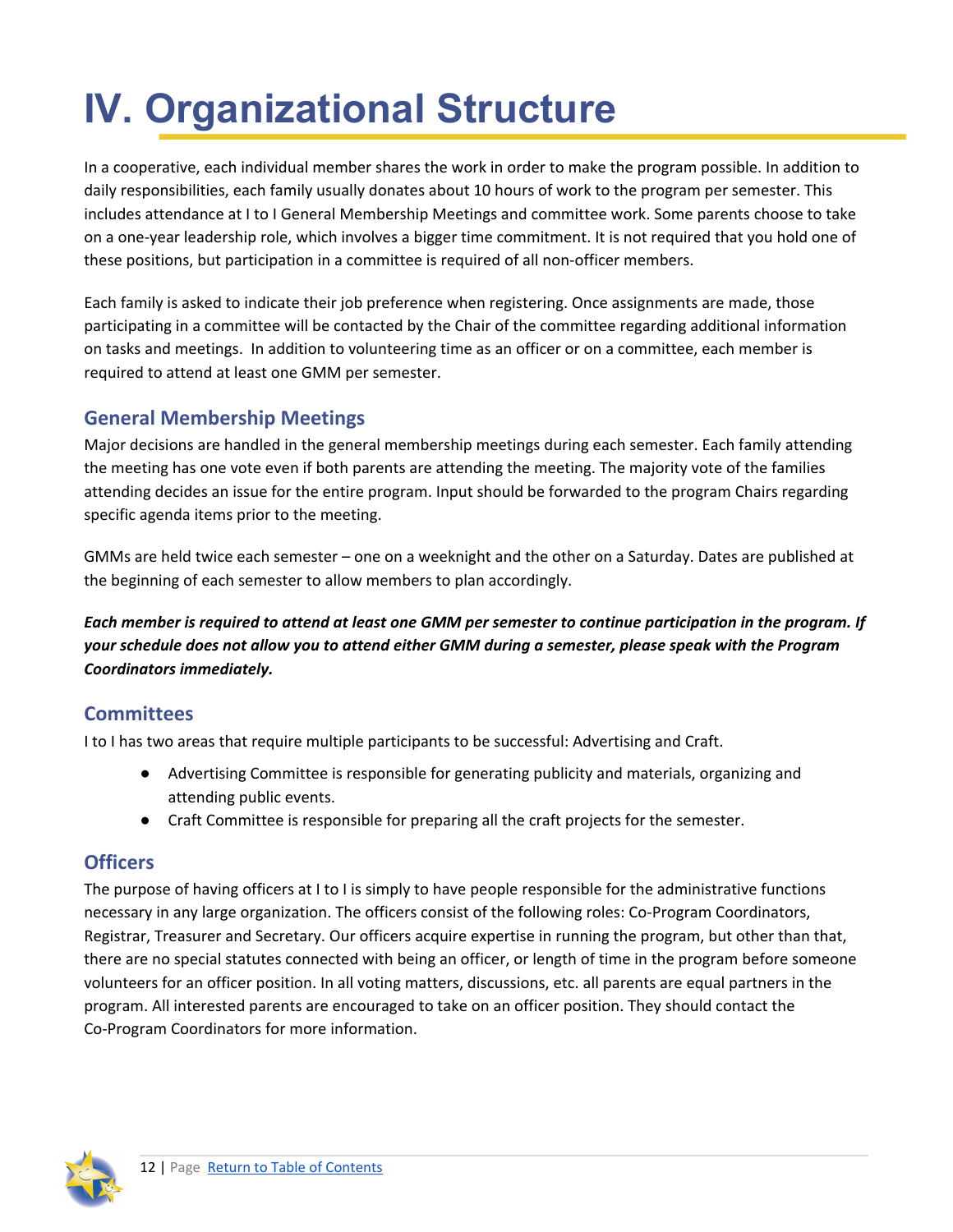# <span id="page-12-0"></span>**Job Descriptions**

The following is a list of job descriptions. The list can be modified and / or positions combined to accommodate the number of parents involved in the program. More detailed job descriptions can be found in Appendix A.

#### **Co-Program [Coordinators](#page-29-0)**

Coordinates all administrative aspects of the program and manages meetings. Works with all committee and day coordinators to ensure the program is running smoothly and issues / concerns are handled effectively.

#### **Day [Coordinators](#page-40-0)**

Creates and manages schedule. Ensures the day runs smoothly and issues / concerns are handled effectively.

#### **[Registrar](#page-31-0)**

Manages registration process for new and returning families.

#### **[Secretary](#page-32-0)**

Keeps documentation of General Membership Meetings and other historical aspects of the program.

#### **[Treasurer](#page-33-0)**

Manages all aspects of program finances.

#### **[Advertising](#page-34-0) Chair**

Coordinates Advertising Committee activity to generate publicity as needed to obtain new members.

#### **Craft [Chair](#page-36-0)**

Coordinates all aspects of craft projects, including theme creation, committee management and purchase and maintenance of all art-related supplies.

#### **[Church](#page-37-0) Liaison**

Primarily maintains communication with church staff regarding community programming

#### **Cleaning Party [Coordinator](#page-38-0)**

Ensures cleaning of all toys and facilities at the end of each semester.

**Community Outreach [Coordinator](#page-39-0)** Organizes community activities

**IT [Coordinator](#page-41-0)** Maintain and update all internet related communications

#### **Social [Coordinator](#page-42-0)**

Coordinates social event for coop members and families, committee management, and newsletter development.

**Supply [Manager](#page-43-0)** Maintains inventory of all supplies and toys, purchasing additional items as necessary.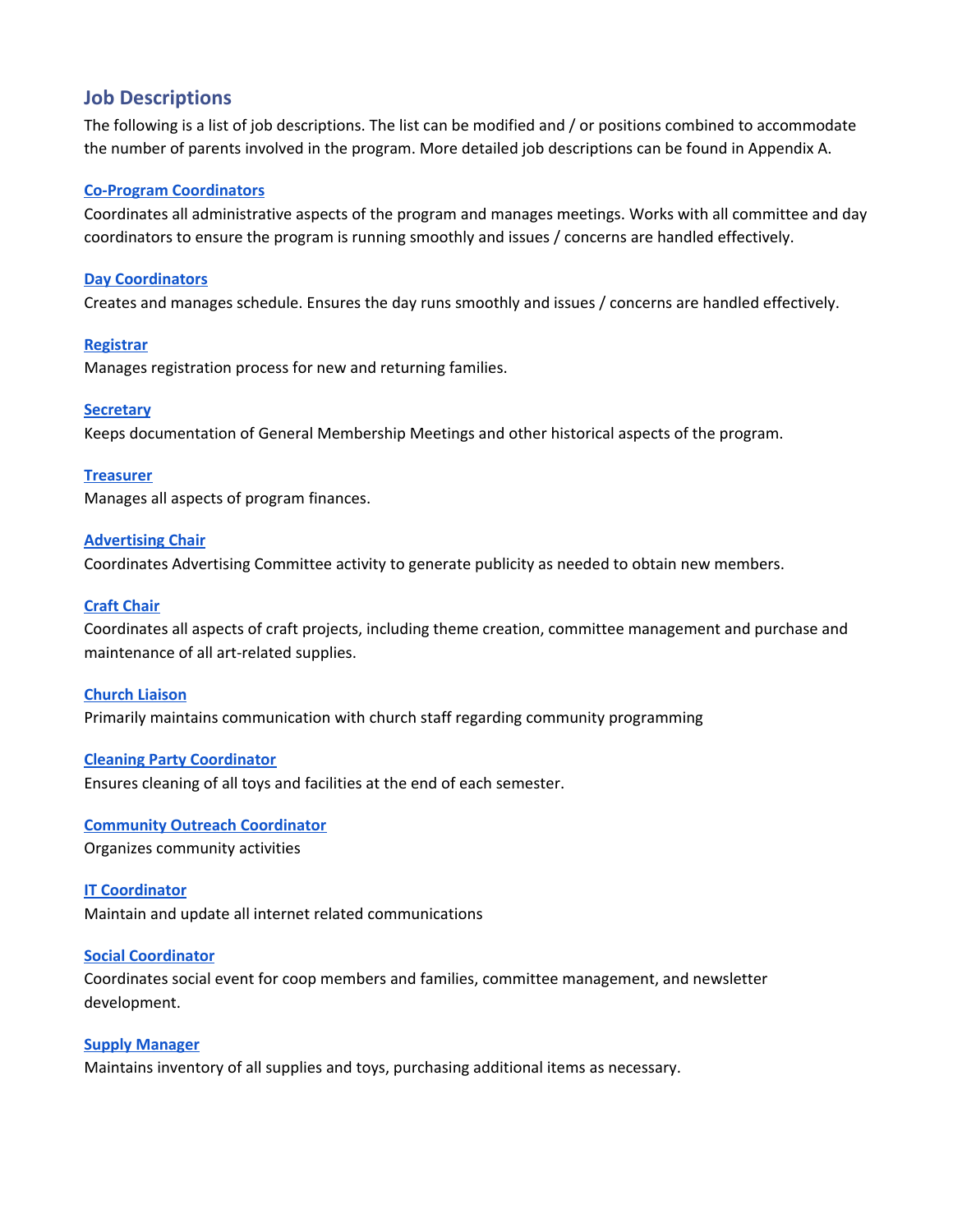# <span id="page-13-0"></span>**V. Coop Jobs**

In addition to volunteering time as an officer or on a committee, each member is required to hold jobs most weeks at playgroup in order to fulfill the coop requirements of the program. Detailed duties can be found in Appendix B.

The coordinator for each day will create a schedule at the beginning of each semester to assign jobs to each member, including him/herself, and manage the structure of each day. The Day Coordinator is also the first person you should reach out to with any issue (program–process or interpersonal related). If your concern is with a Day Coordinator, please contact the Program Coordinator directly

# **Assistant Duties**

Each day that I to I meets, the Day Coordinator and six additional members are required to hold jobs to ensure the day runs smoothly. If there are positions that are difficult for you to fill or days you know that you will need to miss the group, please let your Day Coordinator know. If you cannot attend on the days you are assigned a job, it is **your responsibility to find a replacement and notify your Day Coordinator.**

*Daily jobs are as follows (please see Appendix D for full job details):*

- Two Opening Assistants
- Two Closing Assistants
- Circle Time Leader
- Snack Provider/Discussion Leader

# **Opening**

Opening Assistants arrive 15 minutes early to set up for the day. **This is very important**. Please ensure the day's craft project and other toys are set up on time, as it takes away from the one-on-one time of the entire group if things are not ready when families arrive.

# **Closing**

Closing Assistants are the last ones to leave (at approximately 11:30 am). After everything is put away, clean floors, and make sure the lights are turned off.

## **All assistants**

The main role of all four assistants together is to supervise the children during free play/discussion and engage children who are having trouble separating.

## **Circle**

Each week the children are introduced to the theme through the weekly art project. Circle time is an extension of that theme and leaders can use books, songs, finger play, or other 'props'. It is the Circle Leader's responsibilities to define the activities for the day and procure necessary materials (books, music, visual aids). See Circle Time [Resources](https://docs.google.com/document/d/1ymiSs3SdHJBGi4lYFBeHrztLsPnqstX6EMIEzbDdwis/edit?usp=sharing) for available I to I resources and ideas.

## **Snack/Discussion**

Each week one person is asked to bring in a fruit/vegetable for the children and a snack, typically a baked good, for the adults. This individual should also come prepared to lead a topic during discussion time.

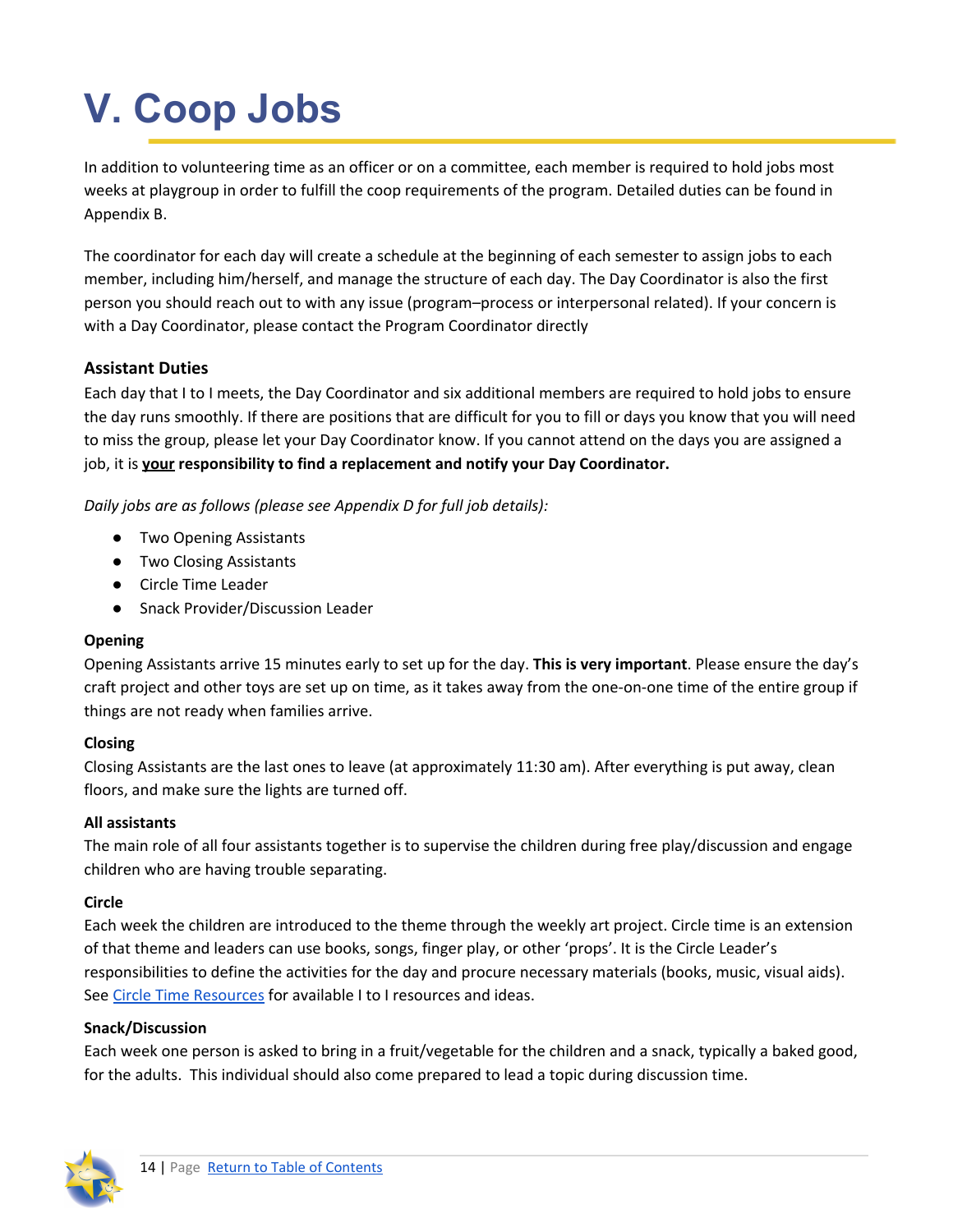# <span id="page-14-0"></span>**VI. How the Day is Run**

### **Sign in, Name Tags, and Overview of Schedule**

Please make it a habit to mark the sign-in sheet for your day. This is for attendance, fire drill and emergency purposes.

Name-tags are made usually the first day of each semester for parents and children. It is a fun and helpful way of getting to know one another. Members are encouraged to wear their name-tag each week.

### **Daily Activities**

#### **9:00-9:15 Set Up**

Assistants A & B arrive to set up the space for the day by setting up the attendance board, making coffee, pulling out the craft, pulling out fine motor skills toys and ensuring the handwashing station is set up and the heavy swinging door that leads to the handwashing station is securely open.

Tuesday assistants are responsible for removing the rug from storage and rolling it out as well as putting away any extra adult tables and bringing out the kids tables & chairs, ensuring the piano is not accessible for the kids, and securing the gate at the kitchen entrance. Tuesday's set up requires an additional parent to set up, usually the parent in charge of snack preparation.

Wednesday's assistants are responsible for vacuuming the rug.

#### **9:15-9:50 One on One Time**

During this time parent and child(ren) can choose to focus on creating the weekly craft project or spend time developing fine motor skills using various toys. This time is an important part of the program and provides an opportunity to see your child as an individual.

When One on One time is over the lights will flash and everyone sings the "clean up" song (see Appendix C) to transition to the next activity.

#### **10:00-10:15 Circle**

Circle time begins with a name song, typically, "old shoes, new shoes" (see Appendix B) and then parents and children participate in a variety of activities centered on the theme of the day. This usually includes, but not limited to, storytelling, songs, finger play and movement activities (ex., parachute or ring around the rosy), and use of props by the circle leader.

When Circle Time is over everyone sings "good-bye circle" (see Appendix C) to transition to hand washing.

#### **10:15-10:40 Snack**

Assistants help set up for snack while everyone else help the children wash and dry their hands. After washing hands children enjoy a healthy snack while assistants enjoy a break. Non-assistants attend to children and snack replenishments. Toward the end of snack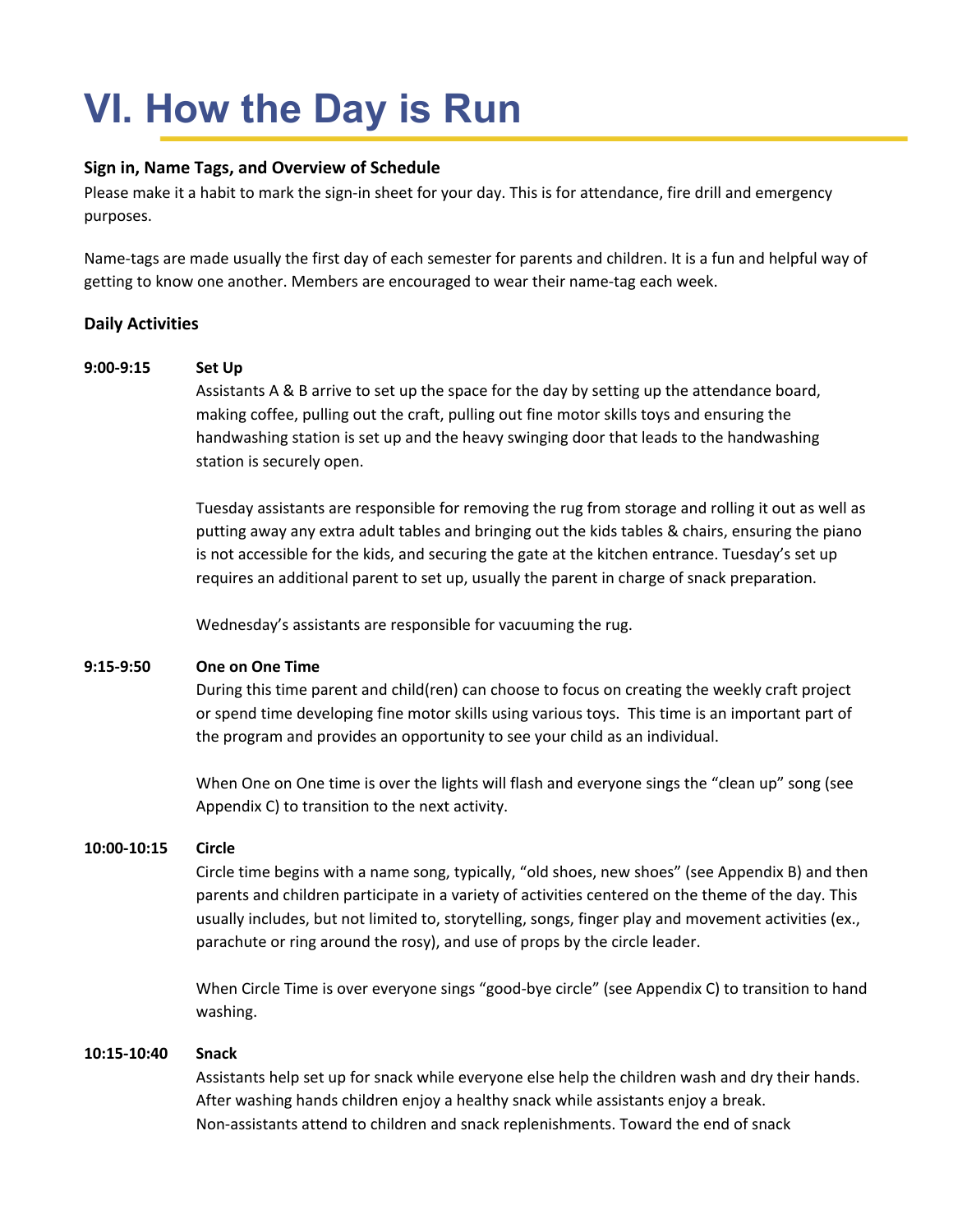non-assistants bring out the large toys for free play before heading to discussion.

When the snack is over the assistants clean the area while the rest of the parents go to discussion. This is a good time to encourage children to help clean up.

### **10:40-11:10 Free Play/Discussion**

Assistants remain with the children while the rest of the parents go to another room for discussion time. This is an extremely important part of the program, as gentle separation is helpful for children and time alone with other adults is needed for all parents. One of the key goals of I to I is to encourage independence, and learning to separate for even a short time is an important step in that process.

During discussion time the leader presents the topic and leads the discussion. Discussion should be a relaxed atmosphere. If you are called out of discussion or choose to stay with your child during free play, please assume an Assistant role so that someone may take your place in the discussion.

Nursing and very young children (under 12 months) are welcome to join their parent during discussion time.

Some children experience separation anxiety and it is important for all parents to be aware of how to manage that process. It can be helpful for parents to remind children that they are in the next room, that they will return shortly, and that there are other children to play with.

Assistants will try multiple types of distraction. However, if your child is extremely upset and cannot be calmed you will be called out of discussion. When s/he is calm, you may choose to return to the discussion group.

I to I advocates teaching children to share and take turns. We encourage assistants to allow children to manage this process on their own, and intervene when they are unable to do so. When children are very young, it is appropriate to give them models for solving a problem and to use words to express feelings instead of pushing, biting or hitting. Once children understand the limits to solving conflicts, they can settle most arguments for themselves.

**11:05-11:10** Assistants begin organizing toys and put away items not in use during free play.

## **11:10-11:15 Family Clean Up**

At the end of Free Play/Discussion, parents return to the main room and we flash the lights and sing the "clean up" song while all families help put toys away.

## **11:15 Goodbye**

We sing "shake hands with friends" (see Appendix C) to signal the end of the day and all families not assigned to Assistant C or D positions leave. If not assigned to close, please pack up reasonably quickly so C and D can complete assigned tasks. Please do not begin sweeping or mopping until all other members have left.

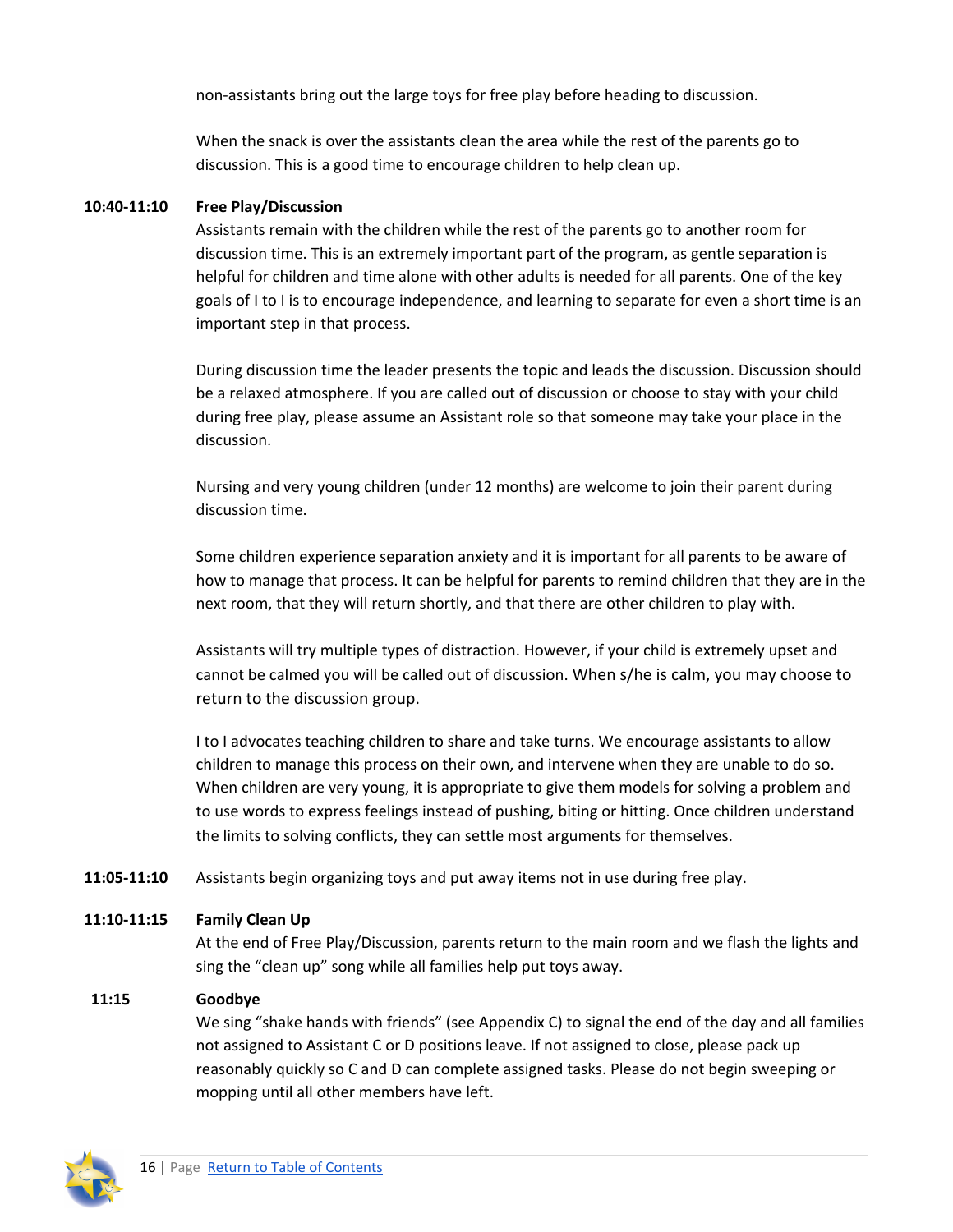#### **1 1 : 1 5 - 1 1 : 3 0 Final Cleaning**

Assistants C & D stay late to complete final clean up.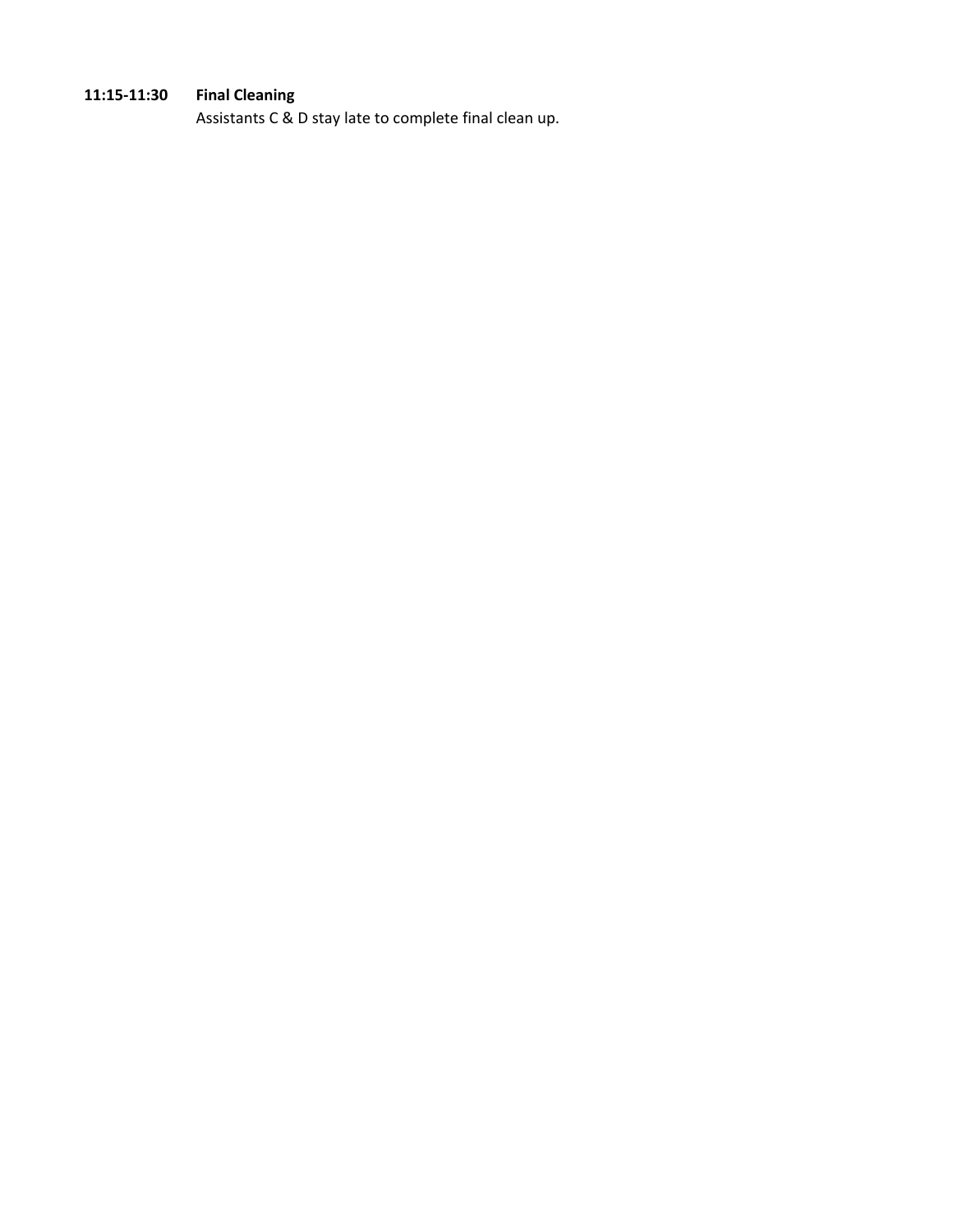# <span id="page-17-0"></span>**VII. Policies and Procedures**

### **Registration**

Families are encouraged to visit a session of I to I to ensure the program is a good fit before registering. If parents decide to join, registration must be complete before the family may begin to attend regular sessions. Registration is complete when the Registrar receives all registration forms (including waivers and medical forms), plus full tuition fees.

The maximum number of children per day is 20. We will continue to accept registrations for each day on a rolling basis until this maximum is reached.

### **Tuition**

The current tuition rate is \$100 for the first child and \$20 for each additional sibling over one year. Children under one year are free with a paid sibling. *If you would like to apply for a scholarship to join our program, please contact the Registrar.* Scholarships are available based on need and are awarded by the officers. Tuition fees will be prorated for families joining the program after the semester start.

Tuition fees are used to cover expenses for space rental, snacks, supplies, and equipment, along with administrative needs.

#### **Orientation**

At the beginning of each semester new members attend a mandatory orientation to review the space and storage organization, semester and daily schedule, and member responsibilities. Parents should plan on attending without their children so they can devote their full attention to the large amount of information presented. Returning members are encouraged to attend this orientation.

#### **Attendance**

Attendance on a regular basis is necessary if members and their child(ren) are to benefit from I to I. Of course, we are all parents and understand that schedules do occasionally need to change at the last minute. Also, please see the illness policy below if either you or your child is sick.

It is the parent's responsibility to contact the day coordinator if unable to attend for any reason and also to find a replacement if they are scheduled for a job that day. If three consecutive sessions are missed without the member contacting the day coordinator, it will be assumed that the member has dropped out.

#### **Snow/Cancellation**

I to I follows the cancellation policy of the Waltham Public School district. If school is delayed, please contact your day coordinator to determine if I to I can still be held.

## **Outside Toys**

With the exception of small personal objects or "lovies" for soothing, I to I does not allow families to bring toys from home to our program. Just as most elementary schools do not allow outside toys, we find them to be extremely distracting to the children and often the cause of disagreements. Children are more engaged when they are using toys provided by I to I and not worrying about their personal toys.

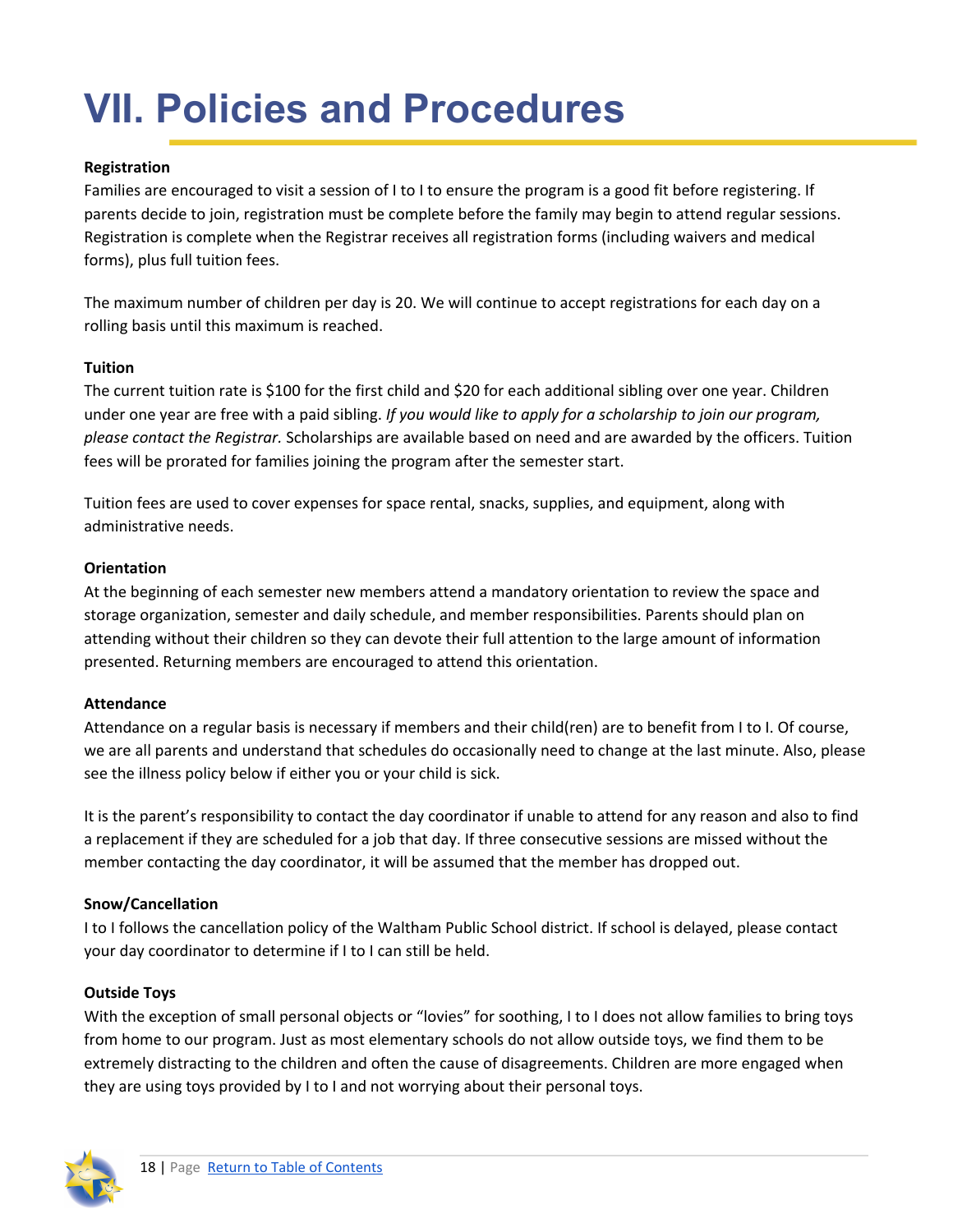#### **Illness**

Although the spread of colds and other illnesses is inevitable within any group, at I to I we try to minimize this as much as possible. In addition to being contagious to others, a sick child will not be able to enjoy the day's activities. We ask you to keep your child at home if s/he has:

- Fever within the past 24 hours
- Conjunctivitis
- Impetigo
- Vomiting/Diarrhea
- Productive Cough or thick yellow/green nasal phlegm
- Chicken Pox (until all lesions have crusted and no new ones appear)

Please be sure to contact the Day Coordinator or other member on your day to cover last minute cancellations due to sickness. You can cover the responsibilities when your child is feeling better.

### **Who Brings the Child**

One of I to I's primary goals is to bring parents and children together. Due to this structure, our program is open to parents or legal guardians and their child(ren). Unfortunately this means that others, even if they are the primary weekday care giver, are not eligible to bring children to our group on a weekly basis. Under special circumstances (parent appointment/illness, etc.) alternate caretakers, such as grandparents, babysitters, etc. are allowed to bring your child; please notify your Day Coordinator in advance. It is important for your child (and for the other children attending I to I) that the same person attends I to I on a regular basis.

#### **Visitors**

If friends of members are interested in our program, they may attend one session free of charge. Please confirm with both the Day Coordinator and the Registrar before bringing any guests. An informal tour of the program will be given, and both parent and child are welcome to join the day's activities. Relatives of enrolled children are also welcome to visit the program; please notify the Day Coordinator in advance.

#### **Handbook Changes**

Grammatical changes to this handbook can be made with a majority approval of the organization's officers as follows: Program Coordinators, Treasurer, Secretary and Registrar. Policy changes may be made after a majority vote at a General Membership Meeting if a quorum (one-third of members) is present. Extensive changes, such as any change which impacts the integrity or structure of the program, must be voted on by paper or electronic ballot. Should there ever be a conflict between the handbook and the bylaws, the bylaws prevail.

#### **Church Nursery**

The Church nursery, located upstairs next to the Sanctuary, is available to members for diaper changes and as a quiet place to nurse or calm an upset child. Please seal all dirty diapers and take them with you upon leaving for the day.

#### **Insurance**

All parents are responsible for the safety of the children (theirs and others) attending I to I, and should be conscious of safety issues and never leave a child unattended while at I to I (inside or outside) at any time.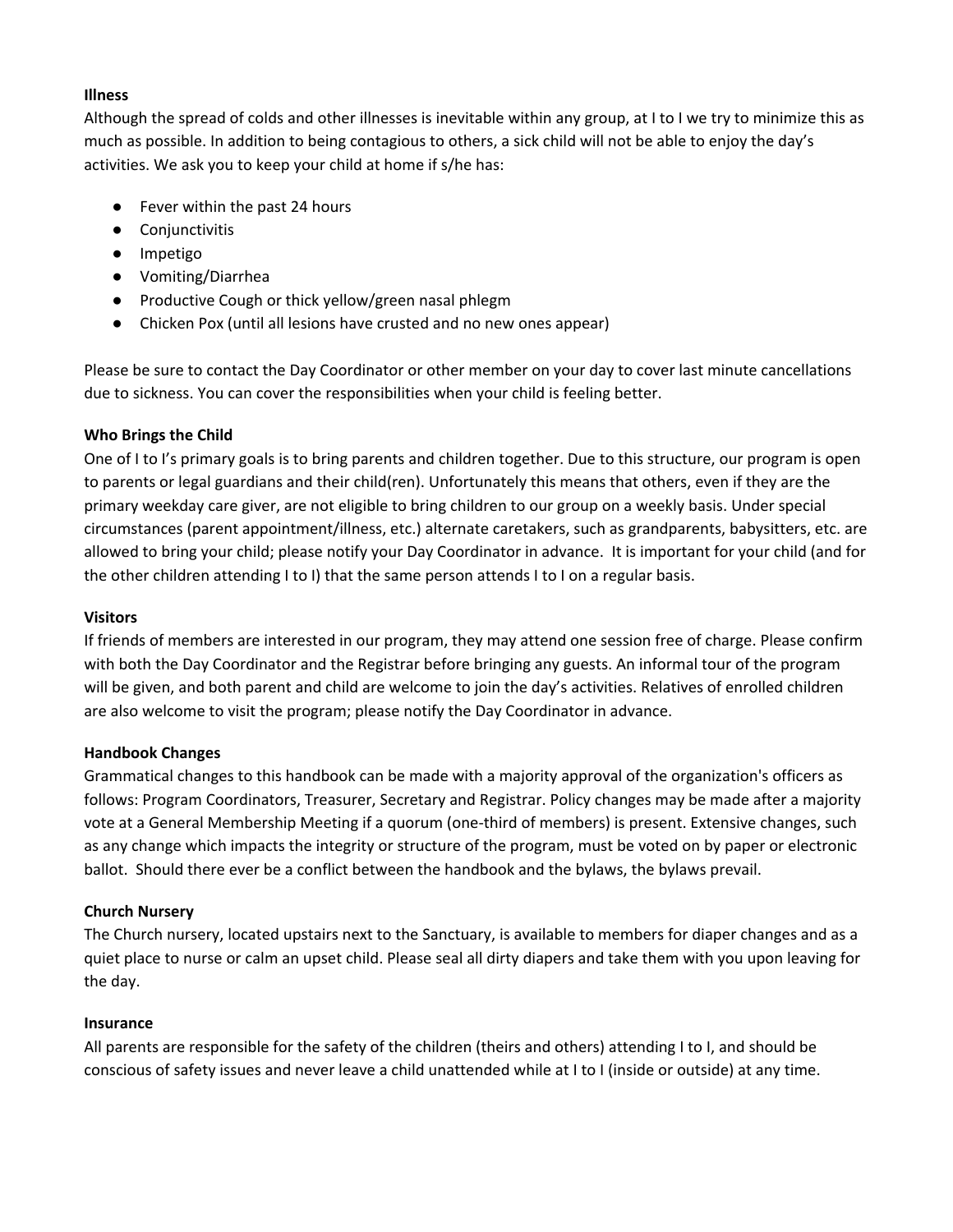## **Reimbursements**

Reimbursements will be given for all approved purchases. Please discuss with the Program Coordinators or appropriate committee chair before making any purchases.

### **Program Refunds**

If a family chooses to leave the coop any time prior to the second session of a semester, they will receive a full refund. Choosing to leave after the second session and prior to the third session of a semester will result in a 50% refund. From the third session on, no refund will be granted. In the event of unusual circumstances, refunds may be granted at the discretion of the officers.

### **Allergies**

We strive to accommodate all allergies within the snacks that we provide. However, we are unable to ensure the *facility is allergen free as we are not the only program that uses the space.*

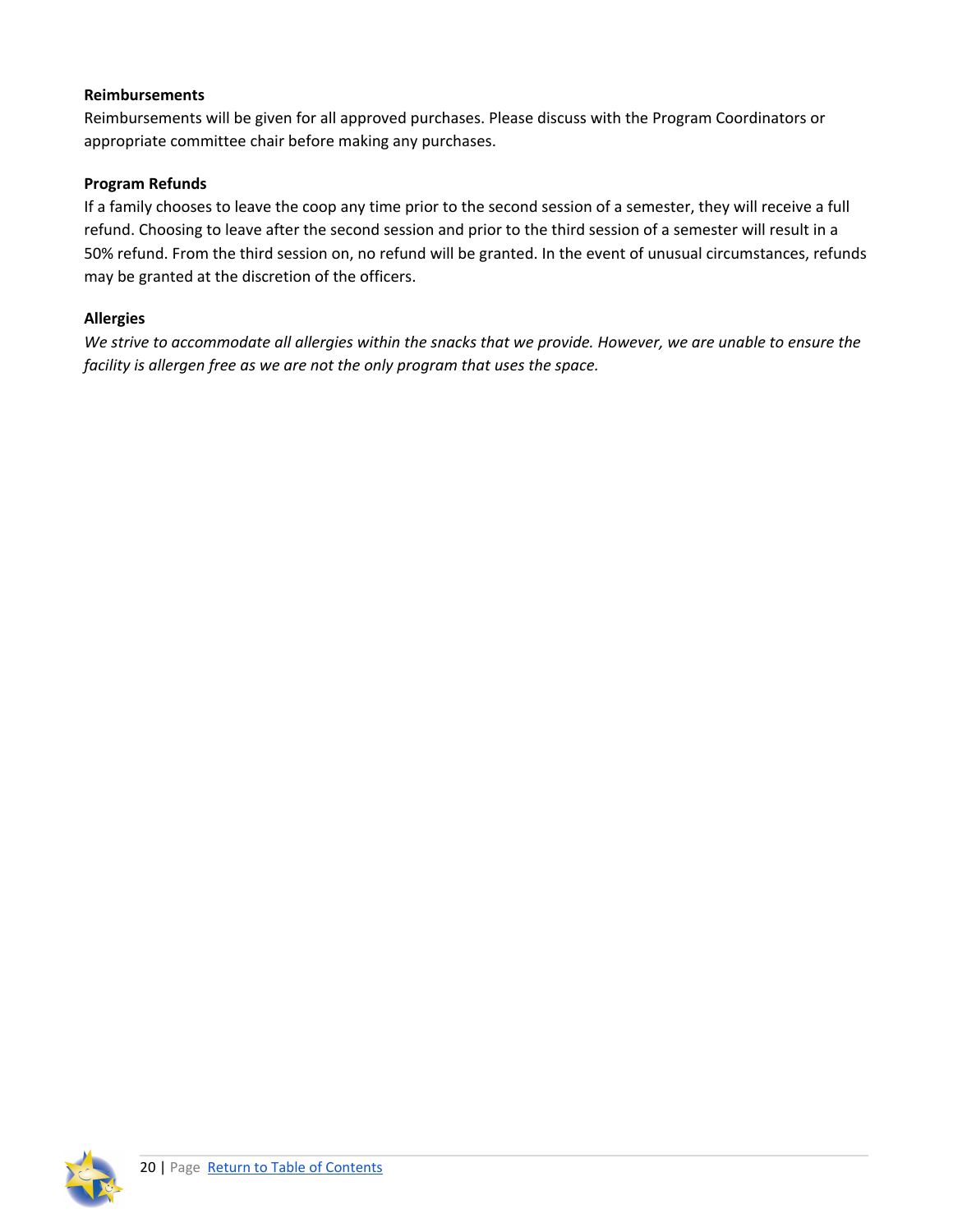# <span id="page-20-0"></span>**IX. Safety**

Parents are always concerned for their children's safety. Please help each other by being aware of all the children on your day, especially in the following areas:

- During discussion: When you are an assistant, please be particularly safety conscious. Know how many children are attending that day, and perform frequent head counts. Your job as an assistant is to play with and watch out for the safety and well-being of all the children.
- Setup and Clean up: Be careful that no child wanders away alone. If you need to leave your child for a short time while you are busy with other things, ask another parent to keep watch, and then check back in with that person when you return.
- No smoking is allowed at I to I or on the premises of the church at any time.
- Be familiar with the fire drill procedures (see Appendix C).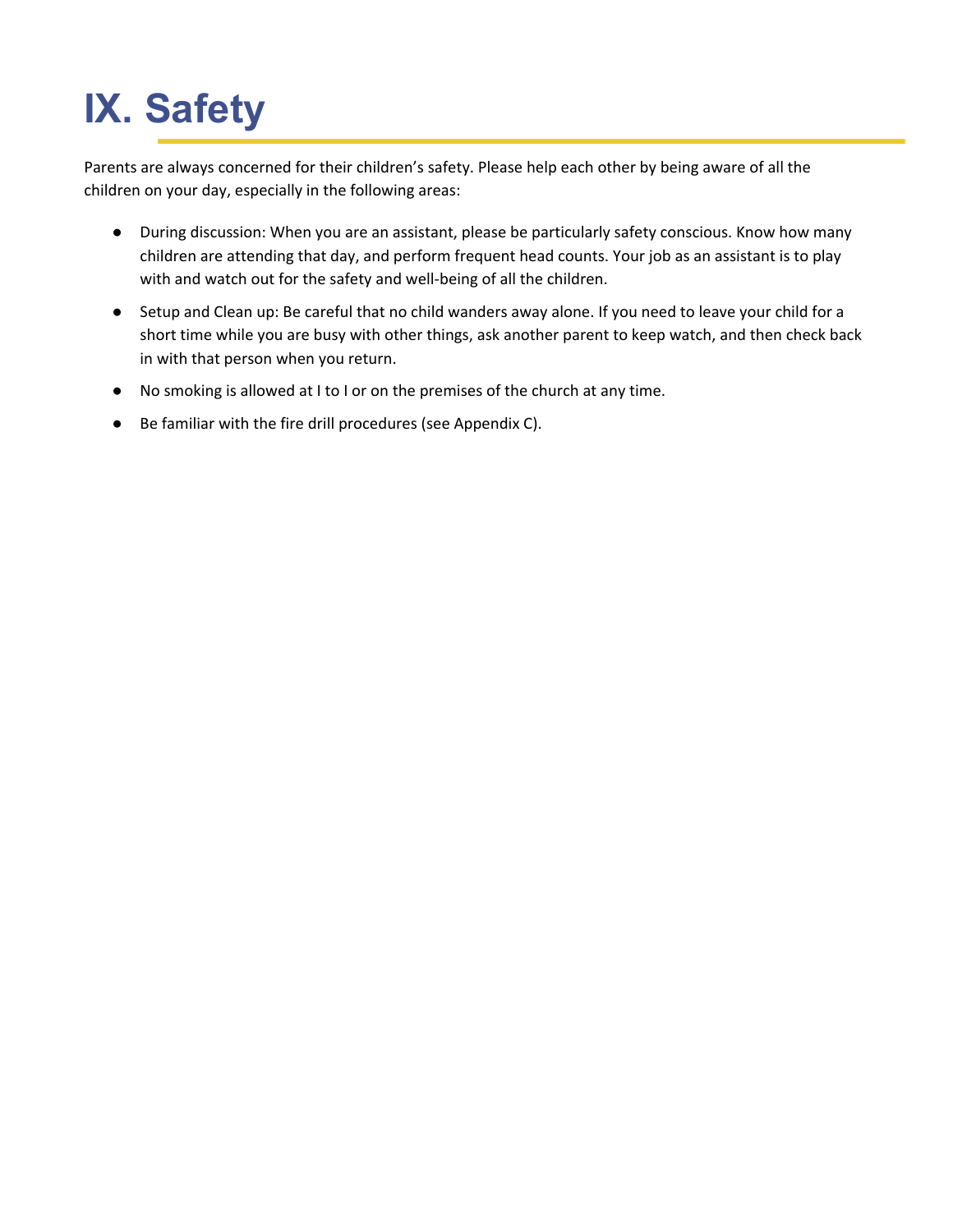# <span id="page-21-0"></span>**IX. Communications**

## **Internal Communications**

I to I maintains a group site at https://groups.google.com. The purpose of the group site is to facilitate communication between I to I members. The group site changes each semester and only current members of I to I can join this site. It is required that every current member of I to I be a member of this online group, as it is the only way to get up-to-date information. It is recommended to receive emails from the group so that you do not need to remember to check the website.

I to I also maintains a private Facebook group for members for communication and social activities. All members are encouraged to join the group if they utilize Facebook.

#### **External Communications**

I to I maintains a website at www.walthamplaygroup.org. The main purpose of the website is to explain what I to I is and give prospective members an opportunity to learn more about us. Please pass out this website address to all you know.

I to I also maintains a public Facebook page for advertising purposes.

#### **Program Evaluation**

Continual evaluation and review of how we are doing, both on the program level and individual levels, is essential to improving the quality of I to I. Members should bring forward any issues, program or interpersonal, to their Day Coordinator and/or the Program Coordinators, as they arise. In the early part of the semester each member will be asked to complete a short survey to determine how the program is meeting expectations and to ascertain any concerns. Toward the end of each semester each member will be asked to complete an online survey, the results of which will be compiled and shared at the GMM at the end of the semester.

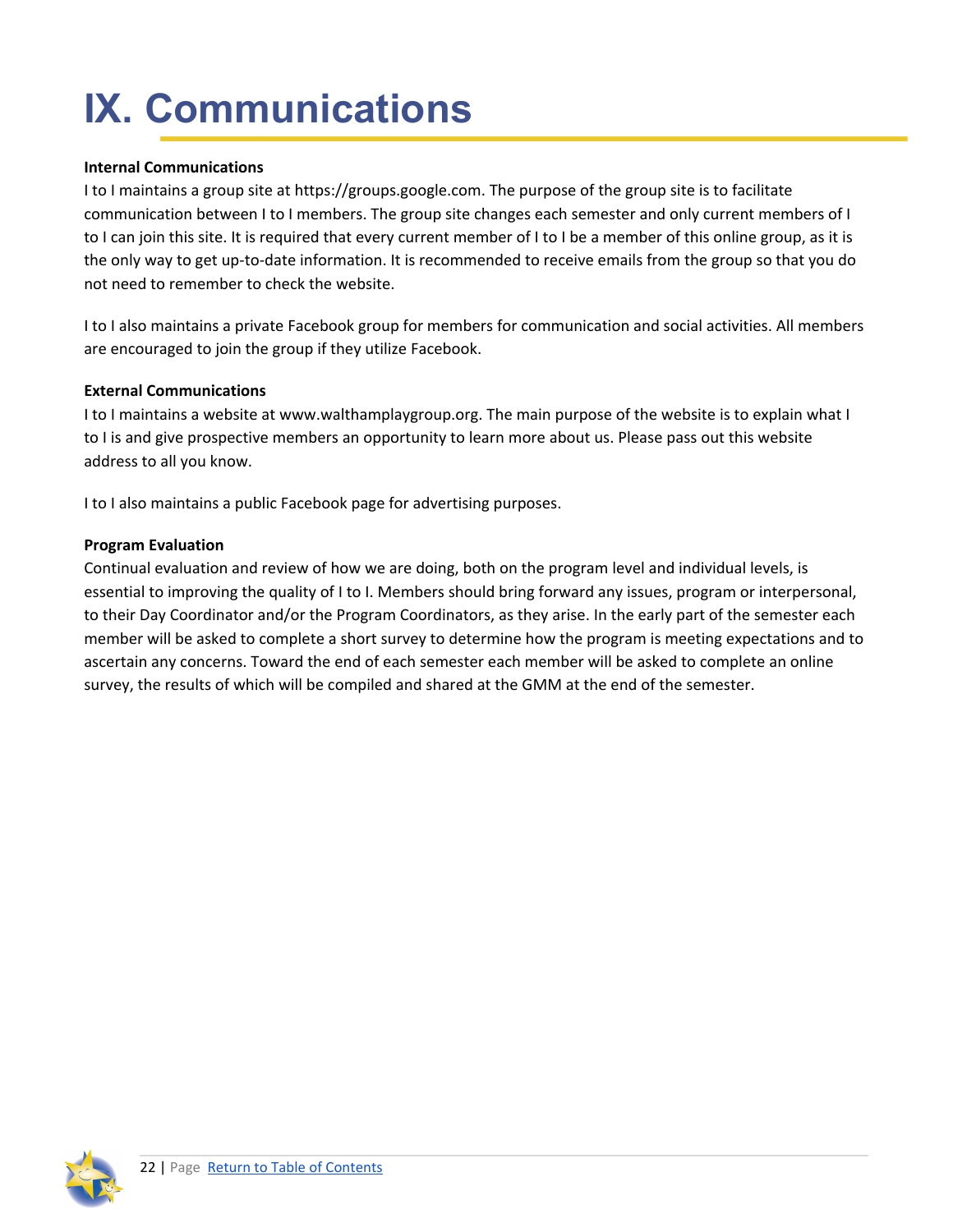# <span id="page-22-0"></span>**X. Social Activities**

### **Brunch**

Once or twice a semester each day has "brunch". On this day there is no discussion time, rather all the parents sit together in the main room with the children and enjoy a potluck brunch.

### **"Parent's Night Out" Events**

The Social Coordinator plans and manages social events for the parents. These events are usually on a weekday night and are for adults only. Popular events are Bunco, Book Club, "Project Night", and Trivia. If members have other ideas for activities, or would like to host an event, they are encouraged to talk to the Social Coordinator.

### **Family Events**

Once or twice a semester an activity is planned for the whole family. This event could be a music show for the children, a family picnic, or a family outing. If members have suggestions for other activities, they are encouraged to talk to the Social Chair.

### **Church Activities**

At times the Church may ask us to participate in some of their fundraising, community service, or social activities. The Social Committee will work directly with the Church and the I to I membership to coordinate these activities.

*Participation is optional for all events occurring outside of the regular I to I day.*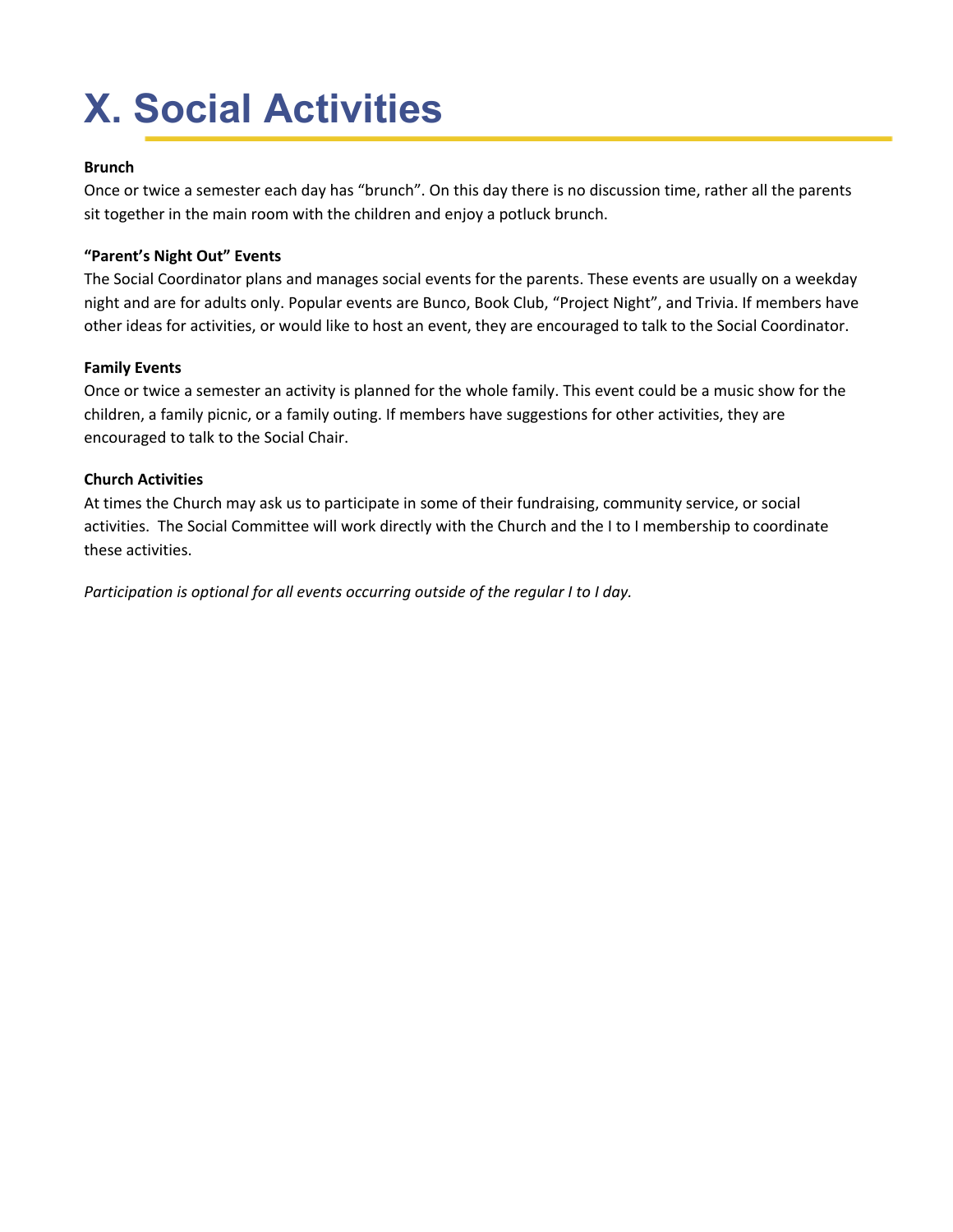# <span id="page-23-0"></span>**Appendix A – Job Descriptions**

# <span id="page-23-1"></span>**Daily Position: General Membership**

## **Objective of Position**

While assistants have specific tasks assigned to them, the rest of the parents are expected to help out in all other areas of the program

## **Responsibilities**

### *One on One time, 9:15 am*

● All parents must help clean up the craft project and encourage the children to help also

## *Circle, 10:00 am*

- Parents are expected to fully participant in circle time; please help by encouraging your child to stay on their mat, sing songs, be engaged during stories, etc.
- Some children maybe not sit during circle; feel free to distract them with a separate book or toy. Please use only I to I provided materials, as toys from home can cause conflict among the children
- If they continue to be distracted, please try moving them to another part of the room. The nursery upstairs is available if a private space is needed to calm down.
- Snack, 10:15 am
- While the children are washing hands, parents should clean tables and plate and distribute the snack
- Once children are finished, parents remove free play toys from under tables and remove the bins marked with red from the storage closet

## *Discussion, 10:40 am*

## *Clean Up, 11:15 am*

- The circle leader should lead the children in a song or game (ie parachute) to entertain them while the parents assist in putting free play toys away
- If not assigned to close, please pack up reasonably quickly so Assistants C/D can complete assigned tasks

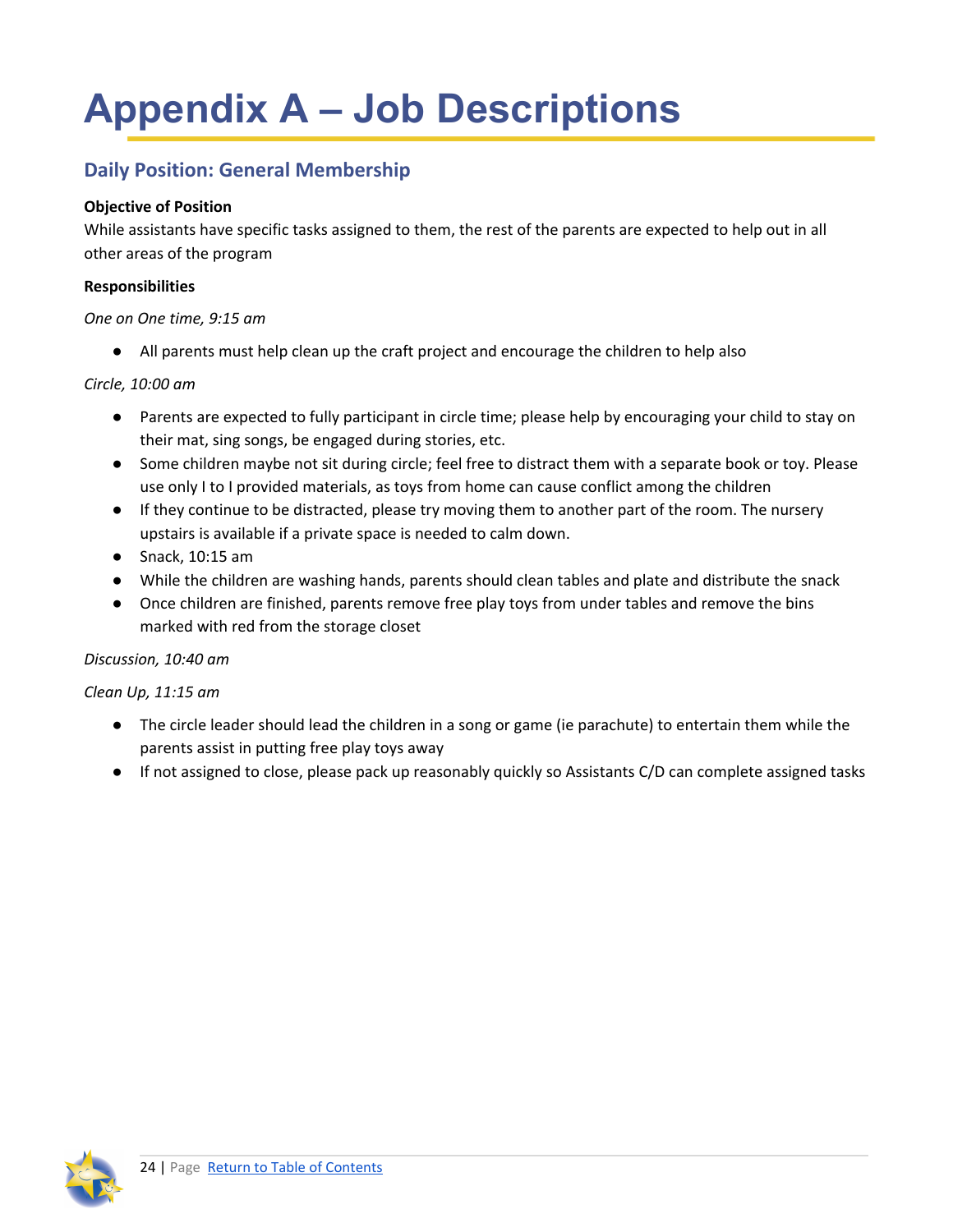# <span id="page-24-0"></span>**Daily Position: Opening Assistants (A/B)**

#### **Time Commitment**

● Each member of the coop will take on each daily role at least once during the semester

#### **Objective of Position**

- Arrive early on assigned day to set up room and all playgroup materials
- Work with other assistants to care for children during free play

#### **Responsibilities**

*Set Up, 9:00 am*

- Turn on lights
- Set up attendance board (this is part of our Fire Drill procedures, an accurate attendance record is imperative for safety)
- Check area for small and dangerous objects
- Set up craft project
- Bring all toys marked with yellow labels out of closet and set up on rug
- Make coffee for adults
- Ensure paper towels and soap are available at the handwashing sinks and the heavy swinging door is securely open

*Additional Tasks for Tuesday (these must be completed before room set up begins)*

- Set up gates going into kitchen and around piano
- Cover the piano (or make it inaccessible for playing in some other way)
- Move adult tables and chairs into corner storage room
- Move children's tables and chairs from preschool room into main room
- Remove rug from storage room and roll it out on the floor
- Set up handwashing station

*Additional Tasks for Wednesday (these must be completed before room set up begins)*

● Vaccum the rug

#### *Snack, 10:15 am*

- Assistants help with snack
- Assistants take a break and have coffee/snack, once snack is underway

#### *Free Play, 10:40 am*

- Watch and play with children
- Assist with separation as needed
- Take a periodic head count
- Run the dishwasher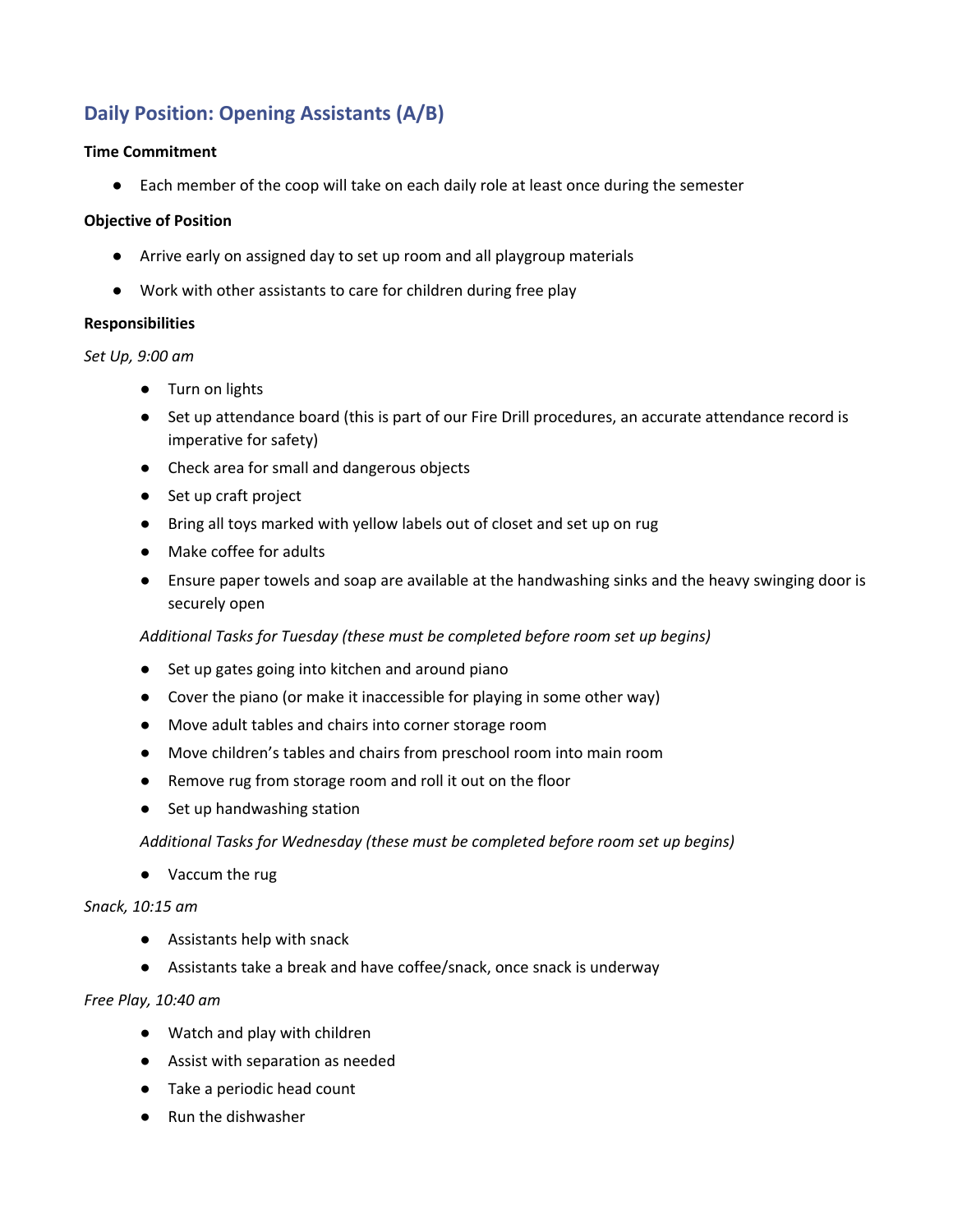- About 11:05 am, begin organizing toys and put away items not in use
- Let parents know if child needs to use restroom or needs a diaper changed

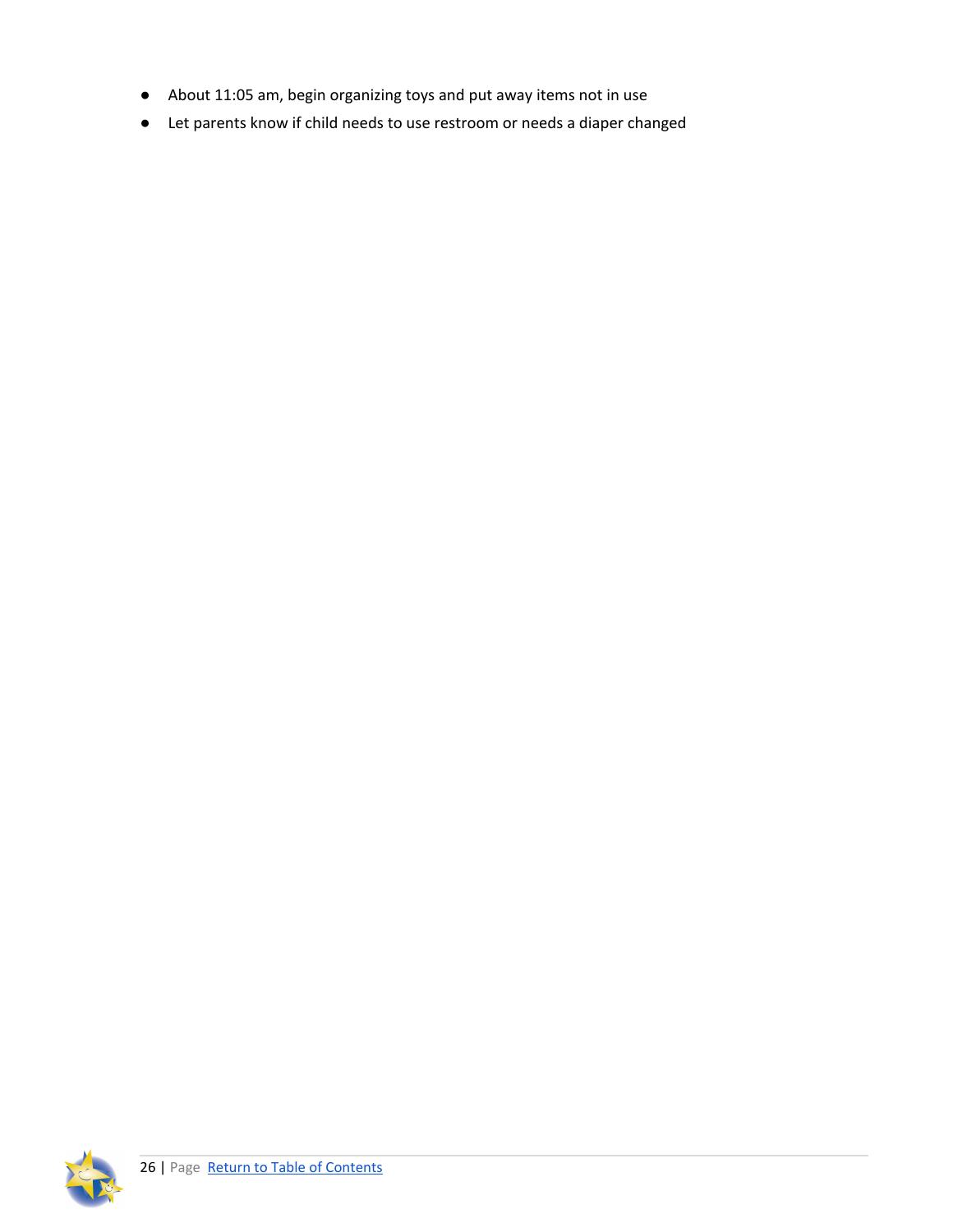# <span id="page-26-0"></span>**Daily Position: Closing Assistants (C/D)**

#### **Time Commitment**

● Each member of the coop will take on each daily role at least once during the semester

#### **Objective of Position**

- Stay late on assigned day to help clean up the space
- Work with other assistants to care for children during free play

#### **Responsibilities**

#### *Snack, 10:15 am*

- Assistants help with snack
- Assistants take a break and have coffee/snack, once snack is underway

#### *Free Play, 10:40 am*

- Watch and play with children
- Assist with separation as needed
- Take a periodic head count
- Run the dishwasher
- About 11:05 am, begin organizing toys and put away items not in use
- Let parents know if a child needs to use the restroom or needs a diaper changed

#### *Clean Up, 11:15 am*

- Please wait until all other families have left before sweeping or mopping the floors
- Please do not allow children to use the large broom provided by the church; they may use the child-sized brooms provided by I to I
- Clean floors
- Put gates away
- Make sure all toys are away
- Wash coffee pots
- Wipe down tables and counters
- Turn off lights

#### *Additional Tasks for Thursday*

- Empty trash (kitchen, bathroom, sinks); trash gets put into dumpster outside of church
- Roll rug and return it to the storage closet
- Move children's tables and chairs back into preschool room
- Empty dishwasher
- Put away papertowels and soap dispensers at the handwashing station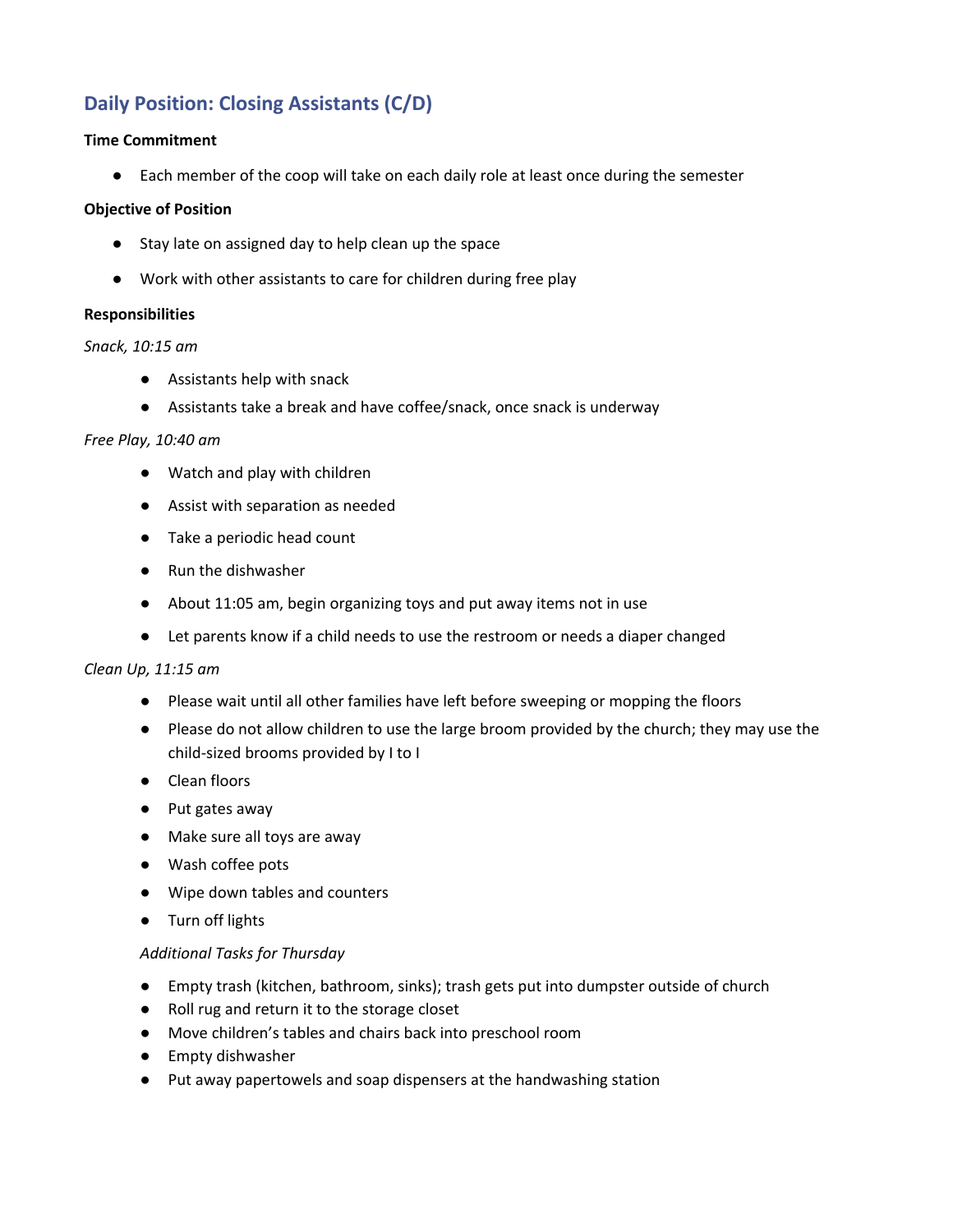# <span id="page-27-0"></span>**Daily Position: Circle Time Leader**

## Time Commitment

● Each member of the coop will take on each daily role at least once during the semester

Objective of Position

● Lead circle time for the group

- Prepare 10-15 minutes of educational material such as fun books, songs or games tied to the weekly theme
- Begin with a welcome song of choice (see Appendix B) and end circle with "Goodbye Circle" (also in Appendix B)
- Gather children and sing songs or play games (ie parachute) during final clean up to allow adults time to put toys away

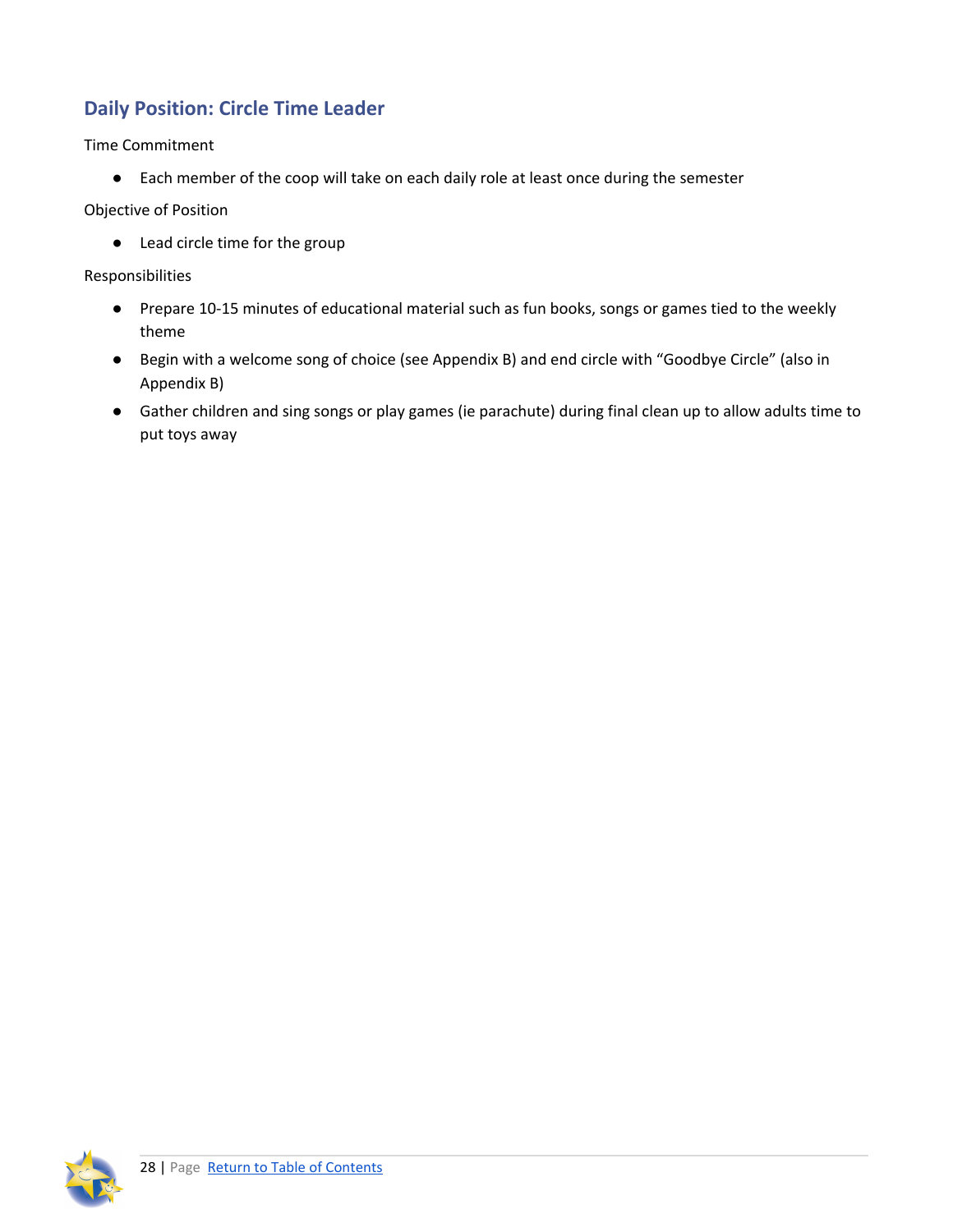# <span id="page-28-0"></span>**Daily Position: Snack/Discussion Leader**

### Time Commitment

● Each member of the coop will take on each daily role at least once during the semester

Objective of Position

● Provide snacks for children and adults and Lead discussion

- Provide fruit/vegetables for children; make sure you bring enough extras for seconds
- Also bring a snack for adults to enjoy during discussion (ie baked goods and tasty treats, etc, though also health conscious is encouraged)
- Present a discussion topic and guide discussion as needed
- Extra work to set up room requires that Tuesday's snack provider and discussion leader also needs to arrive at 9:00am to help assistants A and B set up.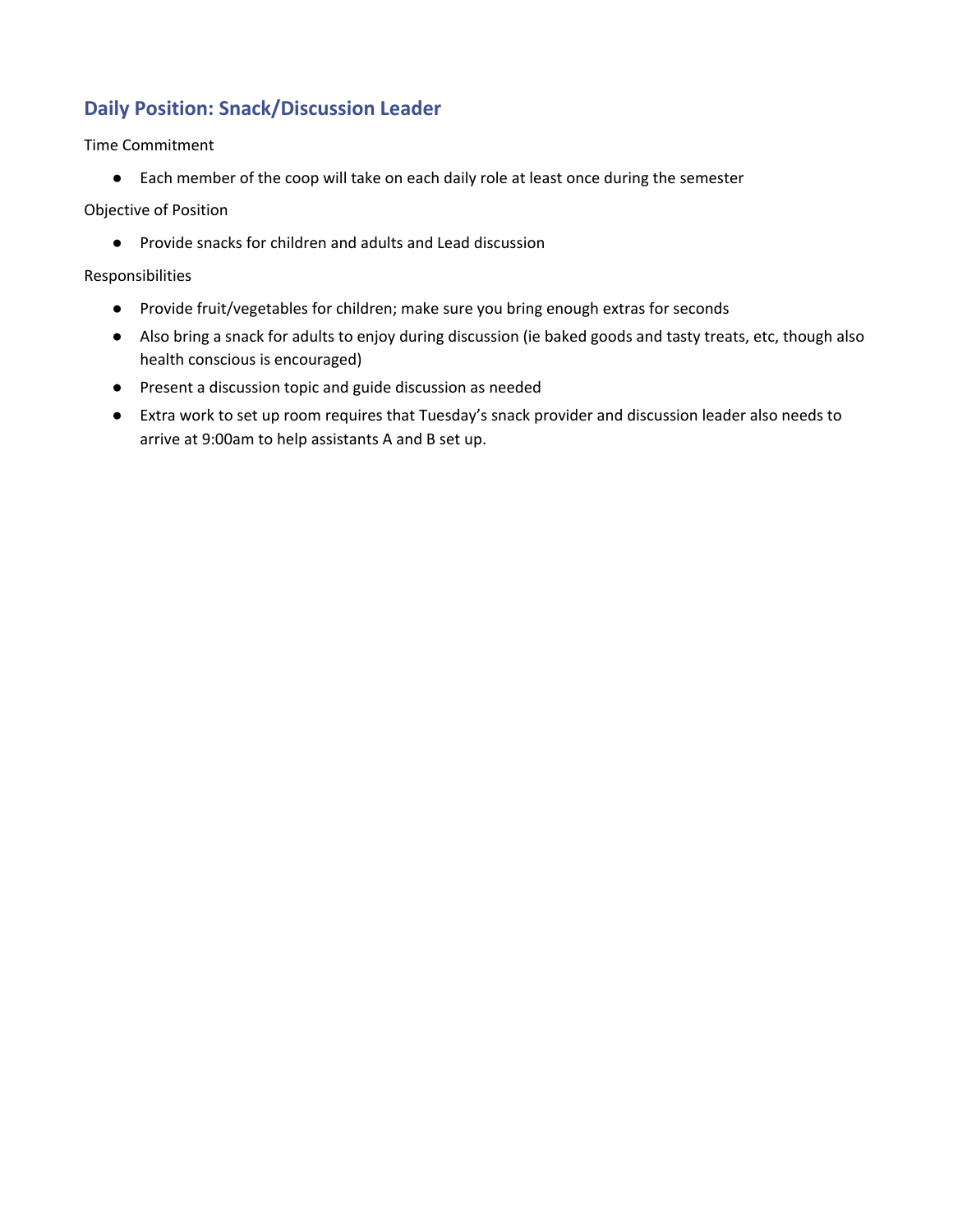# <span id="page-29-0"></span>**Officer Position: Co-Program Coordinator (2)**

## **Term of Position**

- 1 coordinator will hold the position for 1 school year, Fall-Spring semesters
- 1 coordinator will hold the position for 1 calendar year, Spring-Fall semesters

By having coordinators overlap schedules, 2 new coordinators will not begin the position at the same time. This *ensures that the experience learned from one semester to the next will not be lost, allowing better communication between coordinators.*

#### **Objective of Position**

- Coordinate all administrative aspects of the program
- Ensure the program issues/concerns are handled effectively
- Help group grow toward future goals

#### **Qualifications**

- Must have attended I to I for at least 1 year
- The 2 coordinators should attend separate days of I to I in order to gain a more complete view of the program. Exceptions can be made as needed.
- Team leadership, volunteer supervision skills and experience a plus
- Organization, multitasking and attention to detail
- Drive to move group in a positive direction

#### **Responsibilities**

- Attend one 2-hour planning meeting prior to the start of each semester
- Attend two 2-hour General Membership Meetings per semester
- Attend officer meetings as scheduled

#### **Manage Officers' Meetings**

- Coordinate attendance, meeting logistics and agenda
- Lead discussions: Semester themes, scheduling and operations
- Maintain order/keep on task

#### **Manage General Membership Meetings**

- Coordinate attendance and meeting logistics
- Prepare agenda, gathering information and/or concerns from committee and day coordinators
- Review program evaluations and prepare results to share
- Address any program issues (current or pending) and conduct voting as necessary
- Ensure each Coordinator is prepared to provide updates and answer questions for their areas
- Follow up with Secretary to ensure meeting minutes are accurate and made available after the meeting.

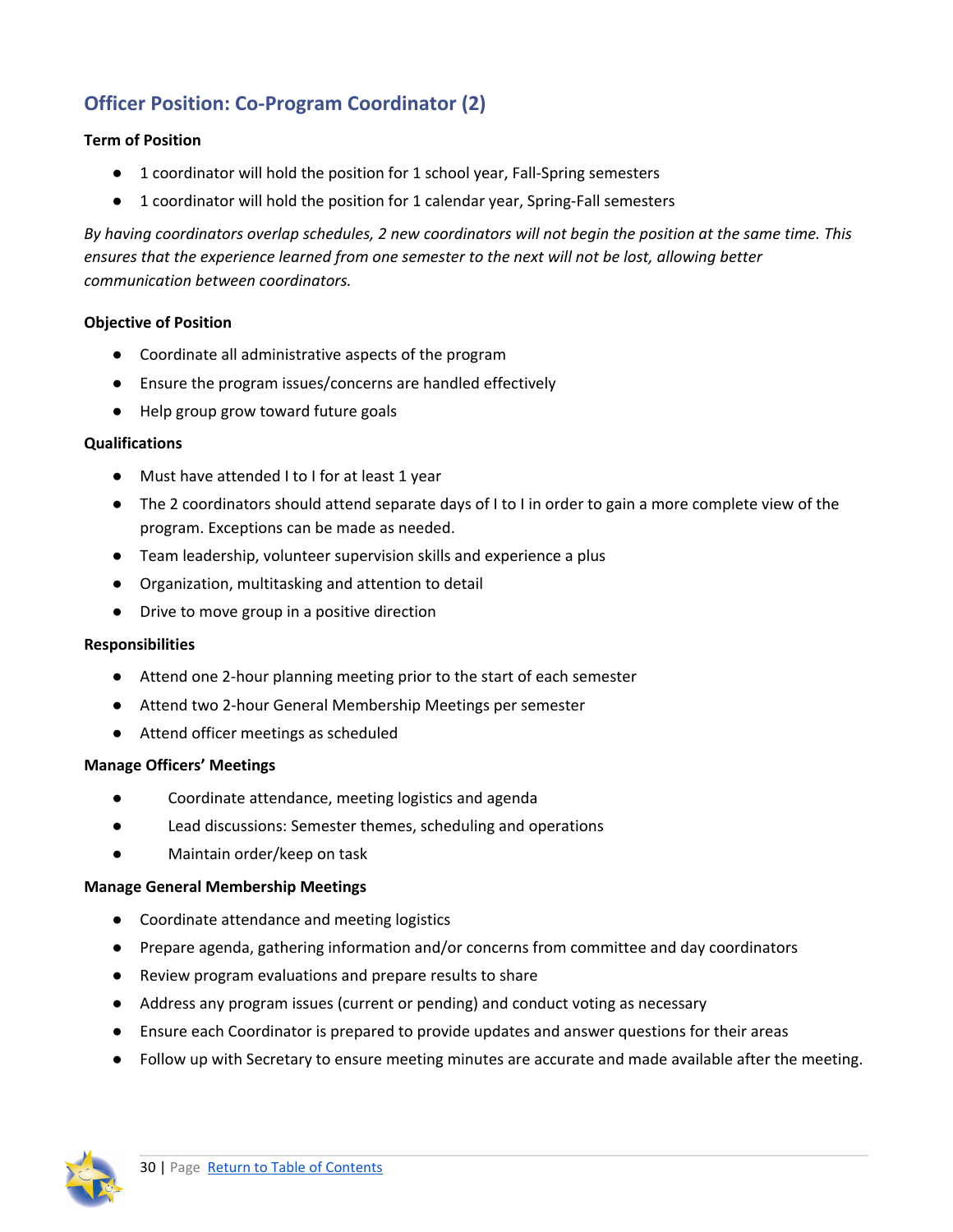#### **Run Orientation for new members**

- Conduct a shortened version of program day and walk new members through all aspects of the organization
- Request assistance from 'veteran' members as needed
- Work with Registrar to create registration and information packets

#### **Delegate projects as needed**

- Assign tasks to other members
- Ensure tasks are completed

#### **Future Growth**

- Annual planning/goals for the group/big picture plans
- Recruiting new volunteers for leadership positions

#### **Communication**

- Works with Church staff to manage contract/lease details and scheduling
- Keep in direct communication with all committees and issues concerning their specific duties
- Address and resolve any issues that members may have about the program or about other members.

- Keep a file of information pertaining to the position to pass on to successors
- <span id="page-30-0"></span>● Set up a meeting with successor to pass off information and answer any questions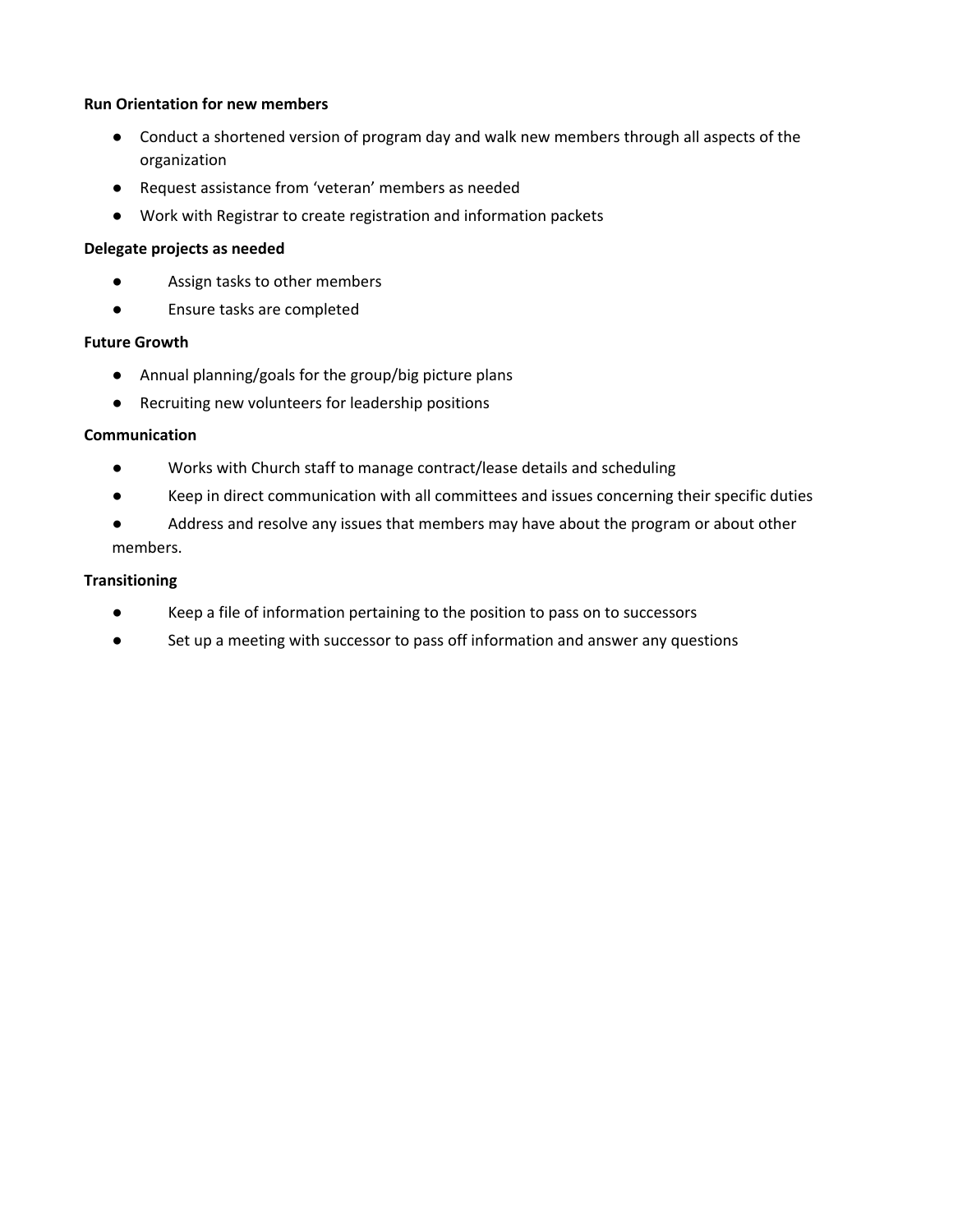# <span id="page-31-0"></span>**Officer Position: Registrar**

### **Term of Position**

● 1 school year

#### **Objective of Position**

- Manage registration process for new and returning families
- Maintain personal information for members

#### **Qualifications**

- Organized and attentive to details
- Personable and professional presentation to the public
- **Clear oral and written communication**

#### **Responsibilities**

- Attend one 2-hour planning meeting prior to the start of each semester
- Attend two 2-hour General Membership Meetings per semester
- Attend officer meetings as scheduled
- Act as main contact for all new inquiries into the program
	- o Receive all calls from Google Voice Number
	- o Receive all emails to info@walthamplaygroup.org
	- o Once contact is made, ask how they heard about I to I and tell them about the program
- Provide tours for interested families
- Coordinate Open Houses with the Advertising Committee
- Coordinate Orientation with Program Coordinators, including registration and information packets
- Distributes re-registration forms to existing members before end of each semester
- Collect registrations and ensure all tuition checks are submitted to the Treasurer
- Generate attendance list, daily roster, emergency contacts and allergy lists once all registration forms are received; distribute lists as appropriate to members and day coordinators
- Maintain member information for each day
- E-mail letters at beginning of every semester indicating each member's position and responsibilities

- Keep a file of information pertaining to the position to pass on to successors
- Set up a meeting with successor to pass off information and answer any questions

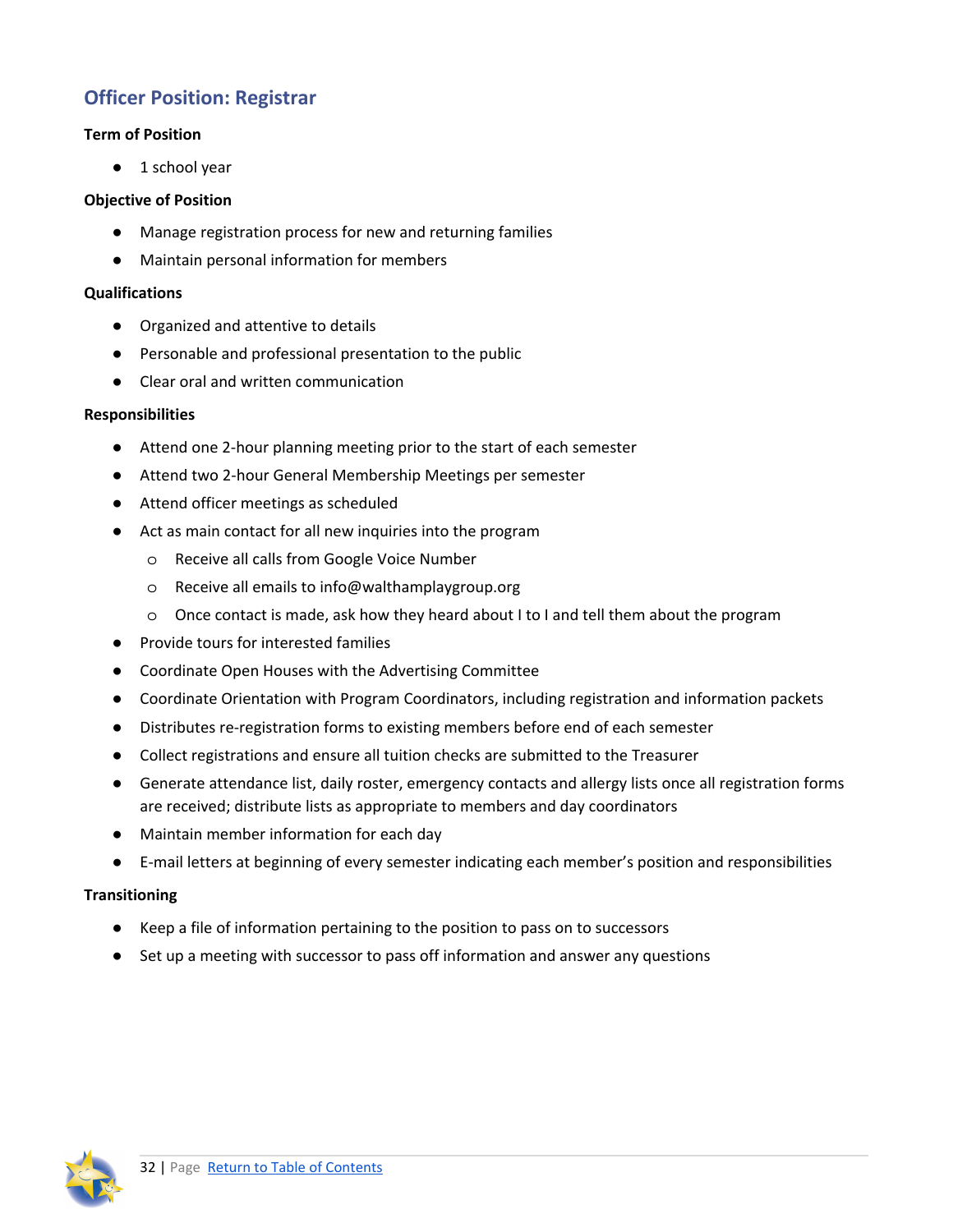# <span id="page-32-0"></span>**Officer Position: Secretary**

### **Term of Position**

● 1 school year

#### **Objective of Position**

- Official correspondent of I to I
- Handles all paperwork, announcements, meeting minutes and records

#### **Qualifications**

● Organized and attentive to details

#### **Responsibilities**

- Attend one 2-hour planning meeting prior to the start of each semester
- Attend two 2-hour General Membership Meetings per semester
- Attend officer meetings as scheduled
- Take minutes at all meetings and share with group within one week after meeting
- Email the follow up feedback to the Program Coordinator
- Manage all updates to group paperwork
- Maintain a lending library as the group grows and is able to offer more resources for its members to use
- Maintain correspondence with Secretary of State, as needed
- File Annual Report with Commonwealth of Massachusetts (online form updating officers), as well as \$15 fee, due November 1st of each year

- Keep a file of information pertaining to the position to pass on to successors
- Set up a meeting with successor to pass off information and answer any questions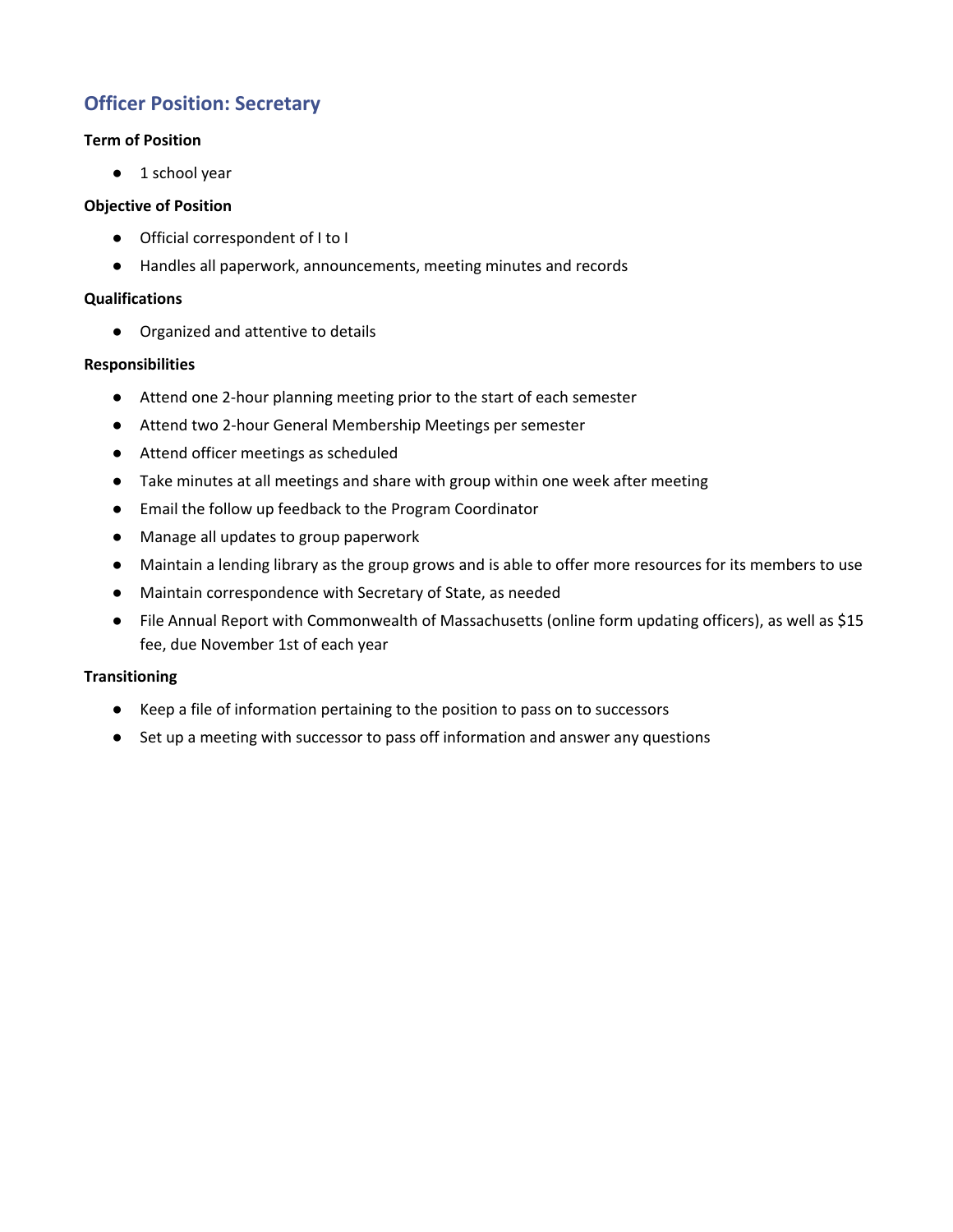# <span id="page-33-0"></span>**Officer Position: Treasurer**

## **Term of Position**

● 1 school year

### **Objective of Position**

● Create and maintain annual budget

### **Qualifications**

● Experience with finance, accounting or budgeting a plus

### **Responsibilities**

- Attend one 2-hour planning meeting prior to the start of each semester
- Attend two 2-hour General Membership Meetings per semester
- Attend officer meetings as scheduled
- Maintain bank accounts
	- o Deposit semester tuition for all members
- Prepare and maintain semester budgets
	- o Keep an accurate account of all expenses
	- o Define and manage coordinator/committee budgets
	- o Balance bank account with budget expenses/income
- Reimburse members as requested and in a timely manner; ensure receipts are submitted
- Provide reports to group of current account status at GMM
- Create one \$115 scholarship per semester scholarship fund
- Work with organization on any grant projects
- File federal taxes, Form 990EZ
- Maintain correspondence with IRS, as needed

- Keep a file of information pertaining to the position to pass on to successors
- Set up a meeting with successor to pass off information and answer any questions

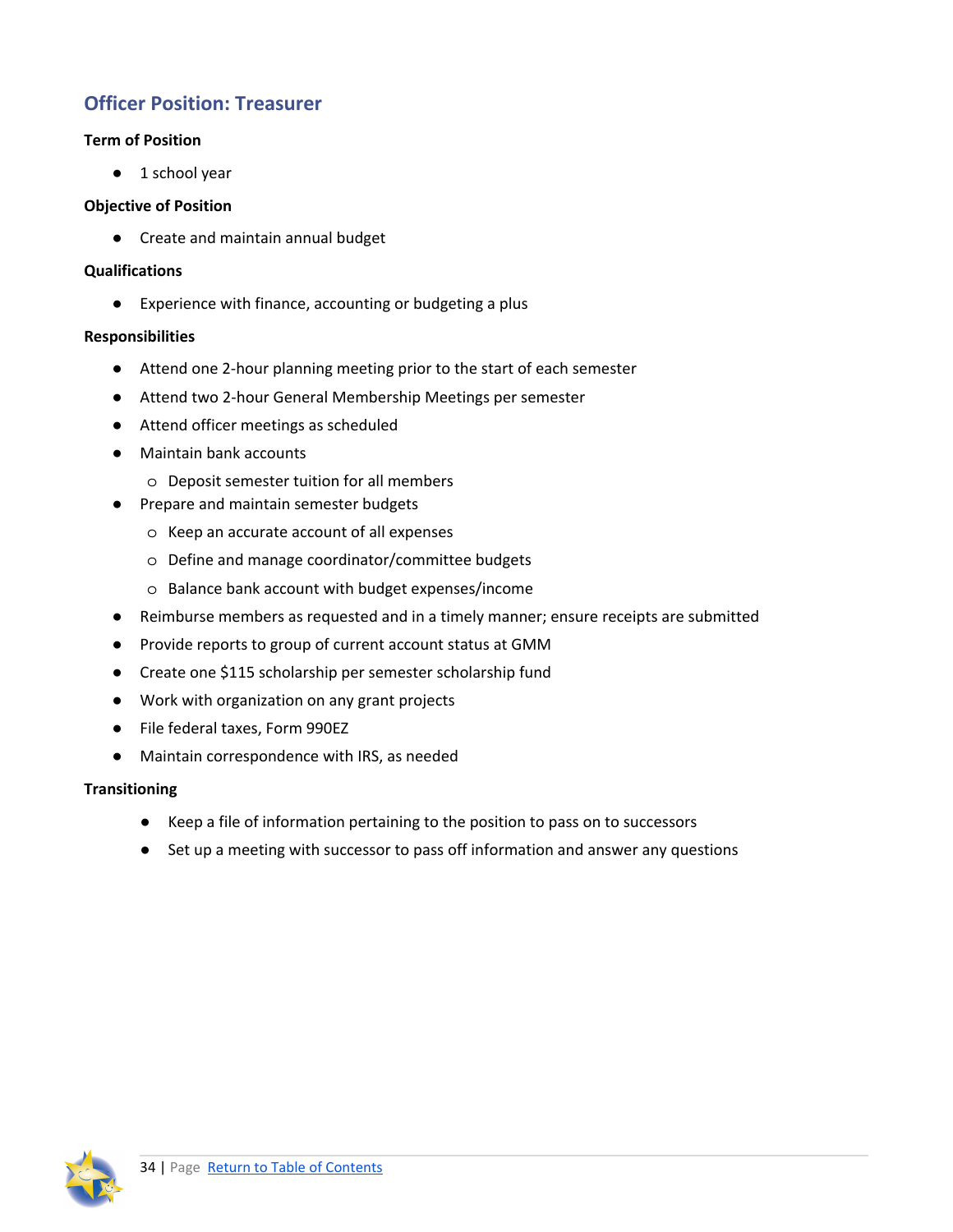# <span id="page-34-0"></span>**Committee Positions: Advertising**

#### **Term of Position**

● Chair: 1 school year, Members: 1 semester

#### **Objective of Position**

- Coordinate activity to generate publicity as needed to obtain new members
- Encourage members to help share information about our program

#### **Committee consists of 3 Positions, tasks for each listed below**

- Chair
- Development
- Publications

### **Chair Responsibilities**

- Attend one 2-hour planning meeting prior to the start of each semester
- Coordinate Advertising Committee activities
- Solicit ideas and develop strategies for advertising I to I
- Work with Officers on Open House dates and publicity
- Manage design, copy and distribution of printed materials
- Maintain copies of all I to I publicity materials
- Maintain files of all stories published about I to I
- Manage copy content for different publicity venues and events
- Head committee meetings as needed, coordinate activities via email when not meeting in person
- Solicit photos from the group to use for advertising

#### **Transitioning**

- Keep a file of information pertaining to the position to pass on to successors
- Set up a meeting with successor to pass off information and answer any questions

#### **Development Responsibilities**

- Cultivate contacts at other organizations to advertise I to I
- Determine advertising opportunities (fairs, expos, etc) and coordinate logistics of attending these events (staffing, booth, materials, etc.)
- Approach organizations/businesses about discounts for members of our coop as cross advertising opportunities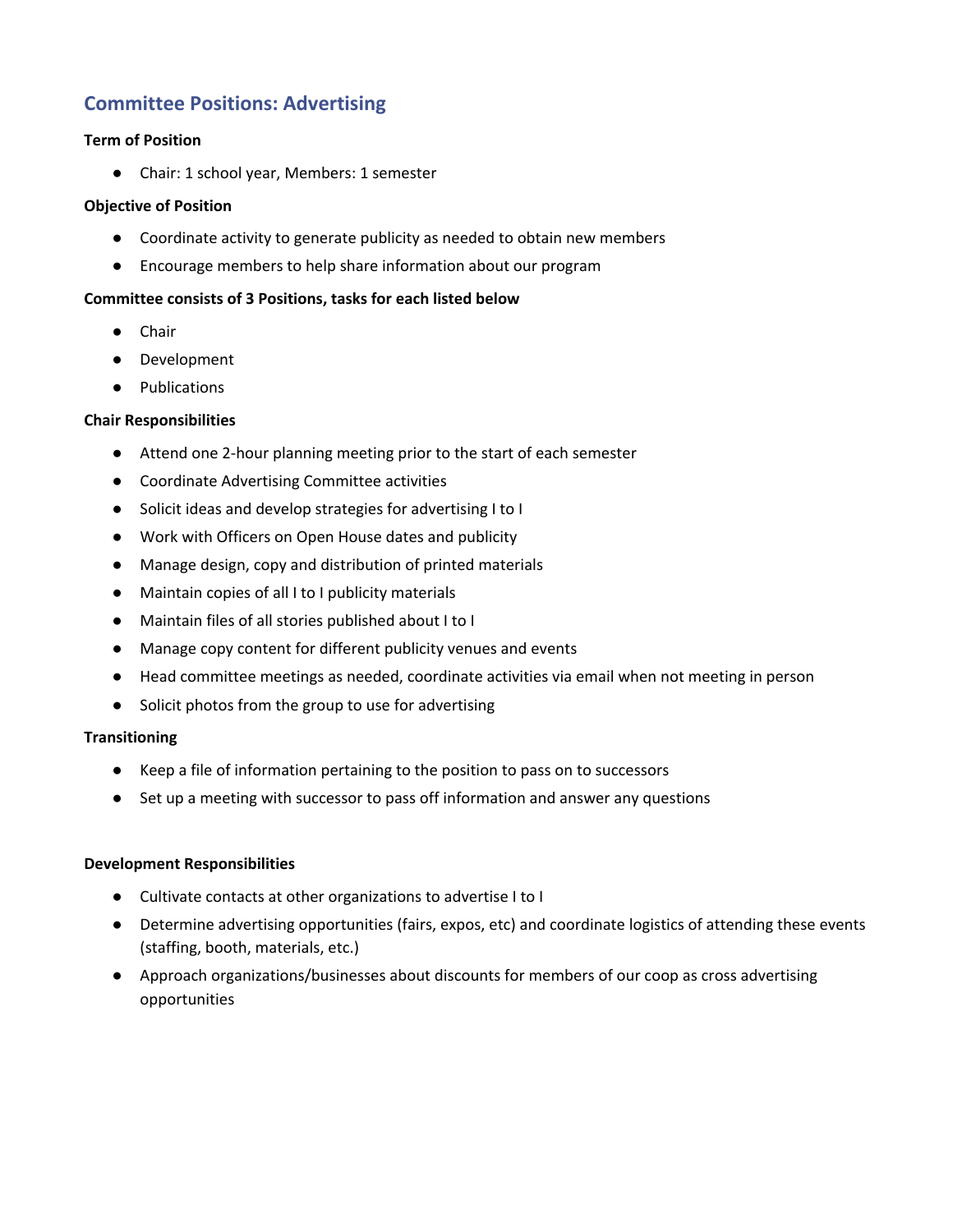## **Publications Responsibilities**

- Manage master list of print and online publications and contact information appropriate for I to I advertising
- Identify new publications for posting
- Manage member list of online posting access and frequently remind members to post notices
- Send information notices to print and online publications as needed
- <span id="page-35-0"></span>● Coordinate efforts to distribute printed materials to local libraries, business and family organizations, etc

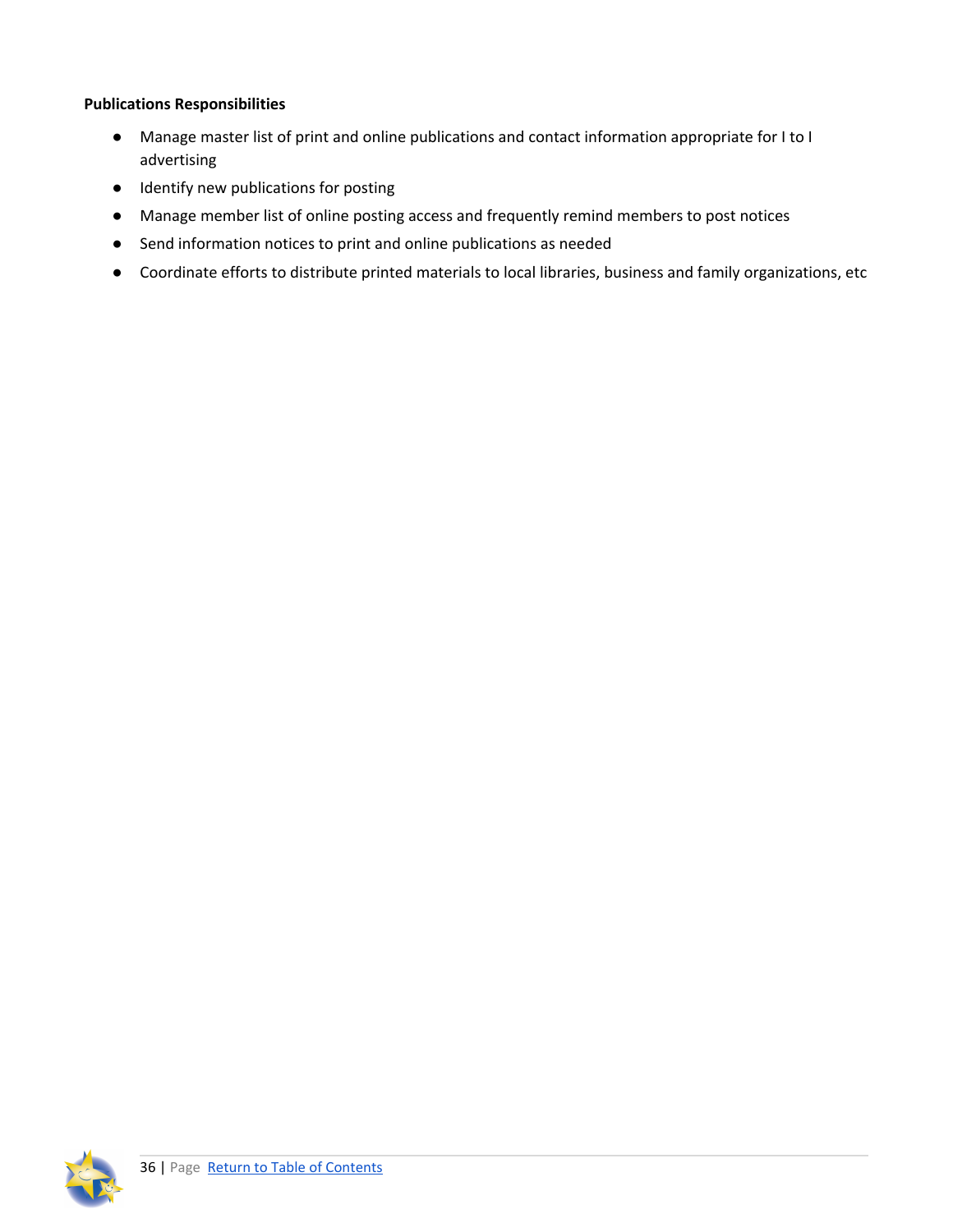# <span id="page-36-0"></span>**Committee Positions: Craft**

#### **Term of Position**

● Chair: 1 school year, Members: 1 semester

#### **Objective of Position**

● Coordinates all aspects of children's weekly craft projects

#### **Chair Responsibilities**

- Attend one 2-hour planning meeting prior to the start of each semester
- Create weekly themes and create coordinating crafts; keep projects appropriate for all ages
- Maintain inventory and purchase all art-related supplies
- Coordinate committee meeting(s)
- Be available to all members of committee for assistance or technical support
- Put all prepared future art projects in closet, clearly labeled with week and theme
- Keep a collection of popular projects as samples

#### **Transitioning**

- Keep a file of information pertaining to the position to pass on to successors
- Set up a meeting with successor to pass off information and answer any questions

#### **Graduation**

● At the end of the school year, put together graduation gift bags for children graduating from the program. Prepare end of year certificates for all attending children

#### **Member Responsibilities**

- Attend one committee meeting per semester
- Meeting will be used to prep projects for ease of weekly use, such as precutting and separating project pieces
- If unable to attend committee meeting, must prepare pieces for weekly projects at home, as directed by the Chair(s)
- All projects completed at home must be returned I to I the following week
- Make batches of play-dough as needed (see recipe Appendix F for recipe)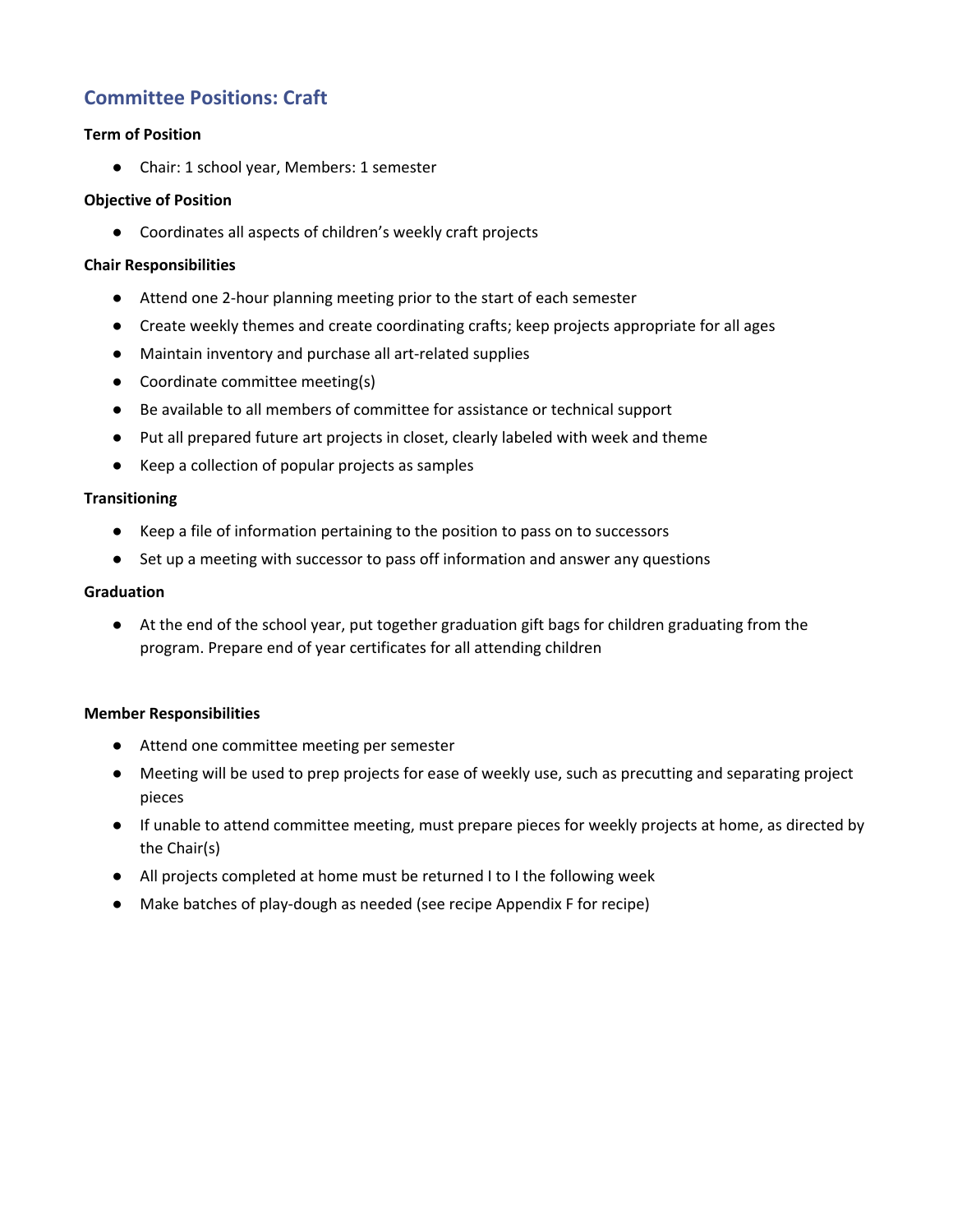# <span id="page-37-0"></span>**Leadership Position: Church Liaison**

## **Term of Position**

● 1 school year

### **Objective of Position**

● Maintains communication with church staff

## **Qualifications**

- Organized and attentive to details
- Strong communication skills

- Check with church secretary for any I to I mail and make sure it gets to the appropriate members (i.e. debit card bills go to treasurer, registration forms go to registrar)
- Handle any maintenance issues by contacting church staff and co-program coordinators.
- Communicate with Church regarding sharing of materials (i.e. toys, snack tables, etc)
- Work with Church to determine opportunities for I to I involvement in social and / or community outreach programs
- Coordinates member involvement in Church activities

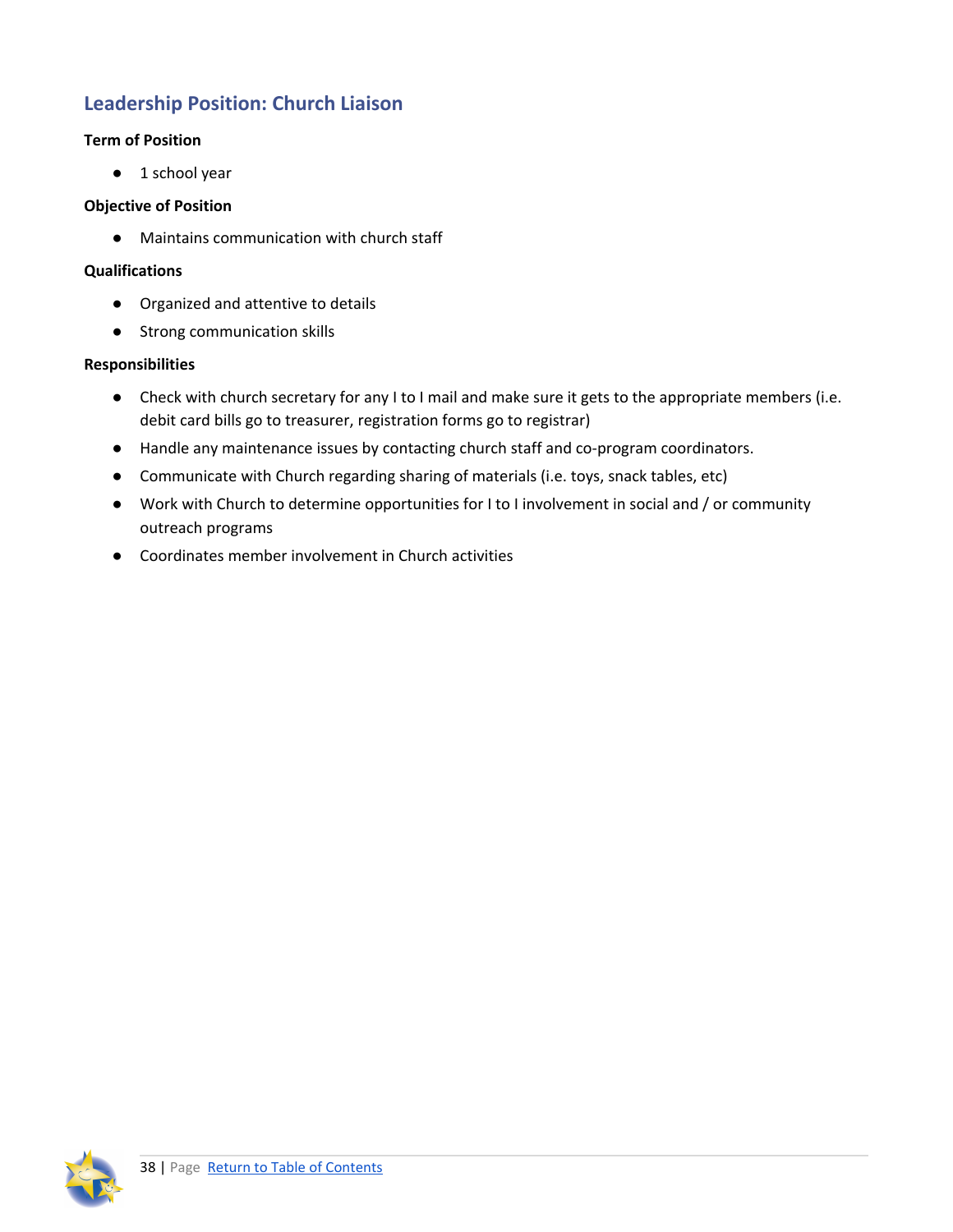# <span id="page-38-0"></span>**Leadership Position: Cleaning Party Coordinator**

### **Term of Position**

● 1 semester

#### **Objective of Position**

● Ensure cleaning of all toys and facilities throughout the semester

- Coordinate end of semester cleaning party
- Identify all tasks that need to be done and delegate tasks to members
	- o Clean all toys and bins
	- o Discard broken or hazardous toys
	- o Organize supply closet as needed
- Ensure we have cleaning materials (ex. rags, cleaning products, sponges, paper towels etc.).
- Note any major items that need to be replaced for next semester and inform Supply Manager
- Create sign-out sheet for any toys that are cleaned at home by members unable to attend work party
- All toys cleaned at home must be returned to I to I the following week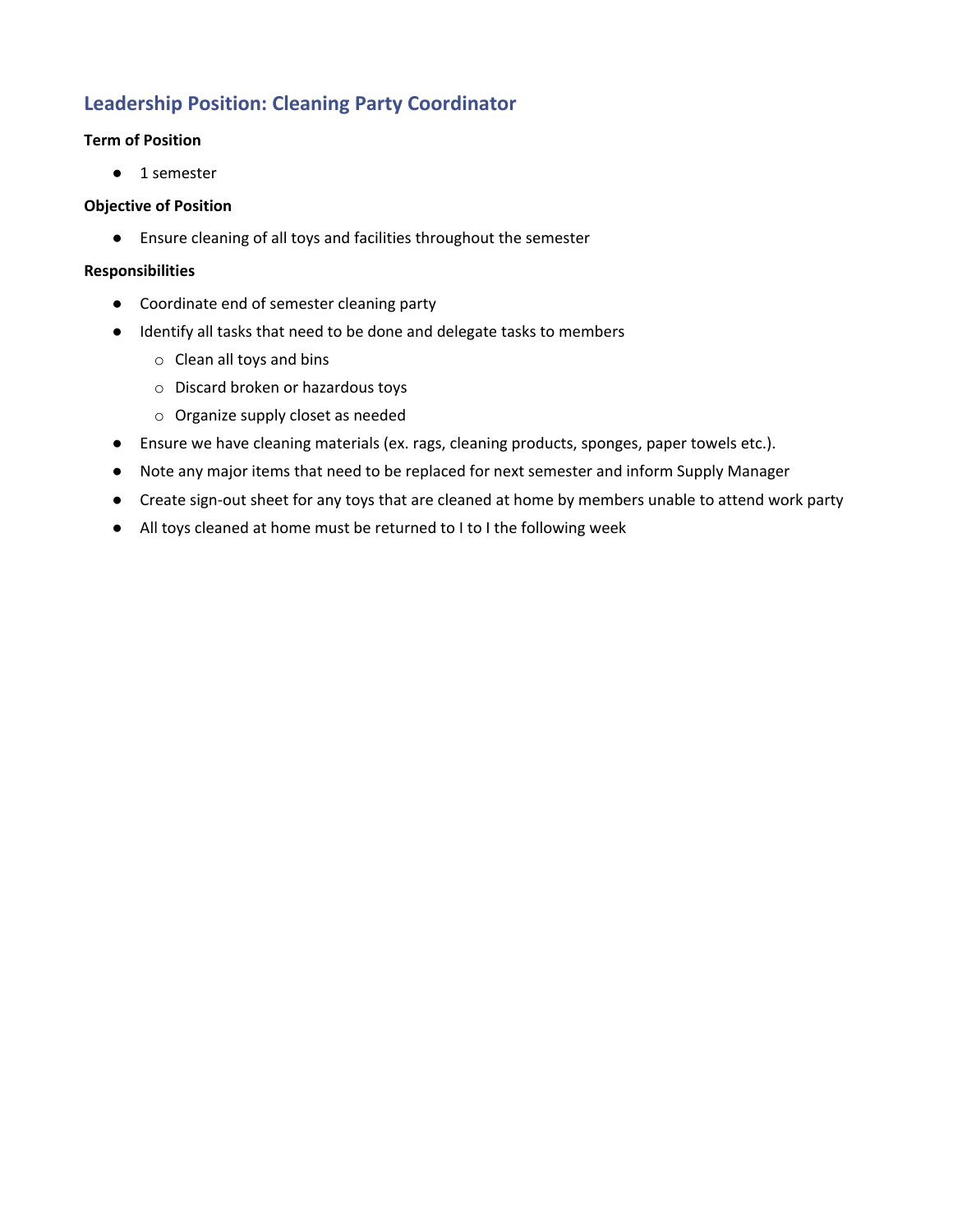# <span id="page-39-0"></span>**Leadership Position: Community Outreach Coordinator**

### **Term of Position**

● Minimum of one semester

#### **Objective of Position**

● Organize community activities

### **Qualifications**

- Organized and attentive to details
- Strong communication skills

- Schedule assisted living visit for the Fall semester before the fall planning meeting
- Schedule fire station visit for the Spring semester before the spring planning meeting
- Send out reminder emails to day coordinators for community activities
- Maintain contact information for all community activities
- Communicate any new ideas for community outreach activities to Co-program Coordinators.

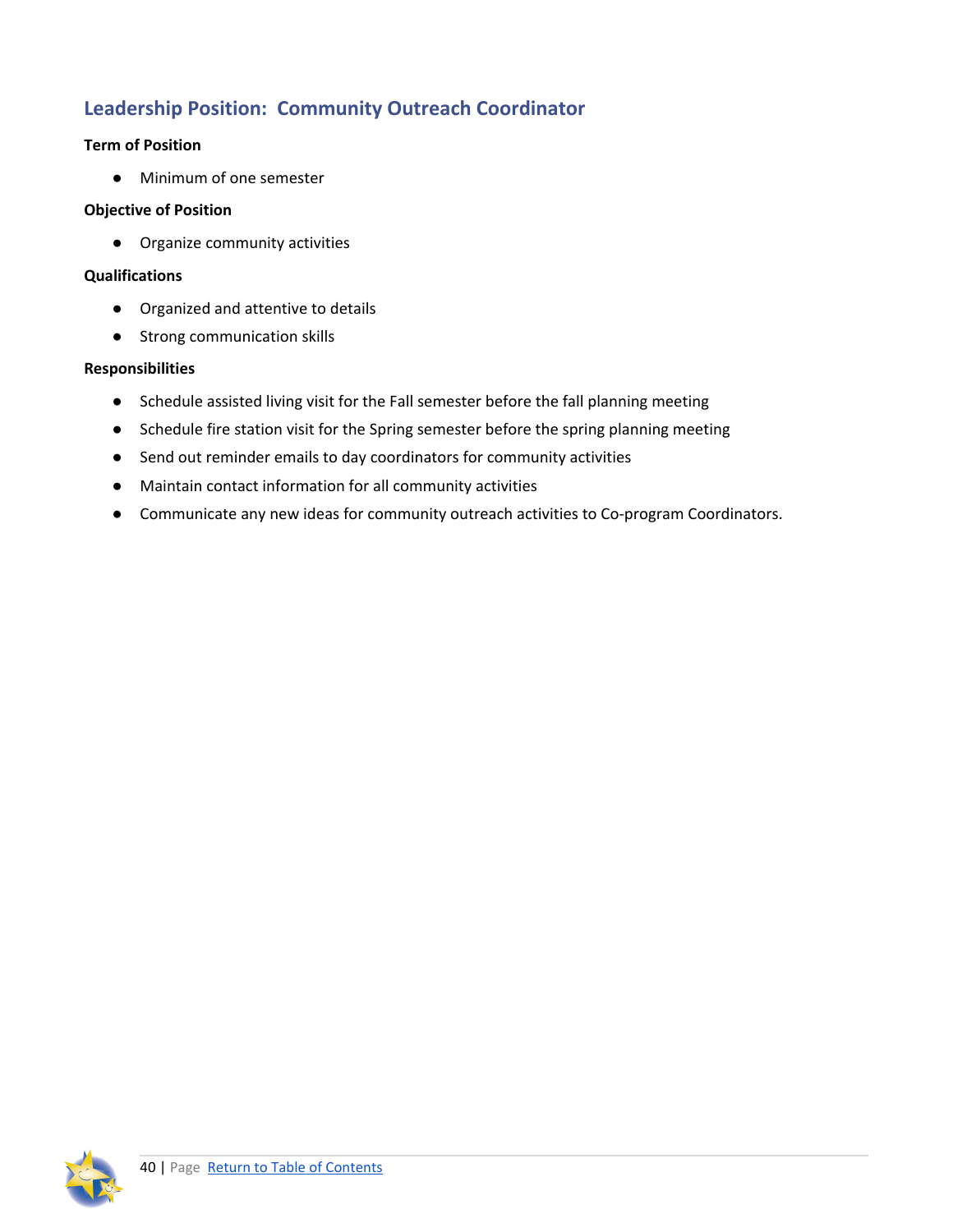# <span id="page-40-0"></span>**Leadership Position: Day Coordinator (1 Per Day)**

### **Term of Position**

● 1 school year

#### **Objective of Position**

- Creates and coordinates daily schedule
- Ensures each day runs smoothly

#### **Qualifications**

- Organized and attentive to details
- Experience with scheduling volunteer tasks a plus

- Review the program at first session of the semester and make introductions
- Distribute roster when available from Registrar
- Assist new members as needed until they are acclimated to the program
- Set up schedule for semester, revise schedule as needed
- Distribute schedule through Google Groups email list and send weekly reminders of assignments; include allergy list on schedule for snack person
- Primary responsibility for leading the children out of the building during a fire or drill
- Serve as point person for issues/concerns of the day
	- o Be responsive to major issues (ex. safety, damage to property, interpersonal) and inform Program Coordinators
- Serve as timekeeper to keep day moving (ex. flash lights at clean up time)
- Maintain daily attendance list of adults and kids, in case an emergency arises
- Retain list of member's emergency contacts and all allergies and ensure that it is available each week at I to I in case of emergencies
- Send thank-you notes (fire station visit, assisted living visit, etc.)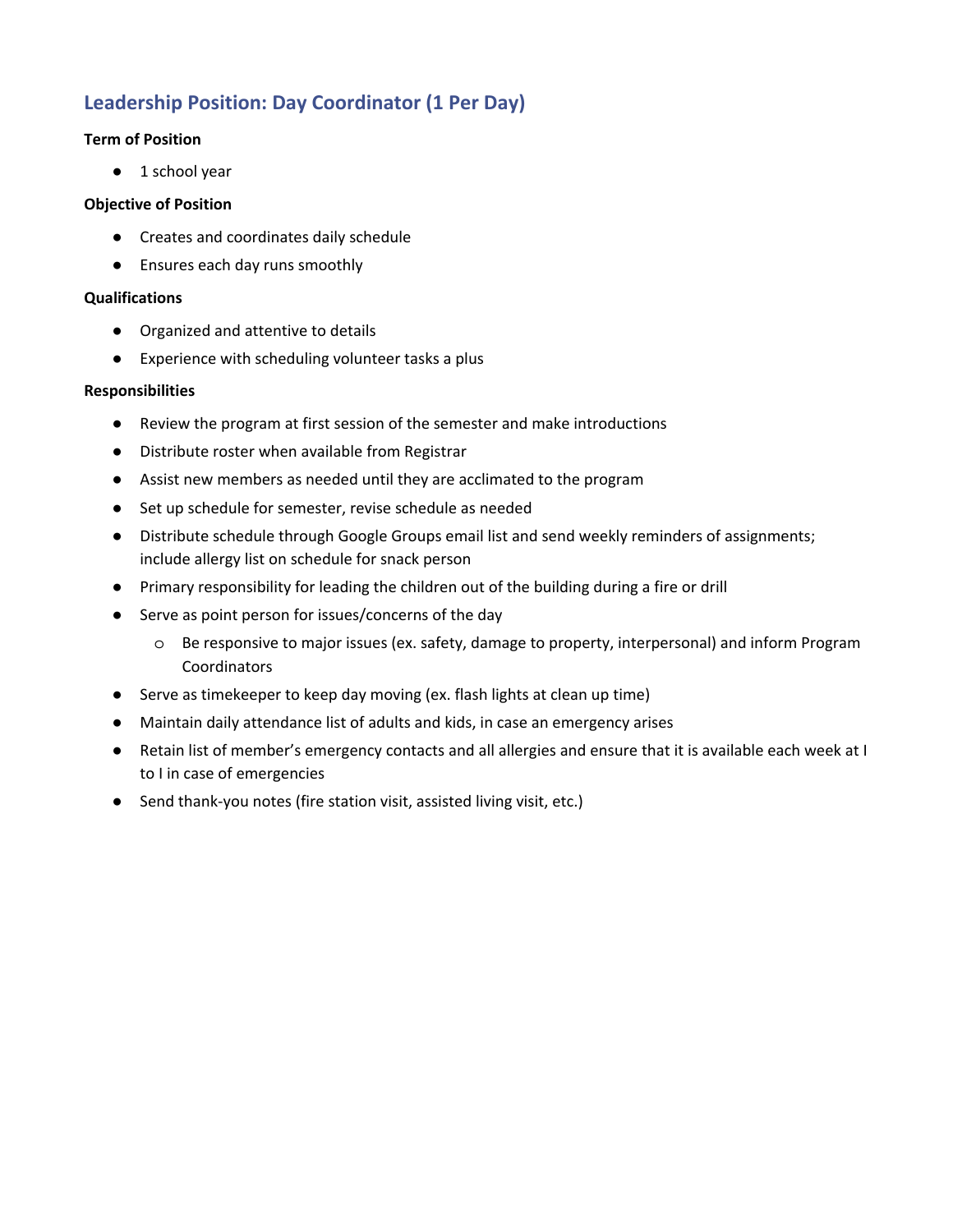# <span id="page-41-0"></span>**Leadership Position: IT Coordinator**

## **Term of Position**

● 1 school year

## **Objective of Position**

● Maintain and update all internet related communications

## **Qualifications**

- Organized and attentive to details
- Technological ability to maintain and update all internet related communications

- Update Google Group List each semester
- Maintains Google Drive file structure
- Maintains automatic announcements, databases, and group calendar
- Assists members as needed with using the Google Groups
- Work with Advertising to ensure that all advertising related information, or special events (i.e. open house dates) are on the public Facebook page and the I to I website *(moved from ad/social media)*
- Maintains public Facebook page and other social media as needed
- Maintain and update I to I website
- Manage the Google Apps account, email addresses and Drive

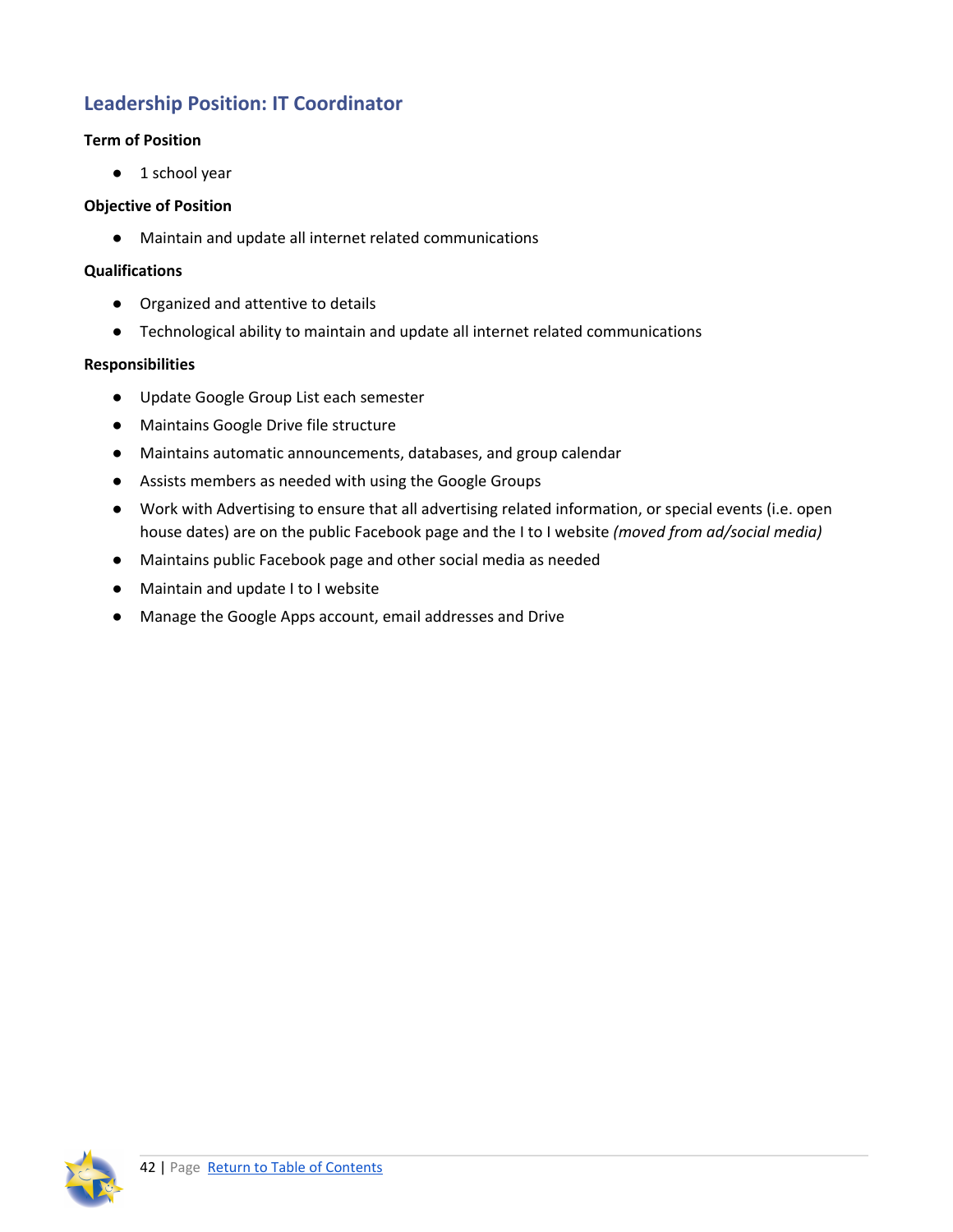# <span id="page-42-0"></span>**Leadership Position: Social Coordinator**

### **Term of Position**

● 1 school year

#### **Objective of Position**

● Organizes monthly events for coop members and families and manages newsletter production

#### **Qualifications**

● Ability to host events helpful, but not necessary

- Maintain a list of alumni who are interested to continue social events and invite as appropriate
- Handle logistics of outing: event, time and location as well as negotiating a group price if applicable
- Solicit ideas/feedback from group on desirable outings
- Encourage members to host events at their home
- Propose monthly family outings
- Create events for social activities and update with photos on the I to I private Facebook page
- Add events to the Google calendar
- Notify members of activities in the area for families with young children as appropriate
- Monitor all activity on the I to I private Facebook page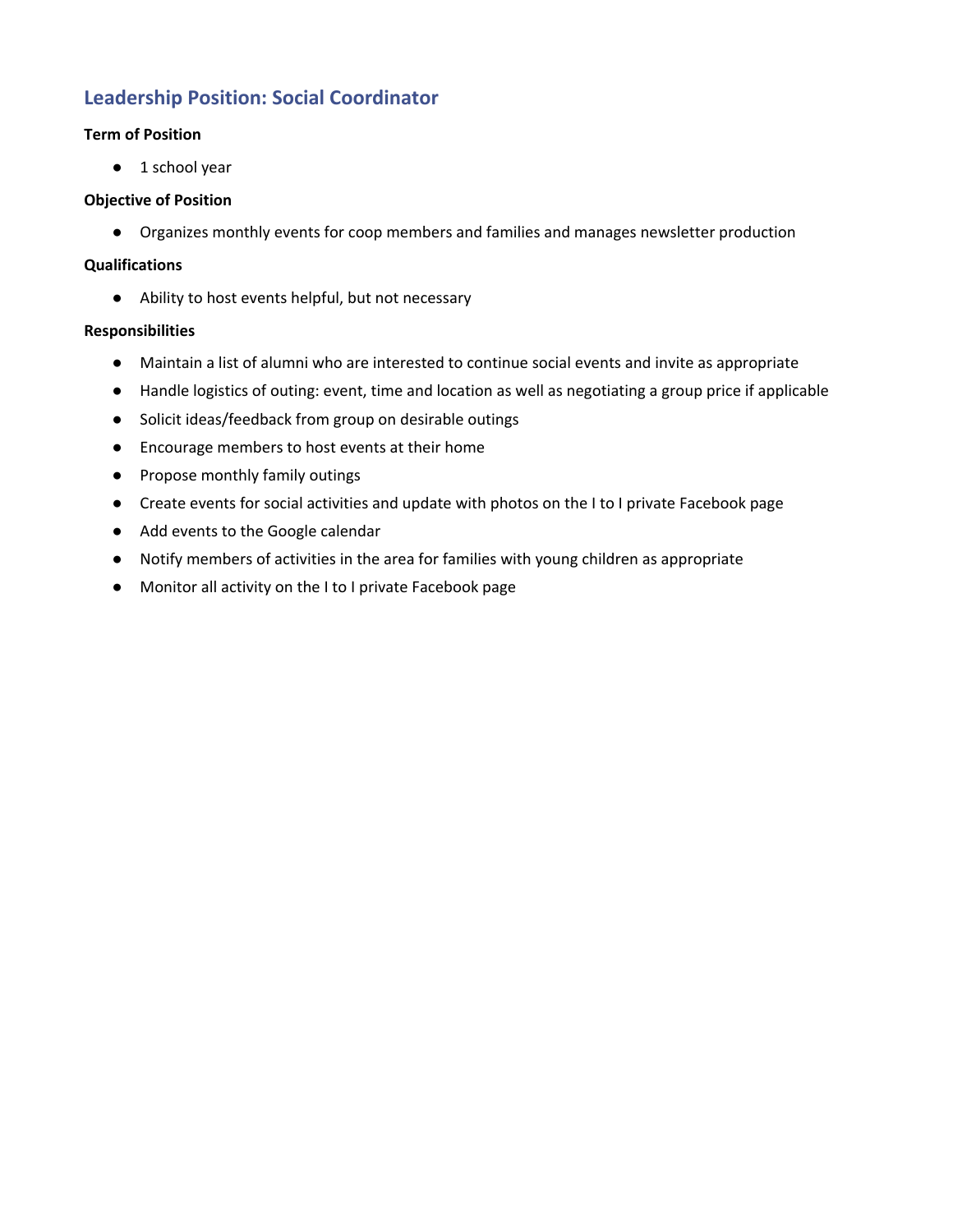# <span id="page-43-0"></span>**Leadership Position: Supply Manager (2)**

## **Term of Position**

● 1 semester

## **Objective of Positions**

● Maintains inventory of all supplies and toys, purchasing additional items as necessary

## **Qualifications**

- Membership to wholesale business (ie BJs, Costco) necessary
- Ability to shop frequently

## **Responsibilities**

- Ensure that all non-food supplies and other purchases are made available during the semester (i.e. paper supplies, cleaning supplies)
- Label all non-food items purchased with 'I to I' using green stickers
- Keep non-food storage areas organized
- Check supply quantities regularly
- Make all purchases using an I to I account debit card or receive reimbursements from the treasurer
- Buy new toys, etc. as needed
- Ensure that all food supplies are made available during the semester (i.e. snack food, juice)
- Label all food items purchased with 'I to I' using green stickers
- Keep food supplies organized
- Label anything that may contain known allergens; keep original ingredients list with snacks transferred to Tupperware in order to preserve allergen information
- Make purchases using an I to I account debit card or receive reimbursements from the treasurer

*The responsibilities of the Supply Manager may be overseen by one member if volunteers are limited.*

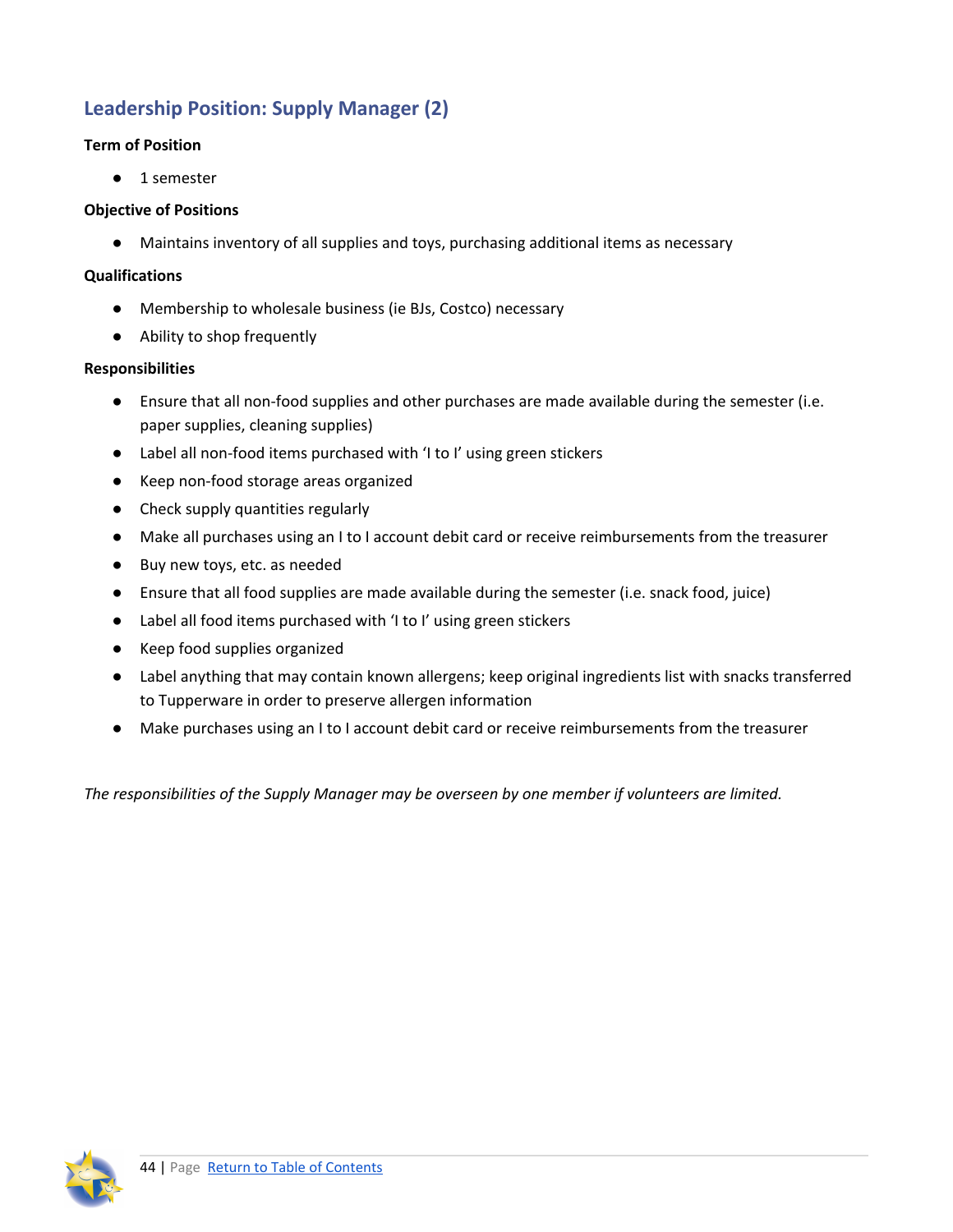# <span id="page-44-0"></span>**Appendix B***—***Classic I to I Songs**

### **Clean Up**

Clean up, clean up, everybody, everywhere. Clean up, clean up, everybody do your share! (Repeat as necessary)

#### **Old Shoes, New Shoes**

Old shoes, new shoes, (child)'s wearing brown shoes. One, two, three, four, tap them gently on the floor

#### **Willaby, Wallaby, Wee**

Willaby, wallaby, wee, an elephant sat on me. Willaby, wallaby, woo, an elephant sat on you. Willaby, wallaby, wusan, an elephant sat on Susan. Willaby, wallaby, wack, an elephant sat on Jack.

### **Goodbye Circle**

Goodbye circle, goodbye circle, goodbye circle, It's time to wash our hands.

#### **Shake Hands With Friends**

Shake hands with friends 'cause it's time to go. Shake hands with friends 'cause it's time to go. Shake hands with friends 'cause it's time to go. We'll see you another day.

## **Roll Out (or Up) the Rug!**

This is the way we roll out (up) the rug, roll out (up) the rug, roll out (up) the rug. This is the way we roll out (up) the rug, Here at I to I.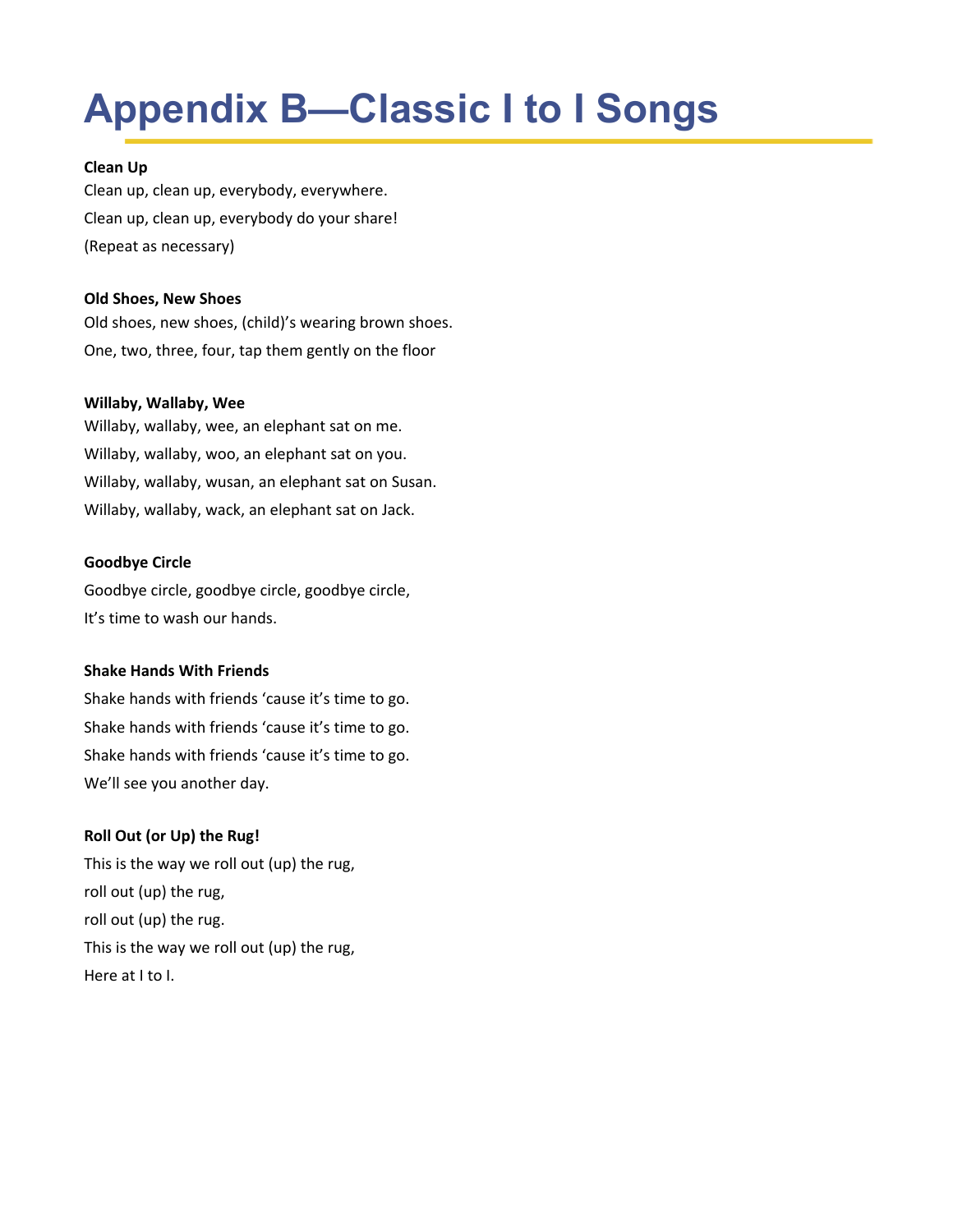# <span id="page-45-0"></span>**Appendix C***—***Fire Drill Procedures**

The Day Coordinator has the primary responsibility during a fire drill or alarm, helped by Assistants A and B.

**Day Coordinator**—Responsible for bringing the sign-in sheet outside and leading families out of the building using one of three exits:

- 1. Side door nearest the restrooms. This is the preferred exit as it is closest to our meeting space.
- 2. If the side door is blocked by fire, then use the main entrance by the elevator and church office.
- 3. If both the side and main doors are blocked by fire, use the exit at the end of the hall past the sinks, on the left directly across from the teen room.

Meet in the side yard by hedges lining the sidewalk. Begin head count and roll call to ensure the entire group is accounted for.

**Assistant A**— Responsible for checking the main room, the storage closet, the room by the piano, the kitchen and the restrooms for people before following families out the side door nearest the restrooms. Meet in the side yard by the hedges lining the sidewalk.

**Assistant B**—Responsible for checking the door stairs hallway, the preschool classroom, the discussion room, the office, and the teen room in back for people before heading up the stairs by the sinks and out the front door.

In case of actual fire—After completing above jobs, everyone meets in the side yard by the hedges lining the sidewalk. The Day Coordinator should be ready to report the roll call status to the first emergency crew to arrive. Everyone must remember to stay clear of the parking lot to allow emergency vehicles to come through. Once all members are accounted for, the entire group will cross the street.

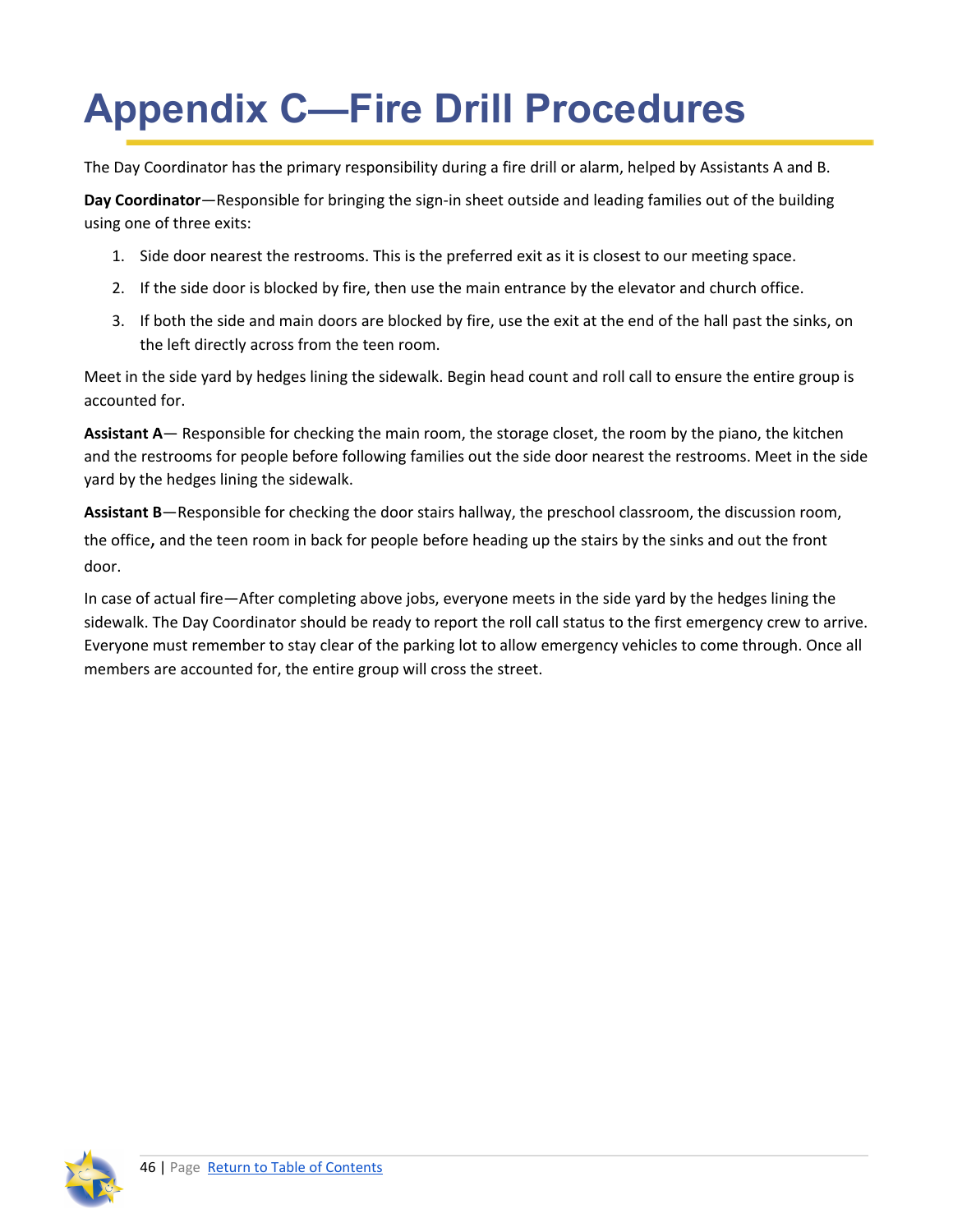# <span id="page-46-0"></span>**Appendix D – Discussion Topic Suggestions**

Discussion takes place every week at I to I for parents who do not have Assistant duties. Every parent has an opportunity to lead discussion and choose a topic. The list below contains suggested categories that encompass many topics which parents may choose to use for discussion. Topics are not limited to these categories. They are meant as a guide to encourage variety and prevent repetition.

#### **Parenting Styles**

At I to I, we strive to become more effective parents and we recognize that each of us does this in a different way with a unique style making us the parents our children need. Thus, understanding our parenting styles is essential to being able to support one another at I to I.

#### **Communication Styles**

Discussion gives parents the opportunity to model the effective communication we are trying to teach to our children. I to I requires open communication for the success of the program. Knowing communication styles can help members to relate better, enhance the experience and form stronger relationships.

### **Self-Development**

Because parenting is a full time job, it is important to have time to focus on your self-development. Being part of I to I means being supported by other parents who realize that doing things for yourself outside of parenting only makes us better parents.

## **Child Development**

Children develop in their own way. The beauty of discussing child development is that even though every child is an individual, every parent can offer support to help respect and foster the individuality of the child.

## F**amily Dynamics / History & Bonding**

When you know about someone's family history; where s/he comes from, how many brothers & sisters s/he has, etc. it is an opportunity to find common ground. Knowing where someone has been is essential to understanding where s/he wants to go.

#### **Education**

Because schools do not offer a degree in parenting, we come to I to I to learn from each other and develop greater self-confidence in our abilities as parents. Sharing ideas about education helps our families grow.

## **Cooperative Play & Work**

Cooperation is working together to accomplish shared goals. Cooperative play & work result in members striving for mutual benefit so that all of us gain from each other's efforts. As we learn how to function as a coop, we model to our children how to cooperate with others. Cooperation is a skill learned by positive interdependence, individual & group accountability, doing & accomplishing tasks together and by group processing.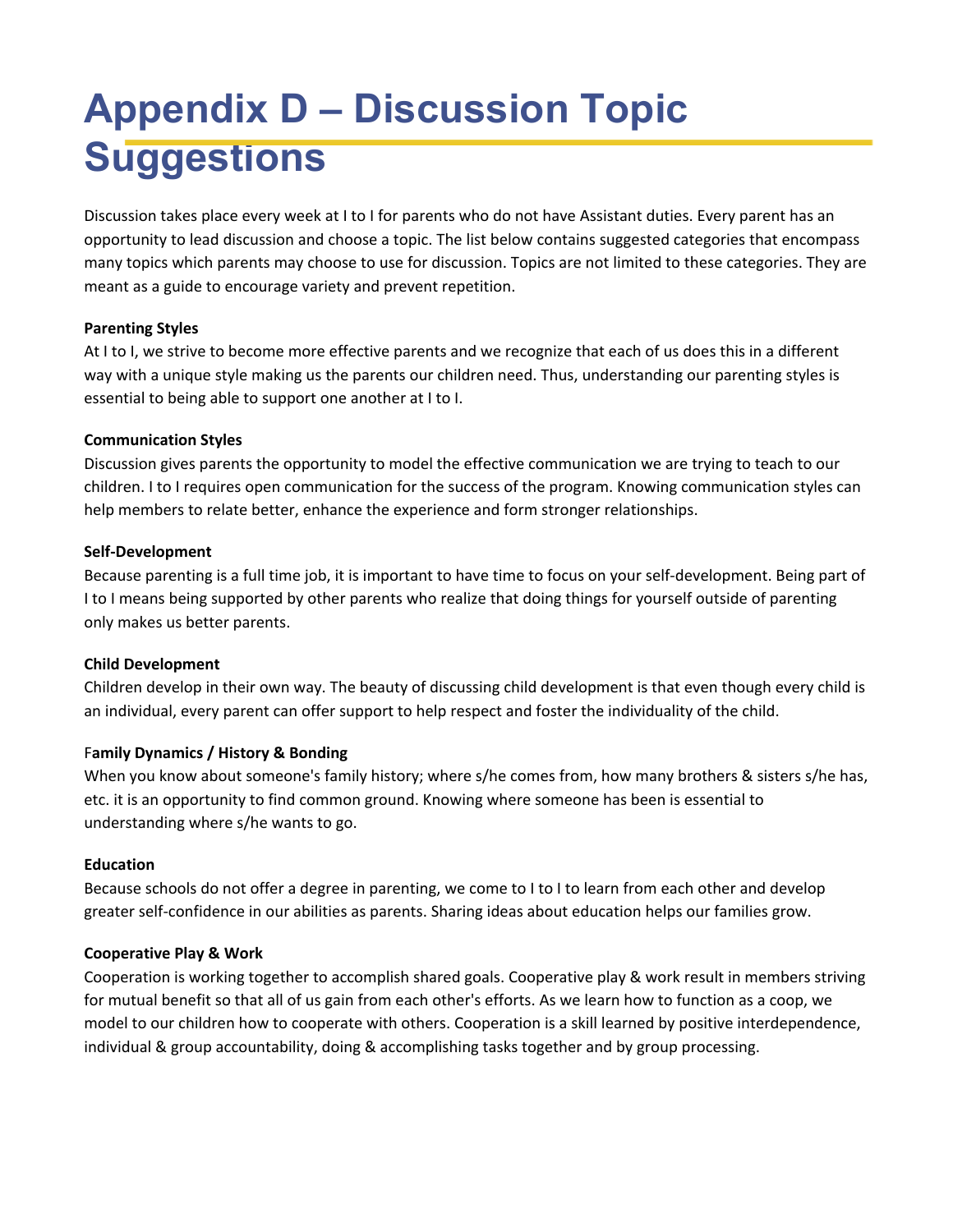## **Health & Safety**

"Be Kind, Be Safe, Be Gentle" is a motto we can use for ourselves and our children. As parents, the health and safety of our children is always our first concern.

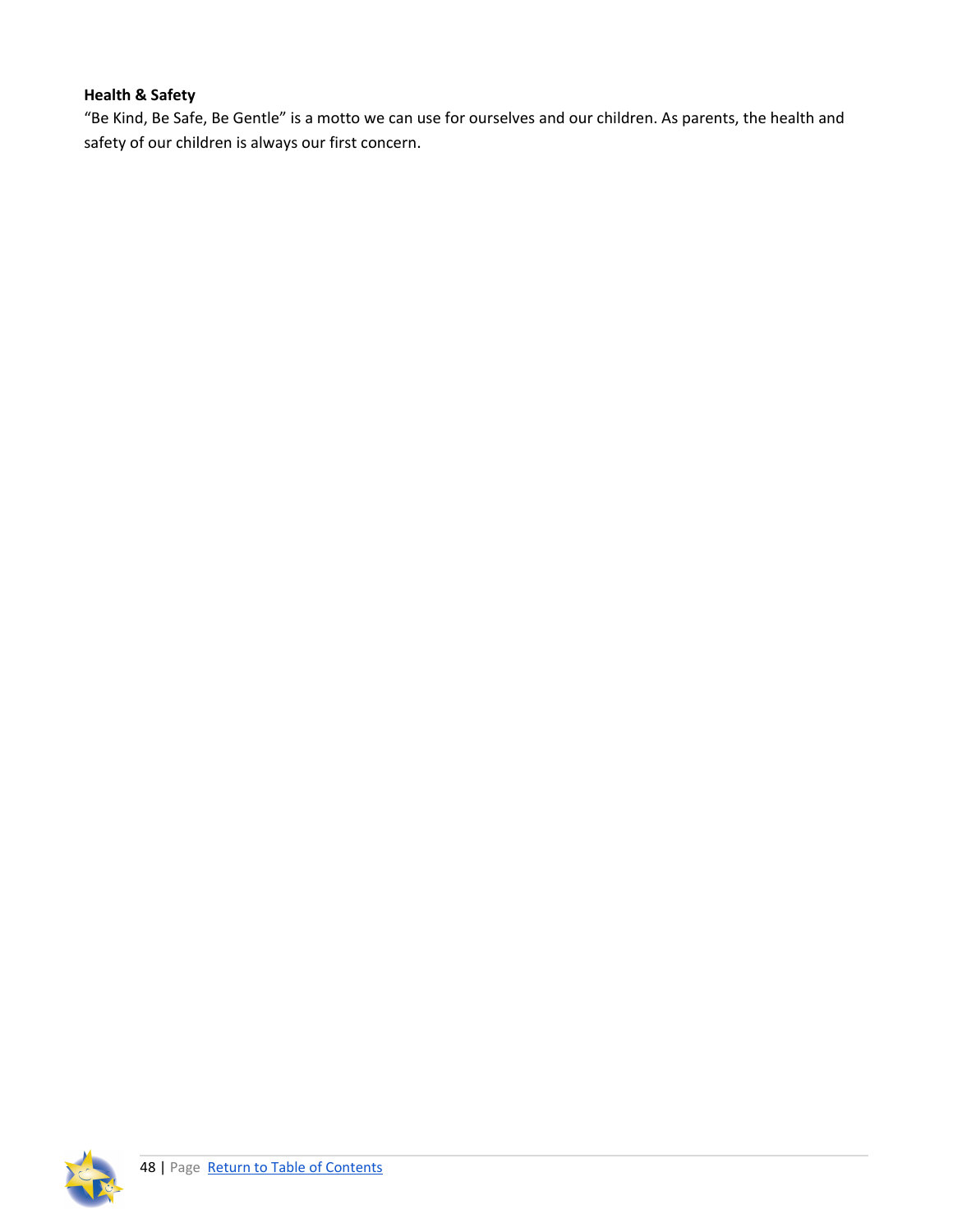# <span id="page-48-0"></span>**Appendix E – TEAM (Orientation Handout)**

### **Tips for safety**

- 1. Parking: Take care when entering and leaving the parking lot.
- 2. Food Allergies: Please let your Day Coordinator know of any allergies, adults or kids.
- 3. Cleaning: Use Seventh Generation cleaning spray on all food surfaces.
- 4. Sign-in: Sign-in every week in case of fire and for assistant's use during free play
- 5. Diapers: Please take all soiled diapers home with you.
- 6. Illness: Do not come with child if he/she has been sick, has had a fever, diarrhea or vomiting over the past 24 hours, has thick yellow green nasal phlegm, cough, etc.
- 7. Boundaries: Children are not allowed in the kitchen or behind the partitions. Children should always be accompanied by an adult.

#### E**ducation**

We are all learning how to be parents as our children grow. I to I is a place to exchange information, share problems, successes and joys, and learn different alternatives in childrearing. The parenting skills that we are trying to improve upon should allow us as parents to set consistent, effective limits for our children, keep open the lines of communication and love, and keep both our children's and our own self-esteem high.

#### A**ssistants**

- 1. Job Description: Review job description ahead of time to ensure you understand your role. Perform frequent head counts while watching children during free play.
- 2. Fire Drill: Be responsible for following appropriate fire drill procedures.
- 3. Break: During snack time take a break in the kitchen.
- 4. A and B: Need to arrive at 9:00 am, please do not be late.
- 5. C and D: Need to be the last to leave after a final walk through, don't forget to turn off the lights.

#### M**ember**

- 1. Stay involved with the I to I community check Facebook and the Google Groups on a regular basis.
- 2. Participate: Help to advertise our great I to I program.
- 3. Co-op: No difference in work between assistants and others except during discussion.
- 4. Behavior of children: Mind children for aggressive behavior, teach "be kind, be gentle, be safe".
- 5. Communication: Call ahead to switch positions for day and call day coordinator if you will not be attending.
- 6. Help: Lend a hand to others in need, returning members help new members with routine.
- 7. Officers: Administration of general co-op talks no inherent privileges.
- 8. Remember to play, learn and have FUN.